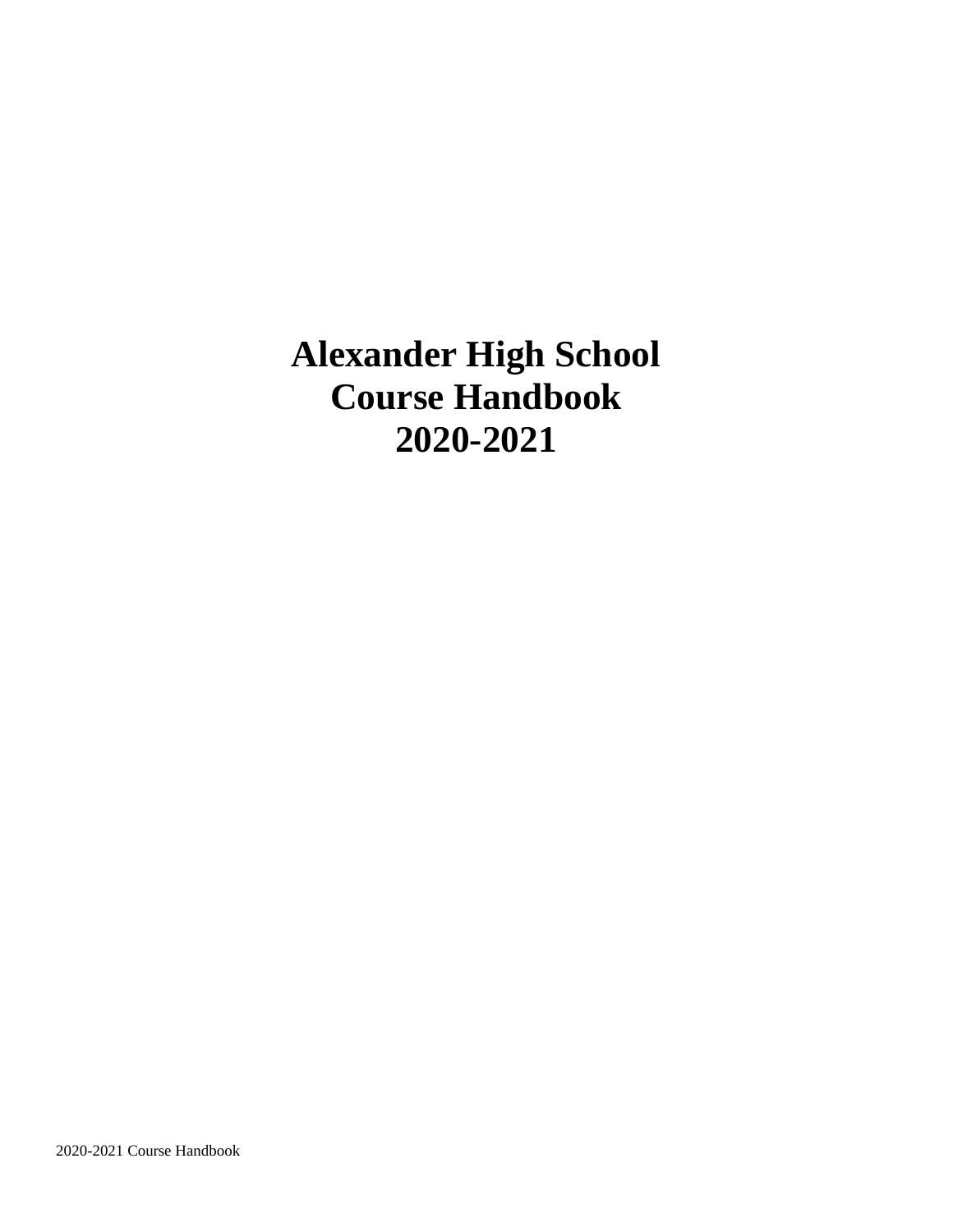# **Table of Contents**

|                                     | pages 3-5   |
|-------------------------------------|-------------|
|                                     | page 4-5    |
|                                     | page 6      |
|                                     | page 6      |
|                                     | page 7      |
|                                     | page 8      |
|                                     | pages 8-9   |
|                                     | page 10     |
|                                     | pages 11-13 |
|                                     | pages 14-19 |
|                                     | pages 20-22 |
|                                     | pages 23-26 |
|                                     | pages 27-30 |
|                                     | pages 31-33 |
|                                     | pages 34-35 |
|                                     | pages 36-37 |
|                                     | pages 38-40 |
|                                     | pages 41-43 |
|                                     | pages 44-45 |
| FAMILY AND CONSUMER SCIENCE Courses | pages 46-47 |
|                                     | page 48     |
|                                     | page 49     |
|                                     | page 50     |
|                                     | page 50     |
|                                     | page 50     |
|                                     | page 51     |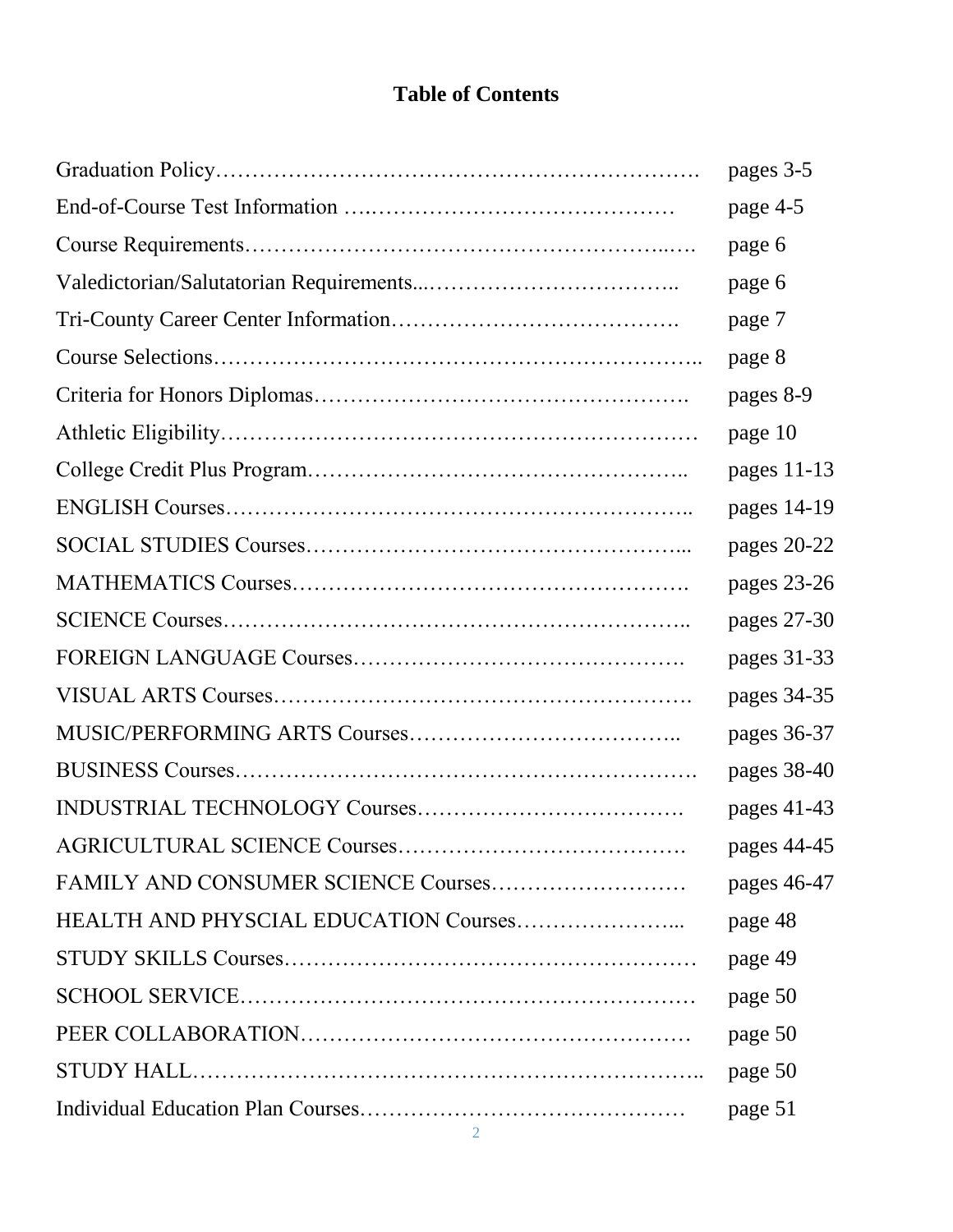## **REQUIRED CURRICULUM UNITS FOR GRADUATION**

Classes of 2021, 2022, 2023 and 2024

| Social Studies3 units <sup>4</sup>                      |                        |
|---------------------------------------------------------|------------------------|
| Science3 units $3$                                      |                        |
|                                                         |                        |
|                                                         |                        |
| Physical Education $\frac{1}{2}$ unit $^2$              |                        |
| Electives5 units $^5$                                   |                        |
| Other Requirements  Economics & Financial Literacy $^6$ |                        |
|                                                         | Fine Arts <sup>6</sup> |
|                                                         |                        |

<sup>1</sup> Mathematics units must include 1 unit of Algebra II or the equivalent of Algebra II.

 $2$ <sup>2</sup> The Ohio Core allows school districts to adopt a policy that would exempt students who participate in interscholastic athletics, band or cheerleading for two full seasons from the physical education requirement. Students must take another course of at least 60 contact hours (.50 credits) in its place.

<sup>3</sup> Science units must include 1 unit of physical sciences, 1 unit of life sciences and 1 unit advanced study in one or more of the following sciences: chemistry, physics, or other physical science; advanced biology or other life science; astronomy, physical geology, or other earth or space science.

<sup>4</sup> Social Studies units must include ½ unit of American history and ½ unit of American government. The class of 2021 will need ½ unit in world history and civilizations in their required three units as well as American history and American government.

<sup>5</sup> Elective units must include one or any combination of foreign language, fine arts, business, career-technical education, family & consumer sciences, technology, agricultural education or English, Mathematics, Science, or Social Studies courses not otherwise required.

<sup>6</sup> All students must receive instruction in economics and financial literacy during grades 9-12 (this requirement is incorporated into the American Government course) and must complete at least two semesters of fine arts taken any time in grades 7-12. Students following a career-technical pathway are exempted from the fine arts requirement.

**<sup>7</sup>The State Board of Education may decide to include an algebra II end-of-course examination in place of algebra I beginning for students entering ninth grade on or after July 2016.**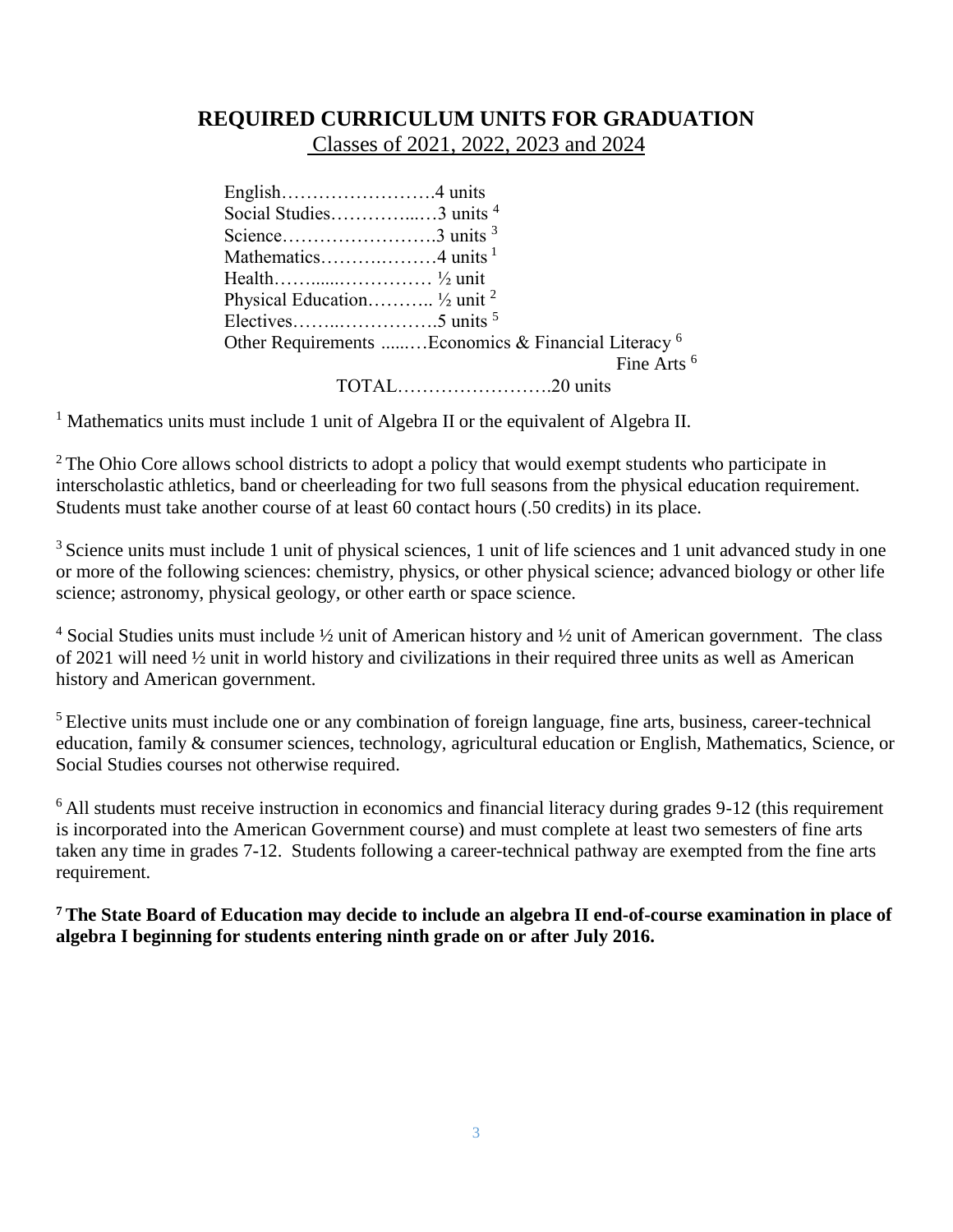# GRADUATION REQUIREMENTS FOR THE CLASSES OF 2021 AND 2022

In addition to the 20 units of curriculum required by the state, students must also:

| Take end-of-course exams:                                                                                                                                                                                                                                                                                                                                                                                     | And meet one of the following three:                                                                                                                                                                                                                                                                                                                             |
|---------------------------------------------------------------------------------------------------------------------------------------------------------------------------------------------------------------------------------------------------------------------------------------------------------------------------------------------------------------------------------------------------------------|------------------------------------------------------------------------------------------------------------------------------------------------------------------------------------------------------------------------------------------------------------------------------------------------------------------------------------------------------------------|
| <b>End-of-course exams are:</b><br><b>Algebra I and Geometry</b><br><b>Biology</b><br><b>American history and American Government</b><br>English I $(9th)$ and English II $(10th)$                                                                                                                                                                                                                            | 1. Earn a cumulative passing score of 18 on<br>seven end-of-course exams. 5 points for each<br>exam are possible, based on performance.<br>5 – Advanced, 4 – Accelerated, 3 – Proficient,<br>$2 - Basic, \& 1 - Limited. Students must earn$<br>a minimum of four points in English, four<br>points in Math and six points across Social<br>Studies and Science. |
| Students studying Advanced Placement (AP) or<br>International Baccalaureate (IB) courses in biology,<br>American history or American government may take<br>and substitute test scores for end-of-course state<br>exams to earn graduation points. Students also may<br>substitute grades from College Credit Plus courses in<br>these science and social studies subjects for end-of-<br>course state exams. | 2. Earn a "remediation-free" score on a<br>nationally recognized college admission<br>exam, such as ACT or SAT.<br><b>ACT Remediation Free Scores:</b><br>English $-18$ or higher<br>Reading $-21$ or higher<br>Mathematics $-22$ or higher<br><b>SAT Remediation Free Scores:</b>                                                                               |
|                                                                                                                                                                                                                                                                                                                                                                                                               | Writing $-430$ or higher<br>Reading 450 or higher<br>Mathematics $-520$ or higher<br>3. Earn a State Board of Education-approved,<br>industry-recognized credential or a state-<br>issued license for practice in a career and<br>achieve a score that demonstrates workforce<br>readiness and employability on a job skills<br>assessment.                      |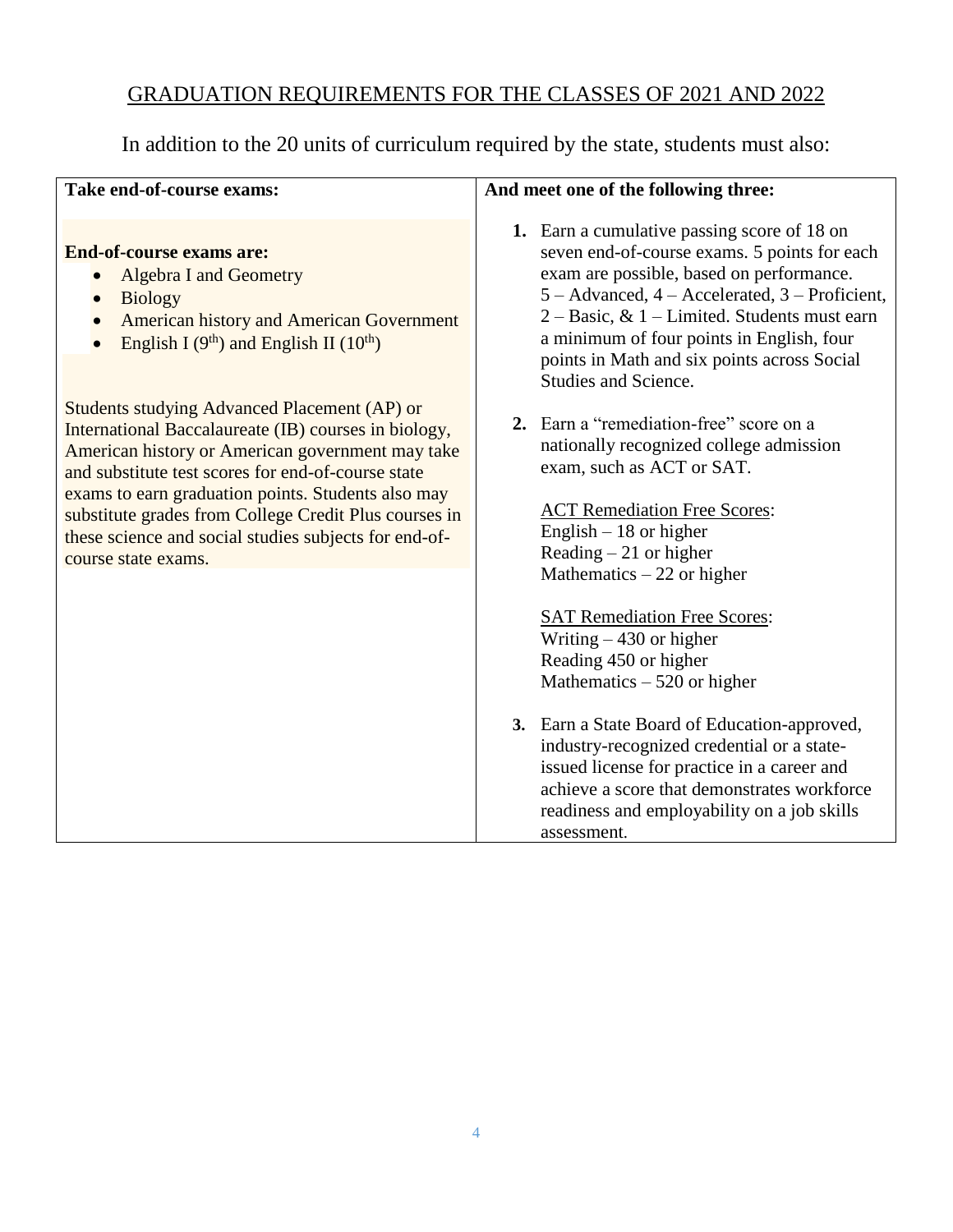# GRADUATION REQUIREMENTS FOR THE CLASSES OF 2023 AND 2024

In addition to the 20 units of curriculum required by the state, students must also:

| 1. SHOW COMPETENCY                                   | 2. SHOW READINESS                       |
|------------------------------------------------------|-----------------------------------------|
| By Earning passing scores on the                     | By earning two of the following diploma |
| <b>Algebra I</b> and <i>English II</i> end-of-course | seals:                                  |
| exams                                                |                                         |
|                                                      | *Ohio Means Jobs Readiness Seal         |
|                                                      | * Industry-Recognized Credential Seal   |
|                                                      | *College-Ready Seal                     |
| <b>OR</b>                                            | *Military Enlistment Seal               |
| Demonstrate Two Career-Focused                       | *Citizenship Seal                       |
| Activities                                           | * Science Seal                          |
|                                                      | <i>*</i> Technology Seal                |
| <b>OR</b>                                            | * Honors Diploma Seal                   |
|                                                      | *Seal of Biliteracy                     |
| Enlist in the Military                               | ~Community Service Seal                 |
|                                                      | ~Fine and Performing Arts Seal          |
| OR                                                   | ~Student Engagement Seal                |
| Complete College Coursework                          | Students must earn at least 1 seal from |
|                                                      | those marked with *.                    |

For more details on these requirements, please visit **education.ohio.gov/graduation**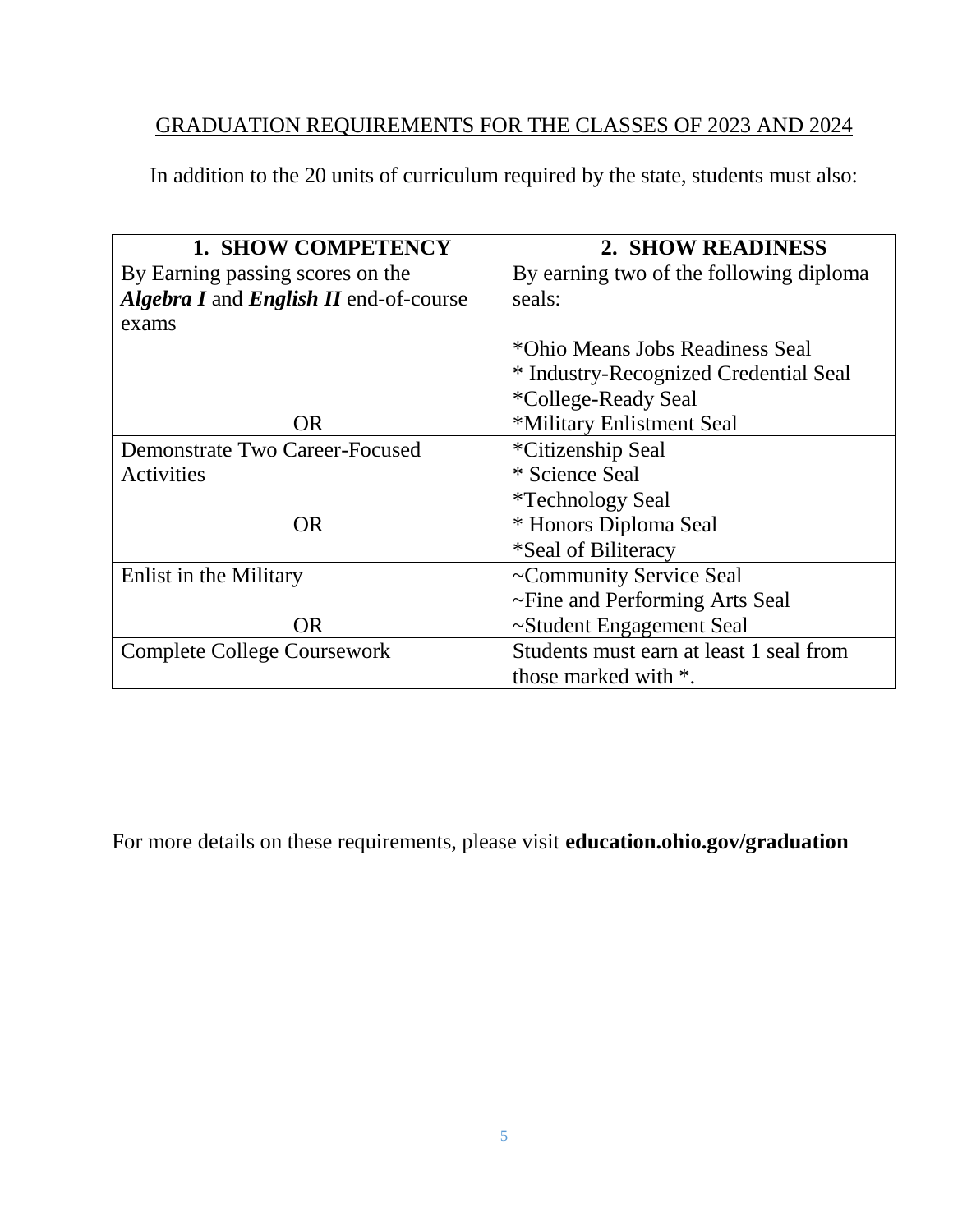### **POLICY ON COURSE REQUIREMENTS**

 a. In order for students to meet graduation requirements and be a full-time student, five (5.0) units of credits are required each year, unless extenuating circumstances, as approved by the administration, prohibit it.

b. Students desiring to withdraw from a class, without penalty, must do so no later than one week after the first mid-term progress reports are sent each semester. A withdrawal after this time will result in an "F" for the course which will show on the transcript. **Students in a yearlong course can withdraw only during this period in the 1st quarter without penalty.**

### **GPA**

The following courses are weighted on a 5.0 scale:

Honors English 9, 10, 11, Advanced Placement/Honors (AP) English 12 Creative Writing; Novels; Public Speaking; Communications; Dramatic Experience Honors Social Studies 9, 10, 11; 21<sup>st</sup> Century History; World Geography & Cultures Honors Biology I, Anatomy & Physiology; Chemistry; Physics, AP Environmental Science, Zoology Honors Algebra I & II; Honors Geometry; Pre-Calculus; AP Calculus; Spanish I, II, III, & IV; French I, II, III, IV, AP French V History of Rock; Music Wind Ensemble; Symphonic Band; Introduction to Visual Arts with Academic Component, Art 2 with Academic Component; Art 3; Art 4 Accounting; Business Ownership; Business Law

The following courses are calculated on a 4.50 scale. Accelerated English 9, 10, 11, 12 College Prep Math Accelerated Physical Science Yearbook

All other courses are calculated on a 4.0 scale.

### **VALEDICTORIAN/SALUTATORIAN REQUIREMENTS**

Students are selected for the distinctions of valedictorian/salutatorian based on grade-point average (GPA) **rankings on a 5.0 scale at the end of the 3rd term.**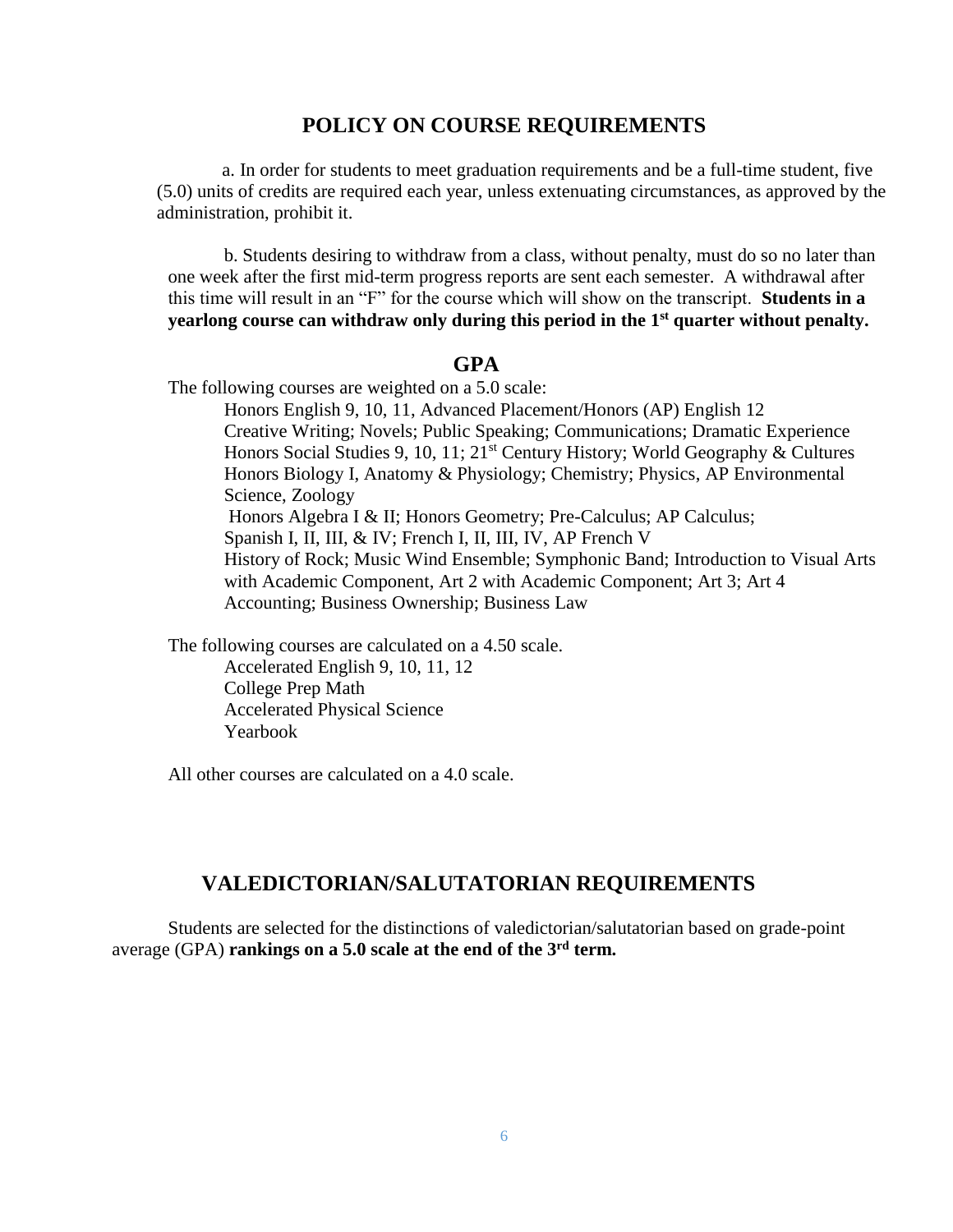### **TRI-COUNTY CAREER CENTER**

Students have the option of attending Tri-County Career Center throughout the junior and senior years. Students remain Alexander High School students but are simply attending Tri-County Career Center. The diploma comes from Alexander High School! All students have the opportunity to visit the Career Center in December of the sophomore year, and the application process begins at that time.

At Tri-County, students receive intensive training in a selected program for half of the day. They also take academics for the remaining half of the day. All junior and senior academic courses required for graduation from Alexander High School are offered at Tri-County, and various levels are offered to meet the needs of the students. Upon graduation, students are prepared to continue their education if desired, enter the skilled work force or enlist in the military.

To be accepted to Tri-County Career Center, students must have a total of 9 credits at the end of the sophomore year. These credits should include 2 English, 2 Math, 2 Science, 2 Social Studies, ½ Physical Education and ½ Health. Students lacking academic credit will have make-up work to complete which might involve summer school, after school, and/or on-line course work.

### Programs of Study: Visit the TCCC webpage for more information: [www.tricountyhightech.com](http://www.tricountyhightech.com/)

Auto Body Technology Electrical Trades Auto Service Technology Fashion & Marketing Computer Tech Academy Fire/EMT Construction Trades Hospitality Services Cosmetology Medical Professions Criminal Justice/Law Enforcement Nursing Technology Culinary Arts Office Professional Diesel/Ag Technology Power Line Technologies Early Childhood Education Sports Medicine

Teacher Academy (senior year only) Welding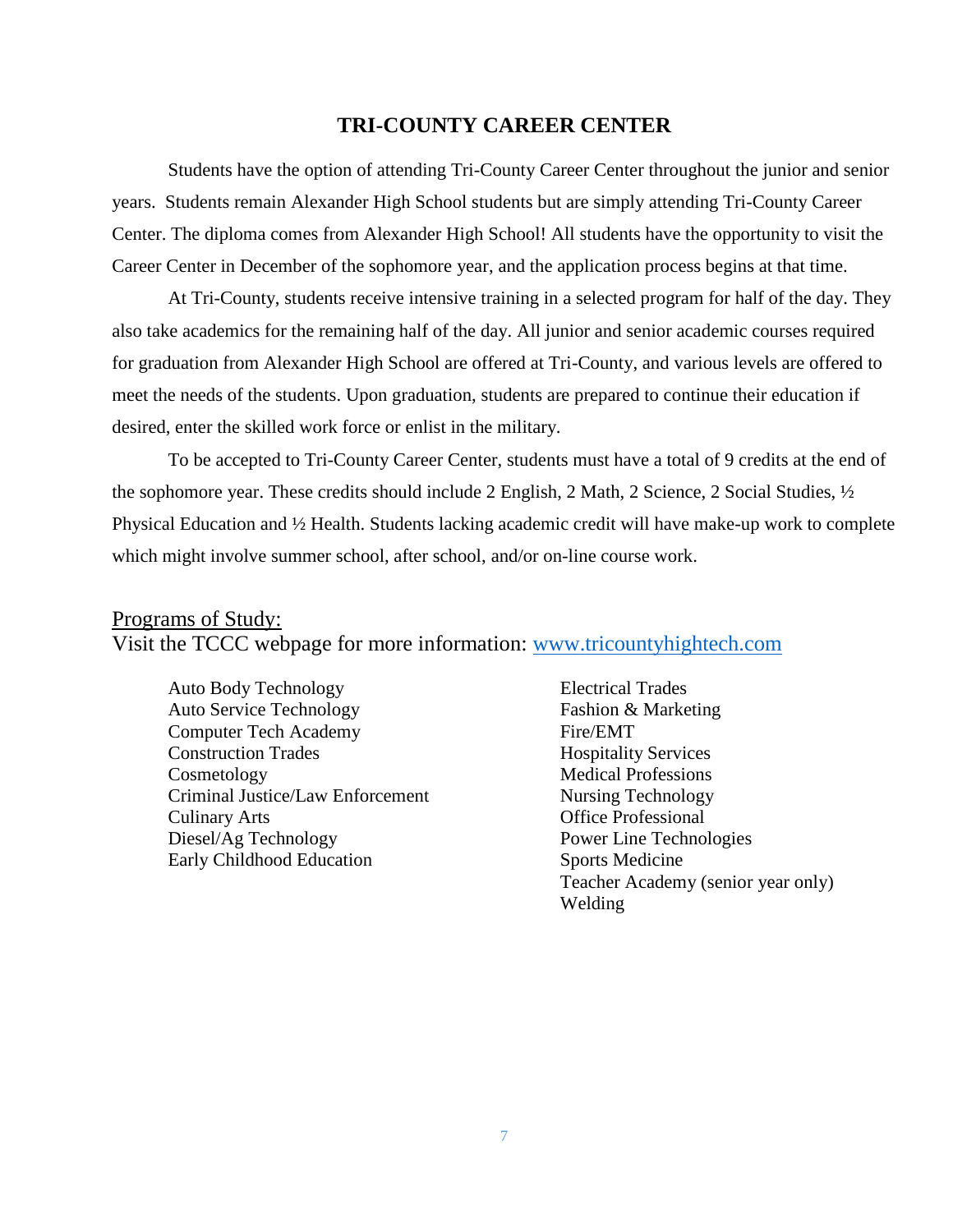## **COURSE SELECTIONS**

Please refer to the chart below as a basic guide of classes to register for each year.

| 9 <sup>th</sup>      | $10^{\rm th}$           | 11 <sup>th</sup>          | 12 <sup>th</sup> |
|----------------------|-------------------------|---------------------------|------------------|
| English              | English                 | English                   | English          |
| Math                 | Math                    | Math                      | Math             |
| Science              | Science                 | Science                   | Science          |
| <b>World Studies</b> | <b>American Studies</b> | Government/Current Issues | Electives        |
| Health (1 sem.)      | $P.E.$ (1sem.)          | Electives                 | Deficiencies     |
| P.E. (1 sem.)        | Electives               | Deficiencies              |                  |
| Electives            | Deficiencies            |                           |                  |
| <b>Study Hall</b>    |                         |                           |                  |

## **CRITERIA FOR EARNING THE DIPLOMA WITH HONORS**

Students need to fulfill all but one criterion for any of the following:

| <b>College Preparatory Curriculum – Honors Diploma</b> |  |
|--------------------------------------------------------|--|
|--------------------------------------------------------|--|

| Subject                           | Criteria                                    |
|-----------------------------------|---------------------------------------------|
| English                           | 4 units                                     |
| Mathematics                       | 4 units, including Algebra I,               |
|                                   | Geometry, Algebra II or equivalent          |
|                                   | and another higher level course or a        |
|                                   | four-year sequence of courses that          |
|                                   | contain equivalent content                  |
| Science                           | 4 units, including two units of advanced    |
|                                   | science                                     |
| Social Studies                    | 4 units                                     |
| Foreign Language                  | 3 units of one world language, or no less   |
|                                   | than 2 units of each of two world languages |
|                                   | studied                                     |
|                                   | of two languages                            |
| Fine Arts                         | 1 unit                                      |
| Electives                         | Not counted toward requirements             |
| Grade Point Average               | <b>3.5</b> on a <b>4.0</b> scale            |
| <b>ACT/SAT Score (excluding)</b>  | 27 ACT/1280 SAT                             |
| scores from the writing sections) |                                             |

Information about additional Honors Diplomas (STEM, Arts and Social Science) is available in the Career Center or on the Ohio Department of Education website.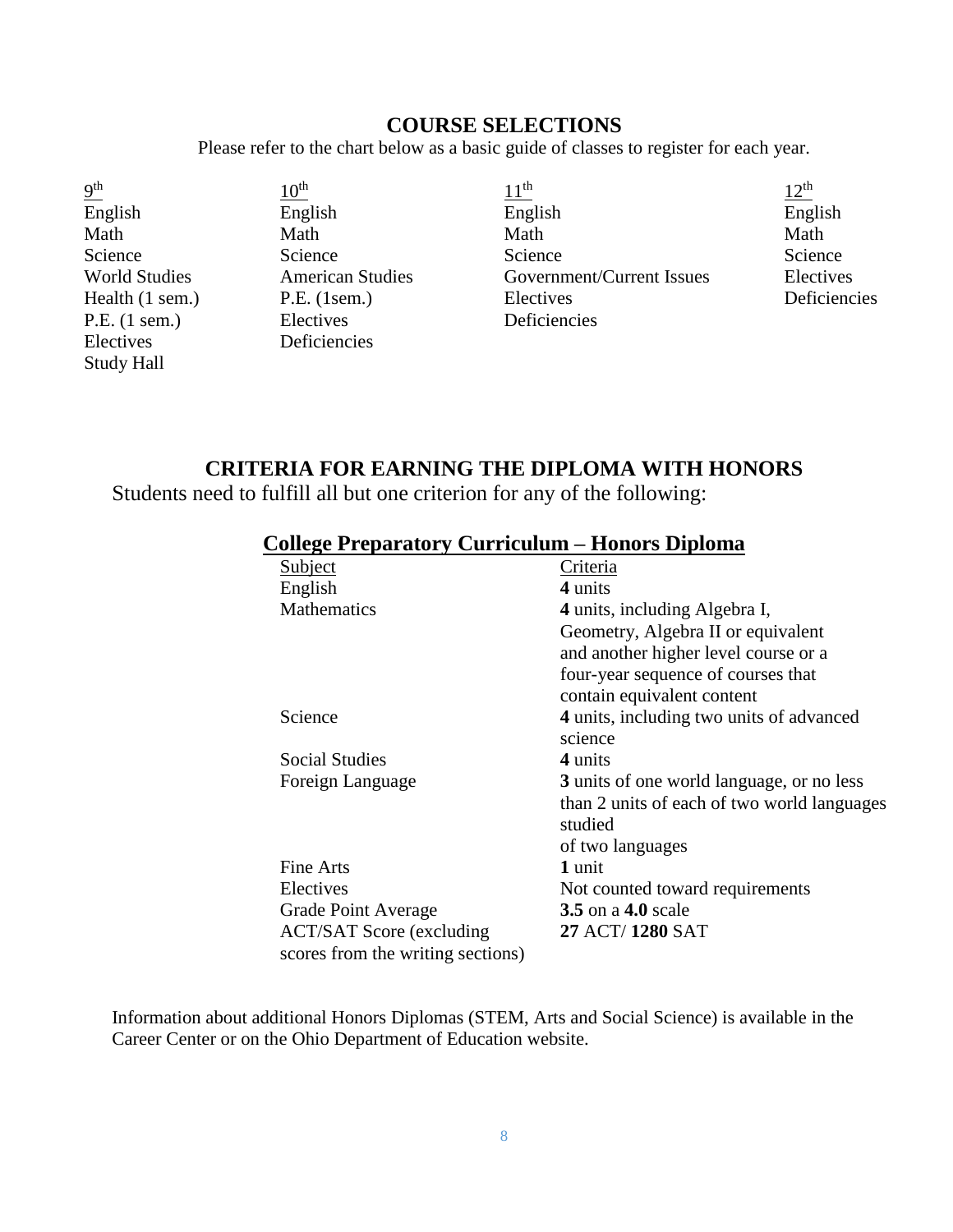## **Career-Technical Curriculum – Honors Diploma**

| Carter Technical Carricalam                                                    | попога риргопи                                                              |
|--------------------------------------------------------------------------------|-----------------------------------------------------------------------------|
| <b>Subject</b>                                                                 | <b>Criteria</b>                                                             |
| English                                                                        | 4 units                                                                     |
| Mathematics                                                                    | 4 units, Algebra I, Geometry,                                               |
|                                                                                | Algebra II or equivalent and                                                |
|                                                                                | one other higher level course or a                                          |
|                                                                                | four course sequence that contains                                          |
|                                                                                | equivalent or higher content                                                |
| Science                                                                        | 4 units, including two units of advanced<br>science*                        |
| <b>Social Studies</b>                                                          | 4 units                                                                     |
| Foreign Language                                                               | 2 units of one world language studied                                       |
| <b>Fine Arts</b>                                                               | Not counted toward requirements                                             |
| Career-Technical                                                               | Now counted in Electives                                                    |
| Electives                                                                      | 4 units of Career-Technical                                                 |
|                                                                                | minimum. Program must lead to an                                            |
|                                                                                | industry recognized credential,                                             |
|                                                                                | apprenticeship or be part of an                                             |
|                                                                                | articulated career pathway which can                                        |
|                                                                                | lead to post-secondary credit.                                              |
| <b>Grade Point Average</b>                                                     | 3.5 on a 4.0 scale                                                          |
| ACT/SAT/WorkKeys                                                               | 27 ACT/1280 SAT/WorkKeys (6 Reading                                         |
|                                                                                | for information & 6 Applied Mathematics)*                                   |
| <b>Field Experience</b>                                                        | Complete a field experience and document t                                  |
|                                                                                | the experience in a portfolio specific to the s<br>student's area of focus* |
| Portfolio                                                                      | Develop a comprehensive portfolio of work                                   |
|                                                                                | based on the student's field experience or a                                |
|                                                                                | topic related to the student's area of focus                                |
|                                                                                | that is reviewed and validated by external                                  |
|                                                                                | experts.                                                                    |
| <b>Additional Assessments</b>                                                  | Earn an industry-recognized credential or                                   |
|                                                                                | achieve proficiency benchmark for                                           |
|                                                                                | appropriate Ohio Career-Technical                                           |
|                                                                                | Competency Assessment or equivalent                                         |
| *Additional explanation available on the Ohio Department of Education website. |                                                                             |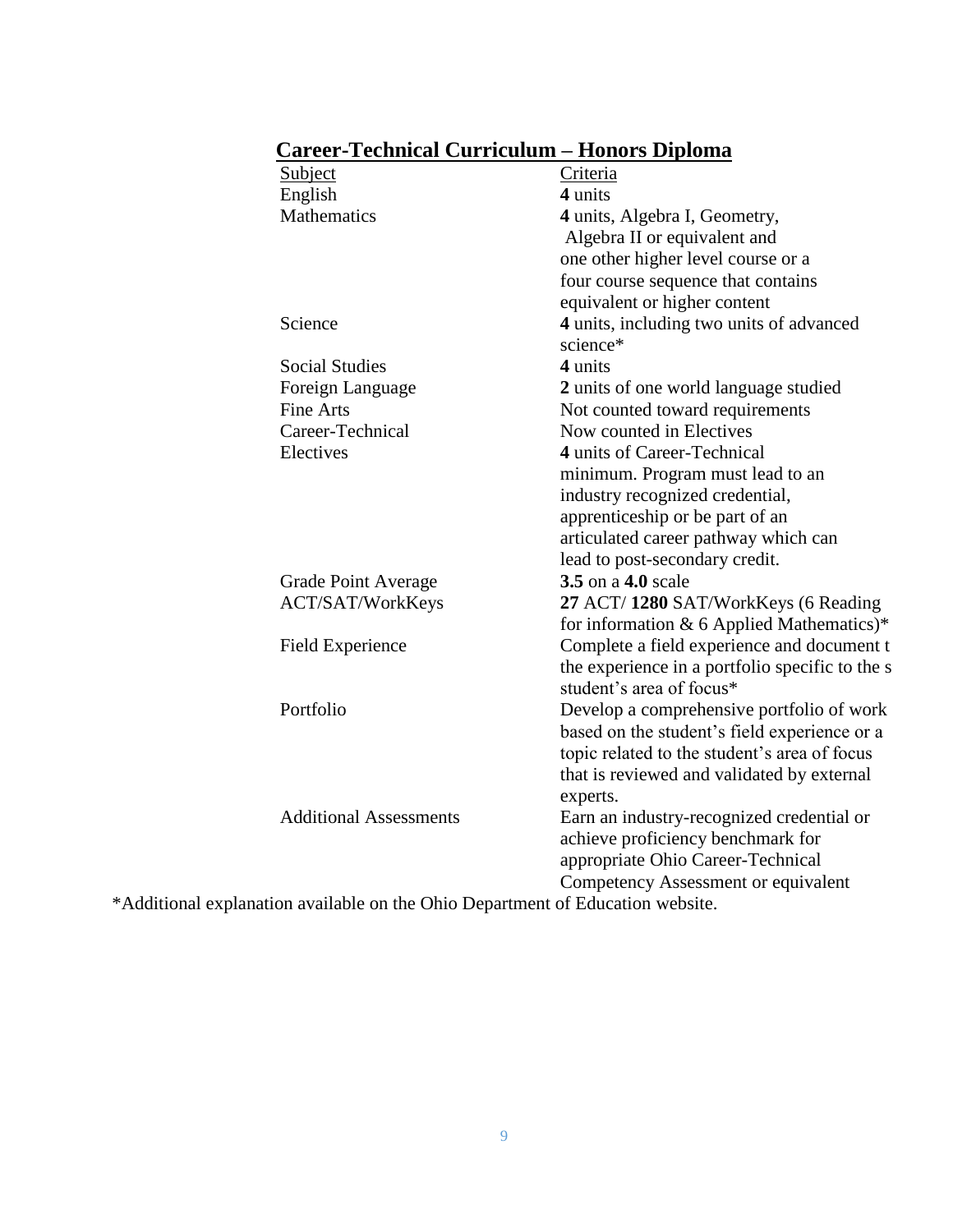## **ATHLETIC ELIGIBILITY**

Passing grades must have been received in a minimum of five one-credit courses, or the equivalent, in the immediately preceding nine-weeks grading period. Students must maintain a 1.5 GPA and have no more than one failing grade. To determine credit equivalency, multiply full-year courses by a factor of 1 and semester courses by a factor of 2.

|                                             |                |         |                    |                | <b>Example 1: 1st Nine-Week Grading Period</b>                              |
|---------------------------------------------|----------------|---------|--------------------|----------------|-----------------------------------------------------------------------------|
|                                             |                |         |                    |                | SubjectGrade Credit & Duration Factor Credit Equivalency (Must $= 5$ units) |
| English                                     | $\mathbf{C}$   |         | 1 - all year       | $\sim 1$       | $1 \times 1 = 1$                                                            |
| Spanish I D 1 - all year 1 $1 \times 1 = 1$ |                |         |                    |                |                                                                             |
| Health                                      | $\mathbf{B}$   |         | $.50$ - semester 2 |                | $.50 \times 2 = 1$                                                          |
| $Algebra I$ F                               |                |         | 1 - all year       |                | $\theta$                                                                    |
| Computers                                   | $\overline{C}$ | $.50 -$ | semester           | 2              | $.50 \times 2 = 1$                                                          |
| Social Studies C                            |                |         | $.50$ - semester   | $\overline{2}$ | $.50 \times 2 = 1$                                                          |
| <b>Total Credits</b>                        |                |         |                    |                | $5$ = eligible for $2nd$ grading period                                     |

## **Example 2: 4th Nine-Week Grading Period**

|                      |              |                                  |            |              | SubjectGrade Credit & Duration Factor Credit Equivalency (Must $= 5$ units) |
|----------------------|--------------|----------------------------------|------------|--------------|-----------------------------------------------------------------------------|
| English              |              | -1                               | - all year |              | $1 \times 1 = 1$                                                            |
| <b>OWA</b>           | $\mathbf{F}$ | 2                                | - all year |              | 0                                                                           |
| French I             | D            | $\begin{array}{c} 1 \end{array}$ | - all year |              | $1 \times 1 = 1$                                                            |
| History              | B            | -1                               | - all year | $\mathbf{1}$ | $1 \times 1 = 1$                                                            |
| PE                   | B            | $.25 -$                          | semester   | 2            | $.25 \times 2 = .50$                                                        |
| Ind. Liv.            | $\mathbf C$  | - 625.                           | semester   | 2            | $.625 \times 2 = 1.25$                                                      |
| <b>Total Credits</b> |              |                                  |            |              | $4.75$ = ineligible for 1 <sup>st</sup> grading                             |
|                      |              |                                  |            |              | period of next school year                                                  |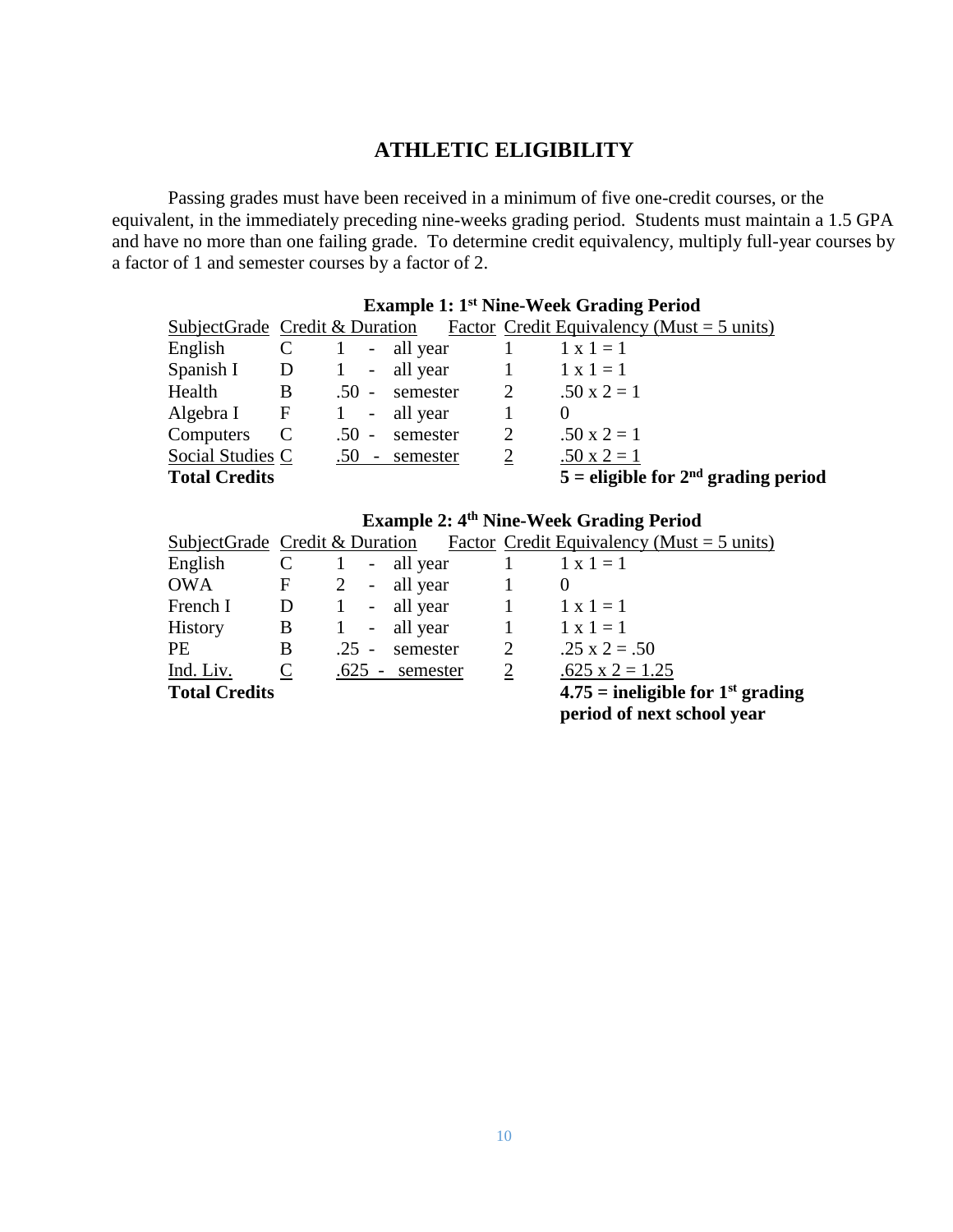## **COLLEGE CREDIT PLUS PROGRAM**

To be eligible for this program, a student must meet the following criteria:

(a) Acceptance by the college/university;

Participation also depends upon the student's meeting admission criteria as determined by each individual institution of high learning. Upon acceptance into the program, the college/university must send written notice to the student, parent/guardian, and the school counselor. Such notice shall include the following: acceptance, courses, and hours of enrollment.

(b) Minimum course load;

A student's combined course load of high school classes and college classes must be at least 5.0 credits.

CREDIT OPTIONS**:** Course work taken at the college/university may fall under one of two options: **Option A:** The student may elect to take the college course work for college credit only. Under this option, the student or parent/guardian will pay for all costs of taking the course.

> **Option B:** This permits the eligible student to enroll in college courses for college and high school graduation credit. The cost of all course work (tuition, fees, and general text books) will be paid for by the Alexander Local School Board of Education. This payment will take place by a share of the district's state financial aid money being transferred to the college/university. However, students registering in courses requiring special fees or supplies, such as certain aviation, art, chemistry, and physical education courses, are responsible for all additional fees and/or supplies associated with these classes.

If the student enrolls under Option B, such reimbursement is contingent upon the student's completing each course successfully and earning a passing grade**. If the student receives a failing grade at the end of the college course, all-financial obligations for that course will default to the student or his/her parent/guardian. If the student withdraws from or drops the college course subsequent to the 14th calendar day after the particular course began, all financial obligations for that course will default to the student or his/her parents/guardian**. The graduation diploma will be held until all financial obligations are met. **All textbooks that have been paid for by district funds will be turned in to the Alexander High School Guidance Office**. Participants may purchase the books from the Alexander School District.

TRANSPORTATION**:** Students are responsible for their own transportation to and from their college/university.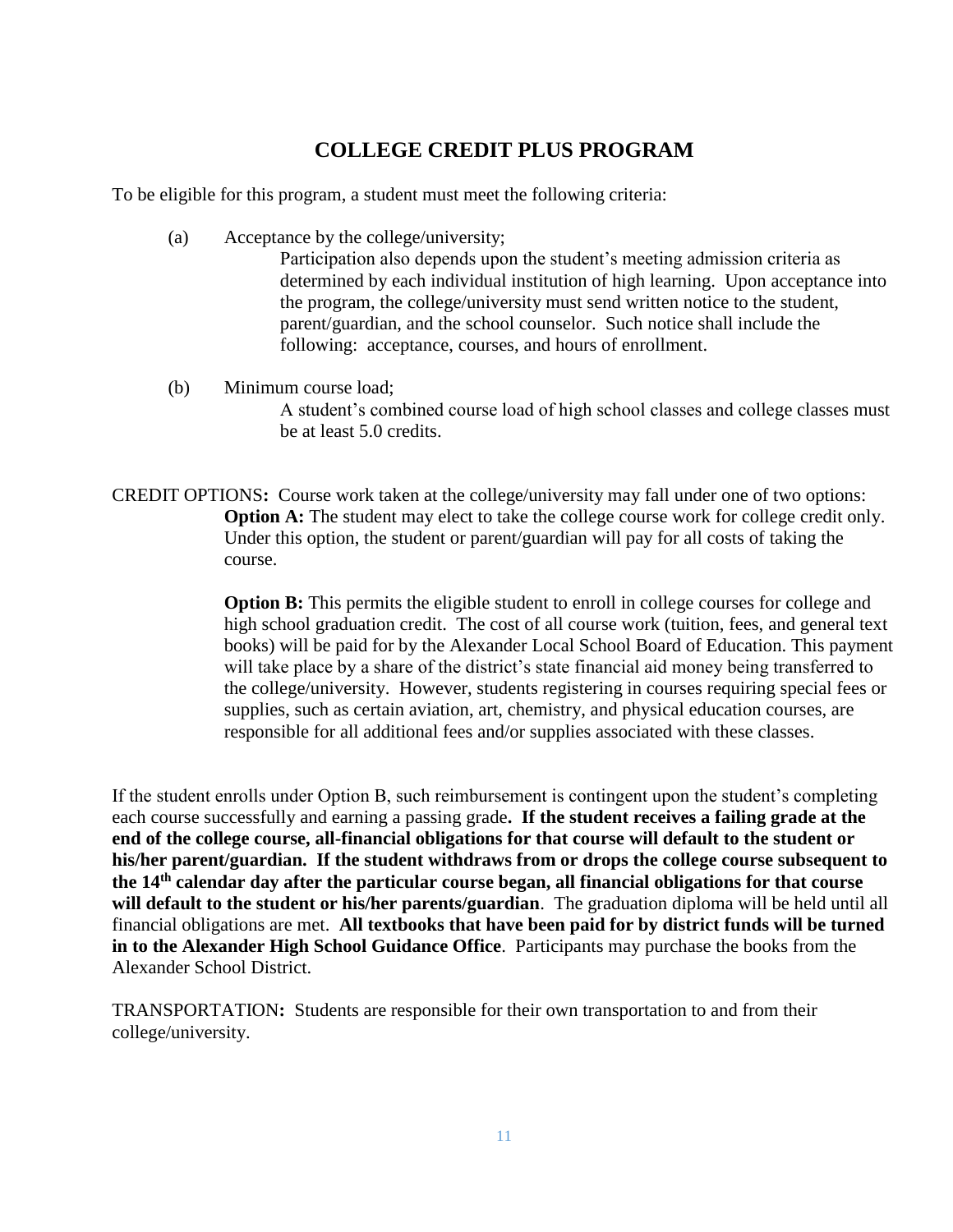GRADUATION REQUIREMENTS**:** No high school graduation requirement may be waived for any student as a result of participation in this program. All college/university grades must be on file in the High School Guidance Office prior to commencement rehearsal for a senior to participate on the graduation ceremonies. According to school policy, all fees/debts must be paid to participate in graduation.

HIGH SCHOOL CREDIT: The following guidelines for credit/quarter hours will be used:

3.0 or greater credit-hour course = 1 Carnegie unit of credit for high school 2.0 credit-hour course  $= 2/3$  Carnegie unit of credit for high school 1.0 credit-hour course = 1/3 Carnegie unit of credit for high school

A student may earn up to 30 college credit hours per academic year and no more than 120 college credit hours while in the program. Coursework taken at the high school will count in the total number of hours.

G.P.A. AND CLASS RANK: Any course taken for high school credit will be counted in the G.P.A. (Grade Point Average) on the highest grade scale available for that course and in class rank calculations by using the existing Alexander Local Board of Education grading system. College work completed on a pass/fail option will not be counted in the G.P.A. All courses taken at the college/university will become a part of the student's high school transcript.

SCHEDULING**:** Scheduling conflicts between the high school program and courses at the college/university are not the responsibility of the Alexander Local School District.

PARTICIPATION: Students and their parents/guardians who plan to participate in the post-secondary enrollment options must do the following:

- 1. Notify the Alexander High School Guidance Office of the student's intention to enroll in the program for the coming school year. Return the College Credit Plus Letter of Intent by the April  $1<sup>st</sup>$  deadline.
- 2. Prior to participation, the student and his/her parents/guardians must meet with the Alexander High School counselor to address the possible risks and consequences as well as the possible benefits of participating in the College Credit Plus Program.
- 3. Students wishing to have college courses meet specific graduation requirements must have college courses pre-approved through the Alexander High School Guidance Office before scheduling at the college/university. Failure to do this may result in the course only counting as elective credit.
- 4. At the end of each quarter/semester, the student will provide the Alexander High Guidance Office with a copy of his/her college grades.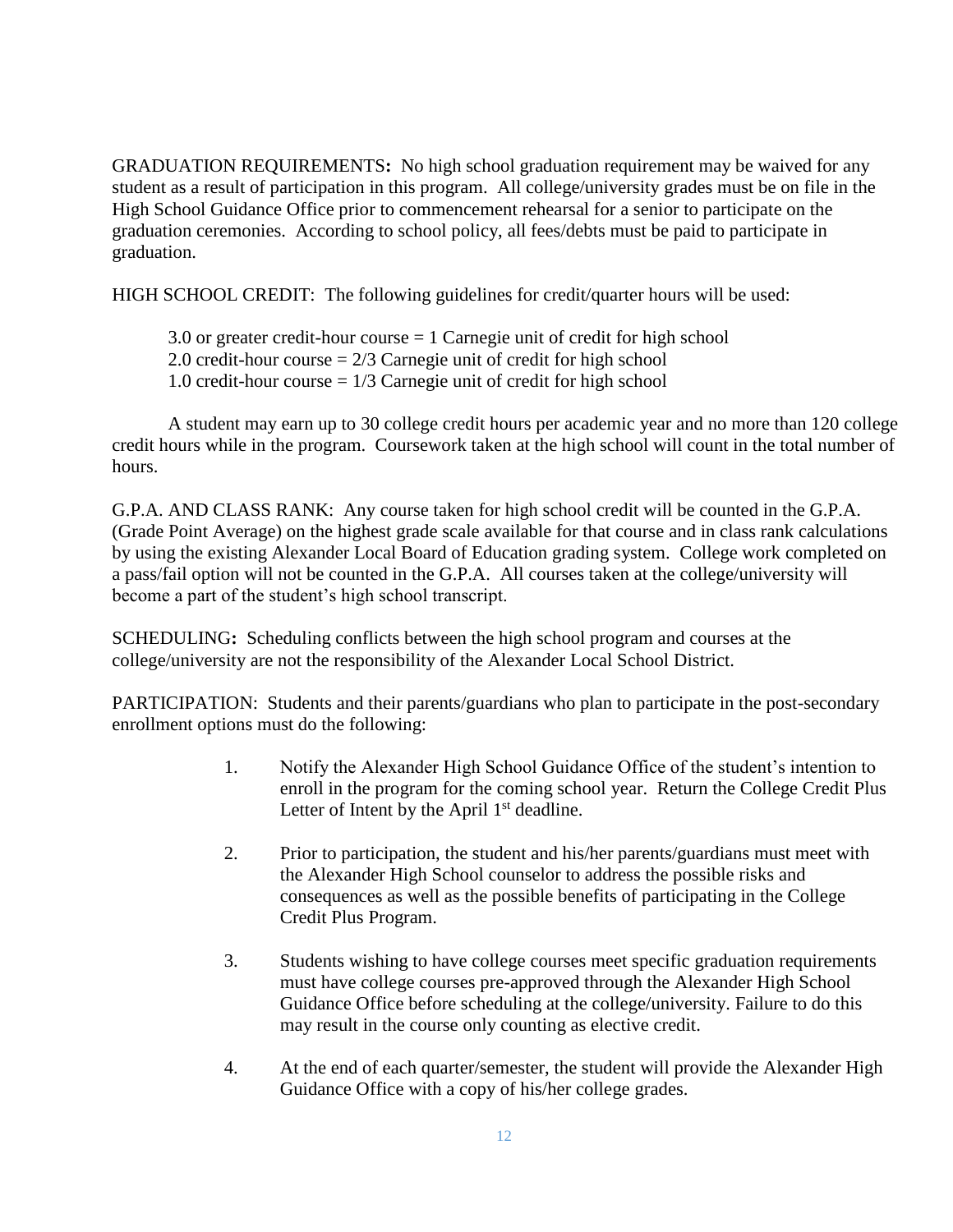### ATHELTIC ELIGIBILITY REQUIREMENTS FOR COLLEGE CREDIT PLUS **Any questions you have concerning standards should be reviewed with the athletic director or high school principal.**

All courses taken in College Credit Plus must count toward high school graduation. Student athletes selecting to participate in CCP must be certain that 1) The faculty members at the postsecondary institution understands that they will need to provide grades or a progress report at the time when the high school's grading period is over, and 2) The student-athlete is taking enough postsecondary course work exclusively or between the post-secondary institution and the high school combined to be equivalent to five one-credit courses. Calculating equivalency of credits in the postsecondary institution is conducted in the same manner as in the high school, based on the Carnegie unit.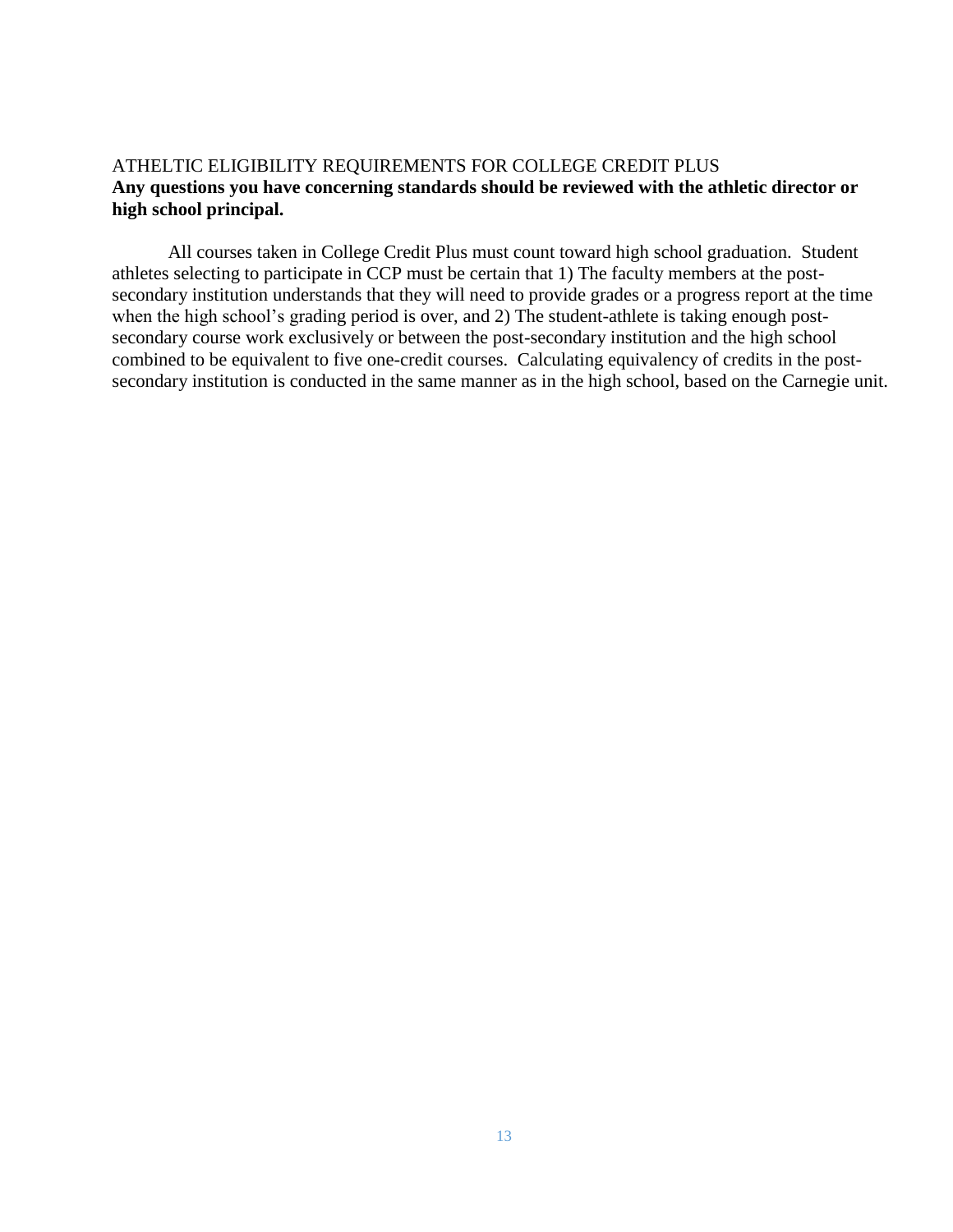## **COURSE DESCRIPTIONS**

# **ENGLISH**

## **Final course offerings are determined by the number of student requests.**

|       | P<br>-------            |                               |                                      |  |  |  |  |
|-------|-------------------------|-------------------------------|--------------------------------------|--|--|--|--|
| Grade | <b>Standard Pathway</b> | <b>College Prep Pathway</b>   | <b>Honors Pathway</b>                |  |  |  |  |
| -9    | English 9               | Accelerated English 9         | Honors English 9                     |  |  |  |  |
| 10    | English 10              | Accelerated English 10        | Honors English 10                    |  |  |  |  |
| 11    | English 11              | <b>Accelerated English 11</b> | <b>Advanced Placement English 11</b> |  |  |  |  |
| 12    | English 12              | <b>Accelerated English 12</b> | <b>Advanced Placement English 12</b> |  |  |  |  |
|       |                         |                               |                                      |  |  |  |  |

## **Below are sample core course pathways a student may choose.**

| #1011 English $9 \text{ A}$ | Credit: .50 Semester 1 | $(4.0 \text{ Scale})$ |
|-----------------------------|------------------------|-----------------------|
| #1012 English $9B$          | Credit: .50 Semester 2 | $(4.0 \text{ Scale})$ |

This course will focus on providing students with a variety of reading strategies to aid them in comprehending different types of grade-appropriate texts including, but not limited to, persuasive and informational text, novels, poetry, and short stories. Students will write expository and persuasive essays as well as research writing. Emphasis will be placed on reading and writing requirements in the workforce. Classes will be responsible for reading a minimum of four novels, in addition to independent reading. Class will be devoted to instruction by the teacher with time for guided practice.

Prerequisite: None

| #1031 | College Prep English 9 A | Credit: .50 Semester 1 | $(4.50 \text{ Scale})$ |
|-------|--------------------------|------------------------|------------------------|
| #1032 | College Prep English 9 B | Credit: .50 Semester 2 | $(4.50 \text{ Scale})$ |

This course will focus on developing the critical thinking skills necessary for the in-depth reading and analysis of a variety grade appropriate texts. Emphasis will be placed on reading novels and other lengthy texts with expository pieces used throughout. Writing focuses for this class will include literary analysis and research papers. Class time will primarily be devoted to intellectual discussion of the required out-of-class reading. Students who enter this class should be independent readers who are organized and disciplined. Students will read four to five novels during the year, with additional independent reading assignments.

Prerequisite: Good attendance and teacher recommendation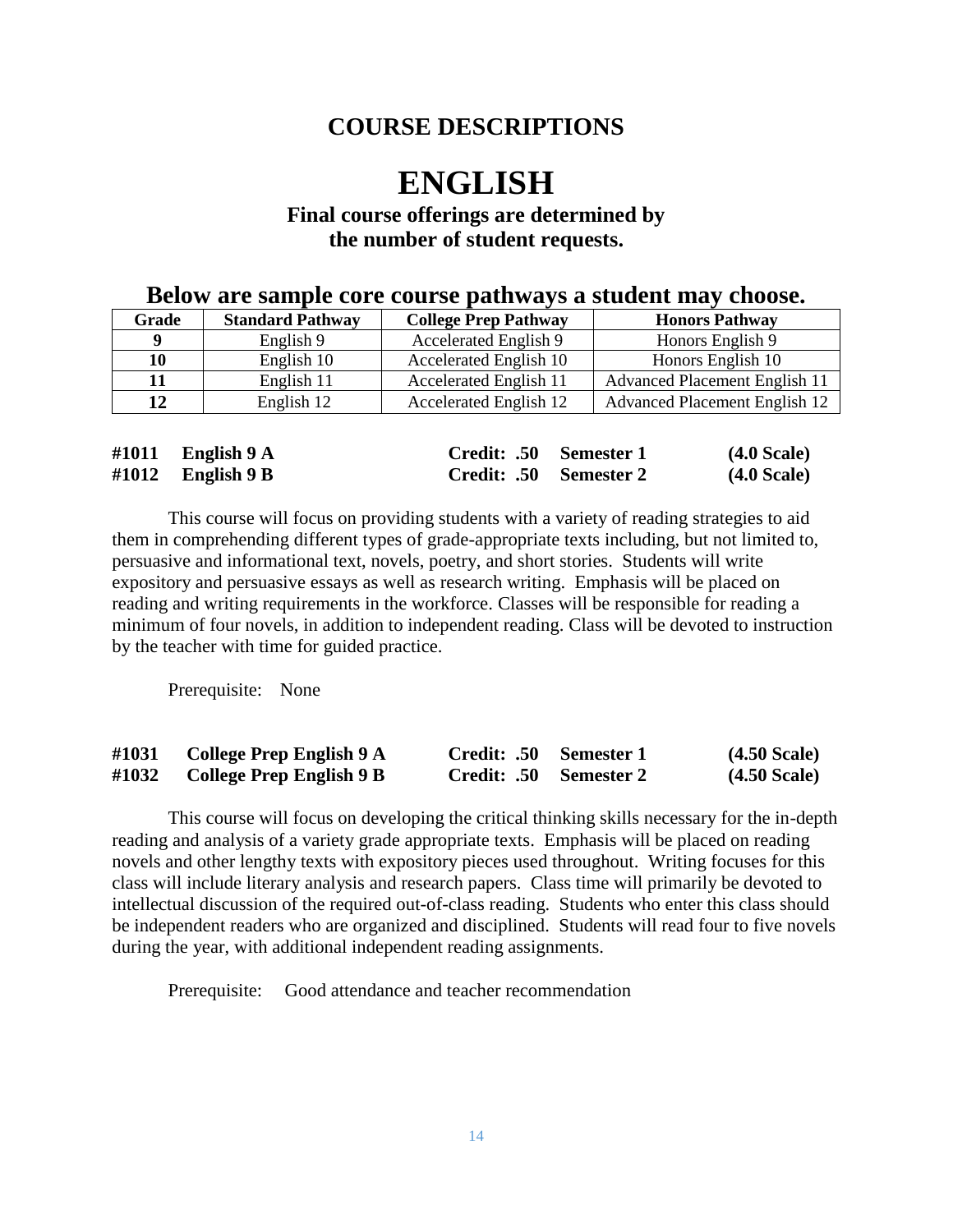| #1021 Honors English $9 \text{ A}$ | Credit: .50 Semester 1 | (5.0 Scale) |
|------------------------------------|------------------------|-------------|
| $\#1022$ Honors English 9 B        | Credit: .50 Semester 2 | (5.0 Scale) |

This course will focus on honing in on applying the critical thinking skills necessary for the in-depth reading and analysis of a variety of grade appropriate texts. Emphasis will be placed on reading novels and other lengthy text with expository pieces used throughout. Writing focuses for the class will include literary analysis and research papers. Class time will be primarily devoted to intellectual discussion of the required out-of-class reading. This class includes a summer reading requirement. Students who enter this class should be independent readers and critical thinkers. Students will read four to five novels and several short stories and nonfiction pieces. Students enrolled in Honors English 9 will also complete a major, MLA style term paper.

Cost: Summer reading materials, approximately \$7.00 Prerequisite: Top 20% of class, teacher's permission, and completion of a summer assignment.

| #1101 English $10 \text{ A}$ | Credit: .50 Semester 1 | $(4.0 \text{ Scale})$ |
|------------------------------|------------------------|-----------------------|
| #1102 English 10 B           | Credit: .50 Semester 2 | $(4.0$ Scale)         |

This course will focus on providing students with a variety of reading strategies to aid them in comprehending different types of grade-appropriate text including but not limited to persuasive and informational text, novels, poetry, and short stories. Students will write expository and persuasive essays and a research paper. Emphasis will be placed on study and test-taking skills. Class time will be devoted to instruction by the teacher with time for guided practice. Students will read 3-4 novels and write 3-4 formal papers. Much of the reading and writing will be done during class.

Prerequisite: None

| #1121 College Prep English 10 A    | Credit: .50 Semester 1 | $(4.50 \text{ Scale})$ |
|------------------------------------|------------------------|------------------------|
| $\#1122$ College Prep English 10 B | Credit: .50 Semester 2 | $(4.50 \text{ Scale})$ |

This course will focus on developing the critical thinking skills necessary for the in-depth reading and analysis of a variety grade appropriate text. Emphasis will be placed on reading novels and other lengthy text with expository pieces used throughout. Writing focuses for this class will include literary analyses and research papers. Class time will primarily be devoted to intellectual discussion of the required out of class reading. Students who enter this class should be independent readers who are organized and disciplined. Students will read 5-7 novels and write 4-5 formal papers.

Prerequisite: Teacher's permission, good attendance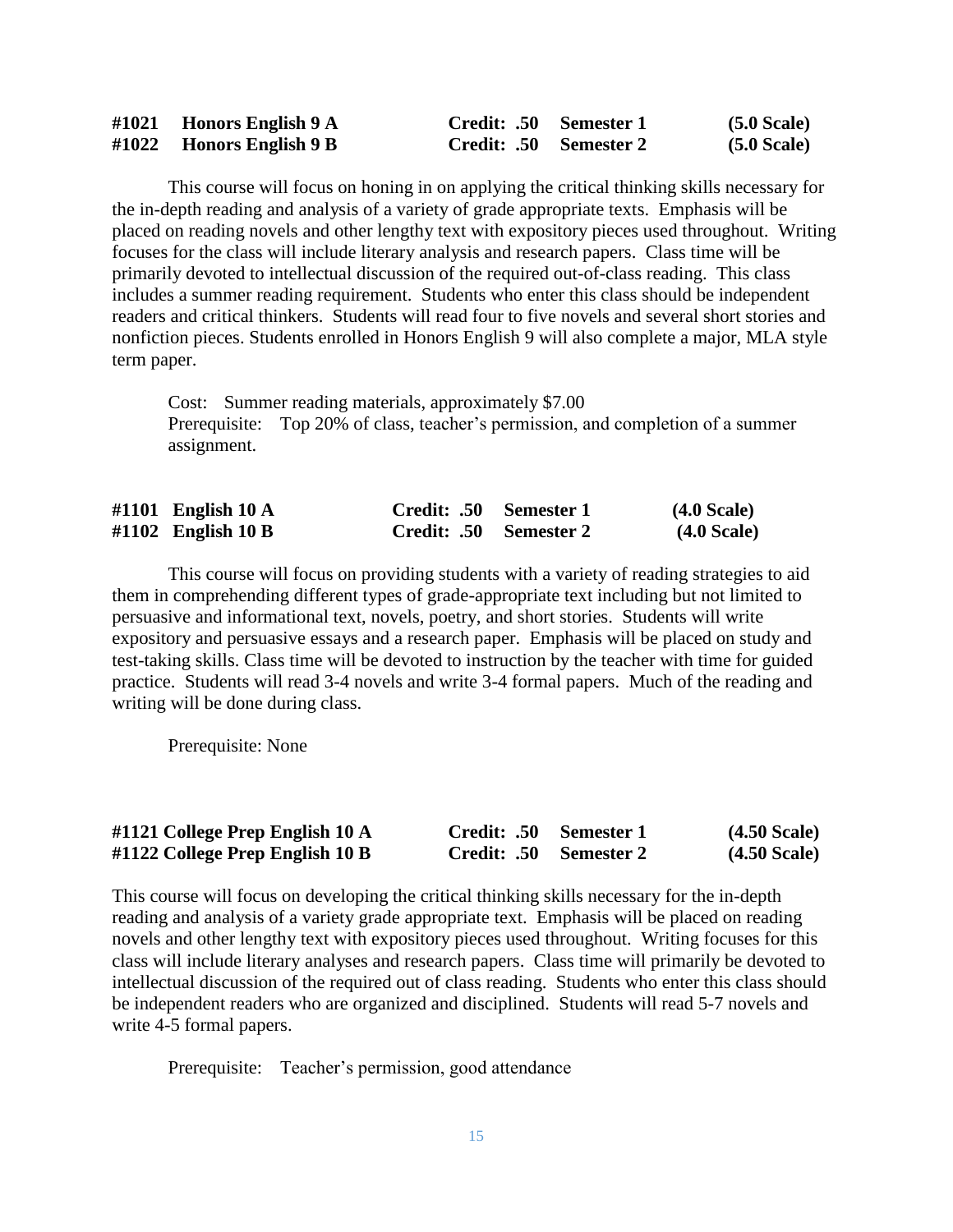| #1111 Honors English 10 A | Credit: .50 Semester 1 | $(5.0 \text{ Scale})$ |
|---------------------------|------------------------|-----------------------|
| #1112 Honors English 10 B | Credit: .50 Semester 2 | $(5.0$ Scale)         |

This course will focus on honing and applying the critical thinking skills necessary for the in-depth reading and analysis of a variety of grade-appropriate text. Emphasis will be placed on reading novels and other lengthy text with expository pieces used throughout. Writing focuses for the class will include literary analyses and research papers. Class time will primarily be devoted to intellectual discussion of the required out of class reading. This class includes a summer reading requirement. Students who enter this class should be independent readers and critical thinkers. Students will write 7-8 formal papers and will have fewer in class assignments.

Prerequisite: Top 20% of class, teacher's permission, and completion of a summer assignment.

| #1201 English 11 A | Credit: .50 Semester 1 | (4.0 Scale) |
|--------------------|------------------------|-------------|
| #1202 English 11 B | Credit: .50 Semester 2 | (4.0 Scale) |

This course will focus on providing students with a variety of grade appropriate reading strategies to aid in comprehending different types of Literature. Students will read three (3) full length works, as well as a variety of nonfiction, plays, poetry, short stories, essays and informational text. Students will write informally, as well as compose formal papers. Class time will be devoted to instruction by the teacher with time for guided practice. As most of the reading and writing is completed in class, homework is very minimal. In the Traditional class there will be some type of graded work on a daily basis.

Prerequisite: None

| #1221 College Prep English 11 A | Credit: .50 Semester 1 |                        | $(4.50$ Scale) |
|---------------------------------|------------------------|------------------------|----------------|
| #1222 College Prep English 11 B |                        | Credit: .50 Semester 2 | $(4.50$ Scale) |

This course will focus on developing the critical thinking skills necessary for the in-depth reading and analysis of American Literature and non-fiction. The class will read a minimum of 3 full length novels or plays, various short stories, poems, and non-fiction pieces. There will be informal writing assignments as well as formal papers. Class time will be devoted to enrichment activities based on both required and self-selected reading. Students who enter this class should be independent readers who are organized and disciplined.

Prerequisite: Good Attendance, Teacher Recommendation, Minimum score of Proficient (3) on the English II End-of-Course Test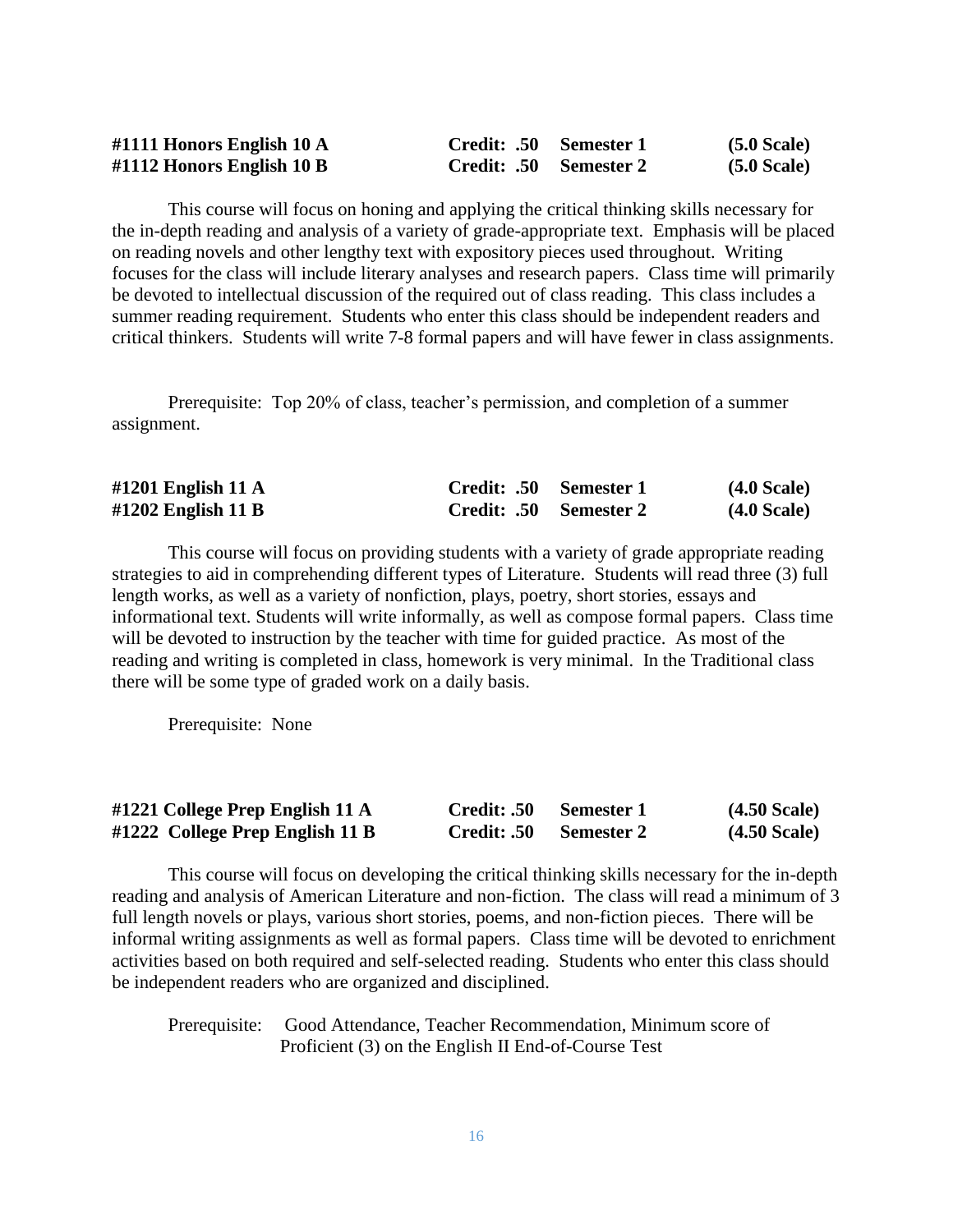| #1211 Honors English 11 A   | Credit: .50 Semester 1 | $(5.0 \text{ Scale})$ |
|-----------------------------|------------------------|-----------------------|
| $#1212$ Honors English 11 B | Credit: .50 Semester 2 | $(5.0 \text{ Scale})$ |

This course will focus on honing and applying the critical thinking skills necessary for the in-depth reading and analysis of Literature and non-fiction. The class will read a minimum of 4 full length novels or plays, various short stories, poems and non-fiction pieces. Students will be required to write informally on a weekly basis as well as compose formal papers. Class time will be devoted to intellectual discussion based on both required and self-selected reading. Students should be independent readers and critical thinkers.

Because this class is largely discussion based, daily graded work is much less than the Traditional and Accelerated classes. This class does include a summer reading requirement of two (2) books assigned by the teacher.

Cost: Summer Reading materials, approximately \$5.00 - \$10.00 Prerequisite: Top 20% of class, Recommendation of Teacher, Good Attendance, Minimum score of Accelerated (4) on the English II End-of-Course Test

| #1301 English $12 \text{ A}$ | Credit: .50 Semester 1 | $(4.0 \text{ Scale})$ |
|------------------------------|------------------------|-----------------------|
| #1302 English 12 B           | Credit: .50 Semester 2 | $(4.0 \text{ Scale})$ |

This course includes basic components of literature, speech/drama, mass media and language skills with a real world/career emphasis. Students will read three to five  $(3 - 5)$  novels and/or other lengthier works. Students enrolled in this class will receive class time to complete the majority of assignments, but work not completed in class will be finished as homework. Students will also be expected to write three to five  $(3 - 5)$  papers and complete research, although not as frequently or in as much depth as English 12 College Prep.

Prerequisite: None

| #1311 College Prep English 12 A | Credit: .50 Semester 1 (4.50 Scale) |  |
|---------------------------------|-------------------------------------|--|
| #1312 College Prep English 12 B | Credit: .50 Semester 2 (4.50 Scale) |  |

The College Prep class is designed to enhance and enrich the student's reading and writing skills in a pace that will prepare them for a four-year college. In addition to reading four to six (4-6) novels, a variety of short stories, poetry selections, and/or other lengthier works, students will develop critical writing skills. Much time will be allotted to understanding the skills necessary to be successful in the college setting. This course will also have a world literature focus with an extensive look into British Literature. Students enrolled in this course are expected to independently read, participate in analytical discussions, create, complete and /or develop writing projects, and activities that are of high academic quality. Students should expect to write four to seven  $(4 - 7)$  papers over the course of the year. Though some class time will be allotted for reading and/or work time, class time will primarily be devoted to discussion, lecture, and activities to enrich reading and writing selections.

Prerequisite: Good attendance and teacher recommendation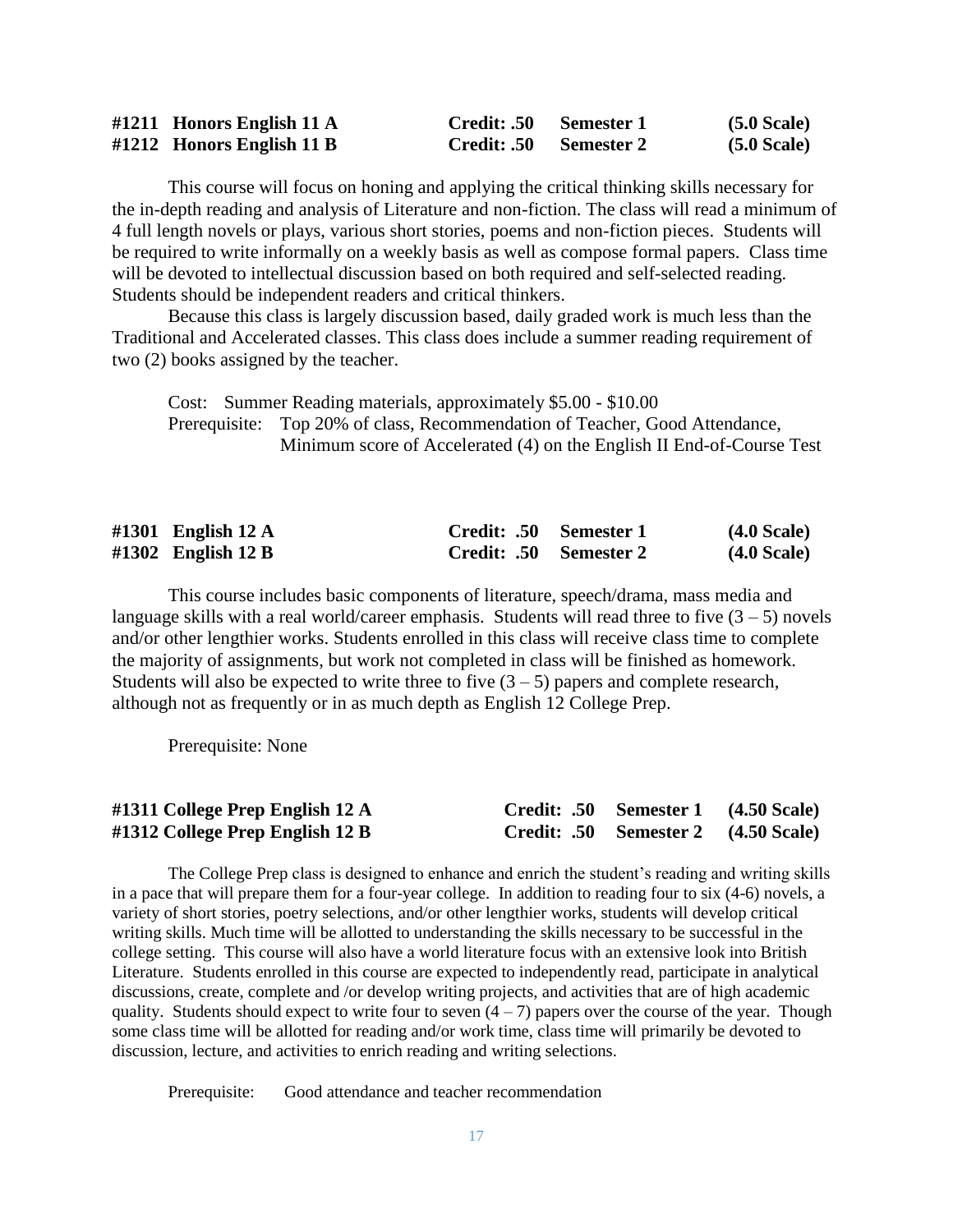### **#1321 Honors/AP English 12 Language A Credit: .50 Semester 1 (5.0 Scale) #1322 Honors/AP English 12 Language B Credit: .50 Semester 2 (5.0 Scale)**

The Advanced Placement class is designed to comply with the requirements described in the AP English and Composition curricular. The student will apply analytical reasoning skills and form disciplined study habits that contribute to continued success at the college level.

- Cost: Summer reading material, approximately \$5.00-\$10.00: AP exam \$94.00 (optional)
- Prerequisite: Teacher Recommendation. Those students wishing to enroll in the AP class should receive no lower than a "B" in English 11: Accelerated and have a good attendance record. Due to the advanced pace of the course, it is recommended that those wishing to enroll miss no more than 5 days throughout the school year. Students must plan to take the AP exam in May.

### **#1431 Novels Credit: .50 Semester Course (5.0 Scale) (This course does not meet an English requirement for graduation.)**

Students in this course will read a variety of contemporary prose. This class will be based on "book club" format that includes independent reading, classroom discussion, and activities designed to enrich understanding. Students will engage in creative response activities to demonstrate their understanding of contemporary literature. Many genres will be addressed throughout the course.

Prerequisite: English teacher recommendation from previous year.

### **#1041 Film and Literature Credit: .50 Semester Course (5.0 Scale) (This course does not meet an English requirement for graduation.)**

Students in this course will read a variety of literature and watch a film version of each piece. The focus of discussion, activities, and projects will be analyzing and comparing the written word to visual media. Students who take this course should enjoy pleasure reading and feel comfortable discussing opinions in a small group setting.

Prerequisite: English teacher Recommendation from previous year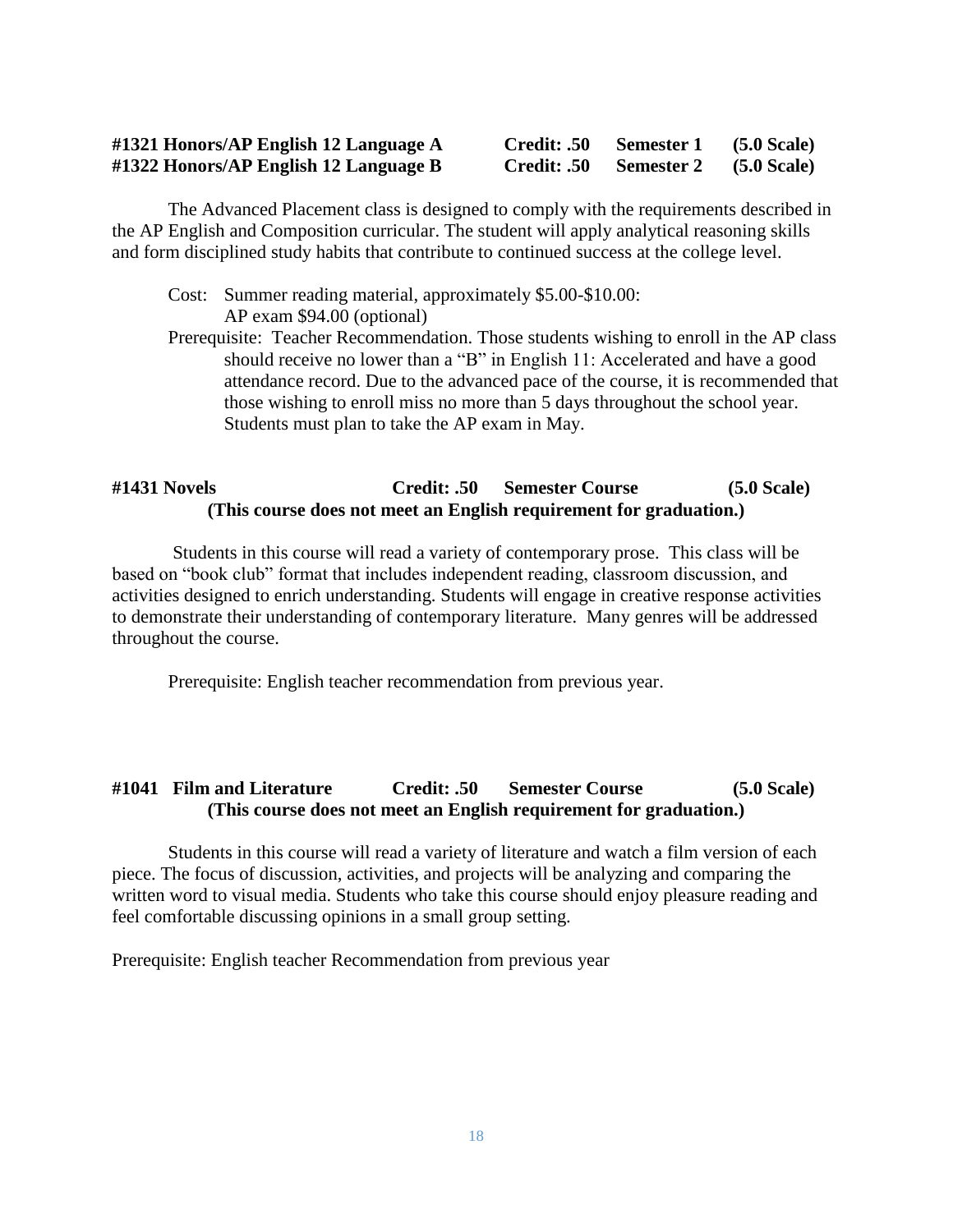### **#3150 Broadcast CommunicationsA Credit: .50 Semester 1 (5.0 Scale) #3151 Broadcast Communications B Credit: .50 Semester 2 (5.0 Scale) (This course does not meet an English requirement for graduation.)**

This class provides students with the journalistic knowledge and skills needed to produce content for student produced broadcasts aired to the high school student body. Students will learn the basics of camera operation, editing audio/video with software, and the operation of other industry specific equipment. Students will enhance their writing skills as they explore a variety of topics as well as gain public relations skills as they conduct interviews. Students will also learn to write news stories and public service announcements.

### **#1403 Public Speaking Credit: .50 Semester Course (5.0 Scale) (This course does not meet an English requirement for graduation.)**

Students will work to enhance their public speaking abilities through the study and practice of the elements of speech. Taking this course is a great way to not only gain valuable experience in speaking in front of groups, but also to increase individual level of engagement in all public and social situations, including other courses. During this highly interactive class, students will give formal and informal speeches before a variety of audiences.

### **#1405 Dramatic Experience Credit: .50 Semester Course (4.0 Scale) (This course does not meet an English requirement for graduation.)**

From stage to screen, acting and drama have been an integral part of the human experience. This course will explore the evolution of drama from live and filmed performance to modern films, animated shorts, and even video games. In addition to viewing and analysis, class activities will include: acting and writing exercises, as well as, lessons and activities related to what goes on behind the scenes of a production.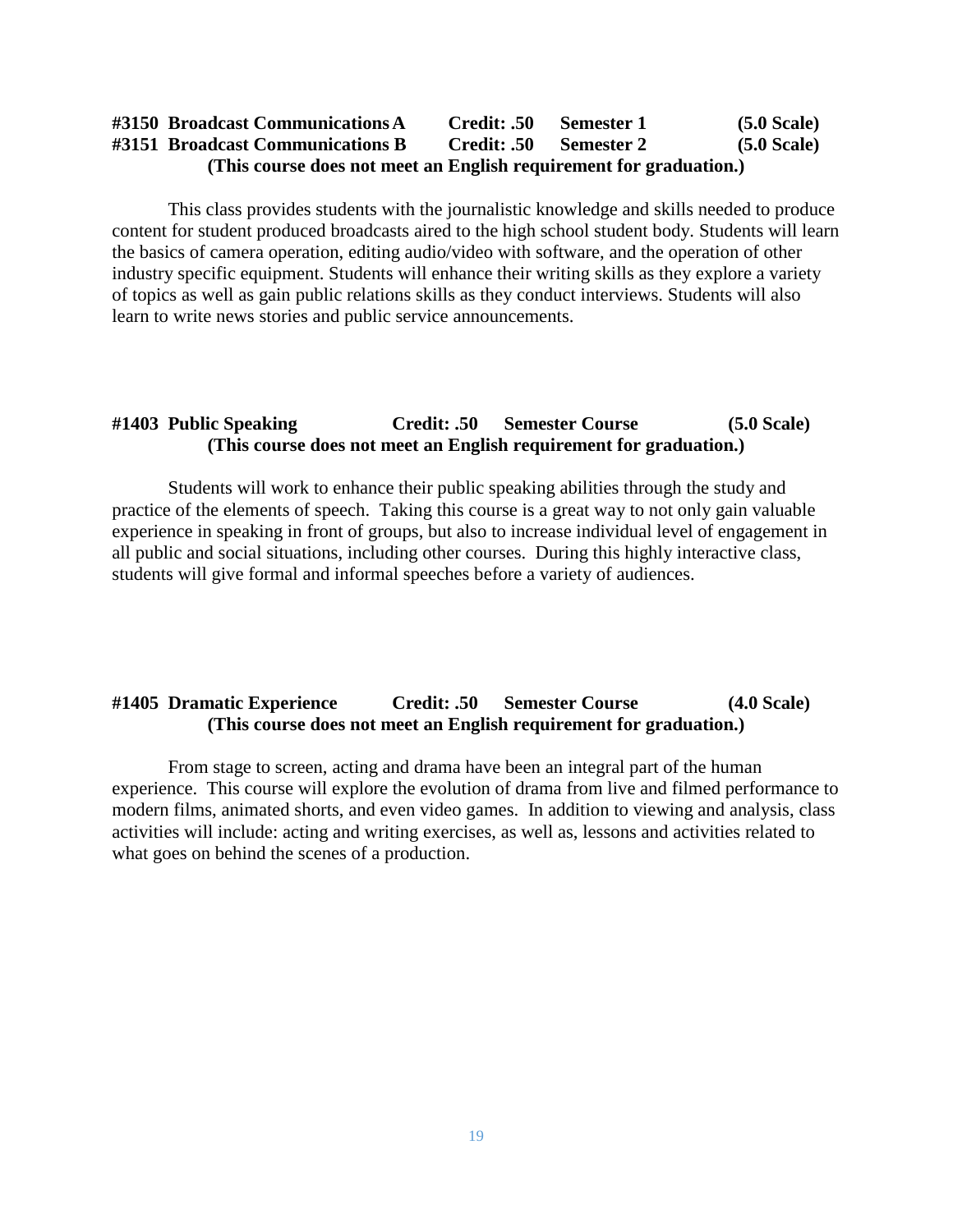# **SOCIAL STUDIES Final course offerings are determined by the number of student requests.**

## **Below are sample core course pathways a student may choose.**

| Grade | <b>Standard Pathway</b> | <b>College Prep Pathway</b>                      | <b>Honors Pathway</b>               |
|-------|-------------------------|--------------------------------------------------|-------------------------------------|
| 9     | <b>World Studies</b>    | World Studies or Honors World Studies            | <b>Honors World Studies</b>         |
| 10    | American Studies        | American Studies or Honors American              | Honors American Studies or          |
|       |                         | <b>Studies</b>                                   | <b>Advanced Placement American</b>  |
|       |                         |                                                  | <b>Studies</b>                      |
| 11    | American Government     | American Government or Honors                    | Honors American Government          |
|       |                         | American Government                              |                                     |
| 12    |                         | World Geography and Cultures or 21 <sup>st</sup> | World Geography and Cultures        |
|       |                         | Century                                          | or 21 <sup>st</sup> Century History |

### **#2001 World Studies A (1650- Present) Credit: .50 Semester 1 (4.0 Scale) #2002 World Studies B (1650-Present) Credit: .50 Semester 2 (4.0 Scale) (9th Grade)**

| Credit: .50 | Semester 1 | $(4.0 \text{ Scale})$ |
|-------------|------------|-----------------------|
| Credit: .50 | Semester 2 | (4.0 Scale)           |

This course covers topics such as Enlightenment, the French Revolution, Communism and Imperialism, WWI, WWII, and the Cold War. The course will include elements of government, sociology, geography, economics, and history. Class time will be devoted to instruction by the teacher with time for guided practice and in-class reading.

Prerequisite: None

### **#2011 Honors World Studies A (1650-Present) Credit .50 Semester 1 (5.0 Scale) #2012 Honors World Studies B (1650-Present) Credit: .50 Semester 2 (5.0 Scale) (9th Grade)**

This course covers topics such as Enlightenment, the French Revolution, Communism, Imperialism, WWI, WWII, and the Cold War., but is taught at the honors level. The ability to work independently, as well as in small groups for research purposes is imperative. An appropriate novel will also be assigned and discussed.

Prerequisite: Rank in top 20% of class and teacher permission.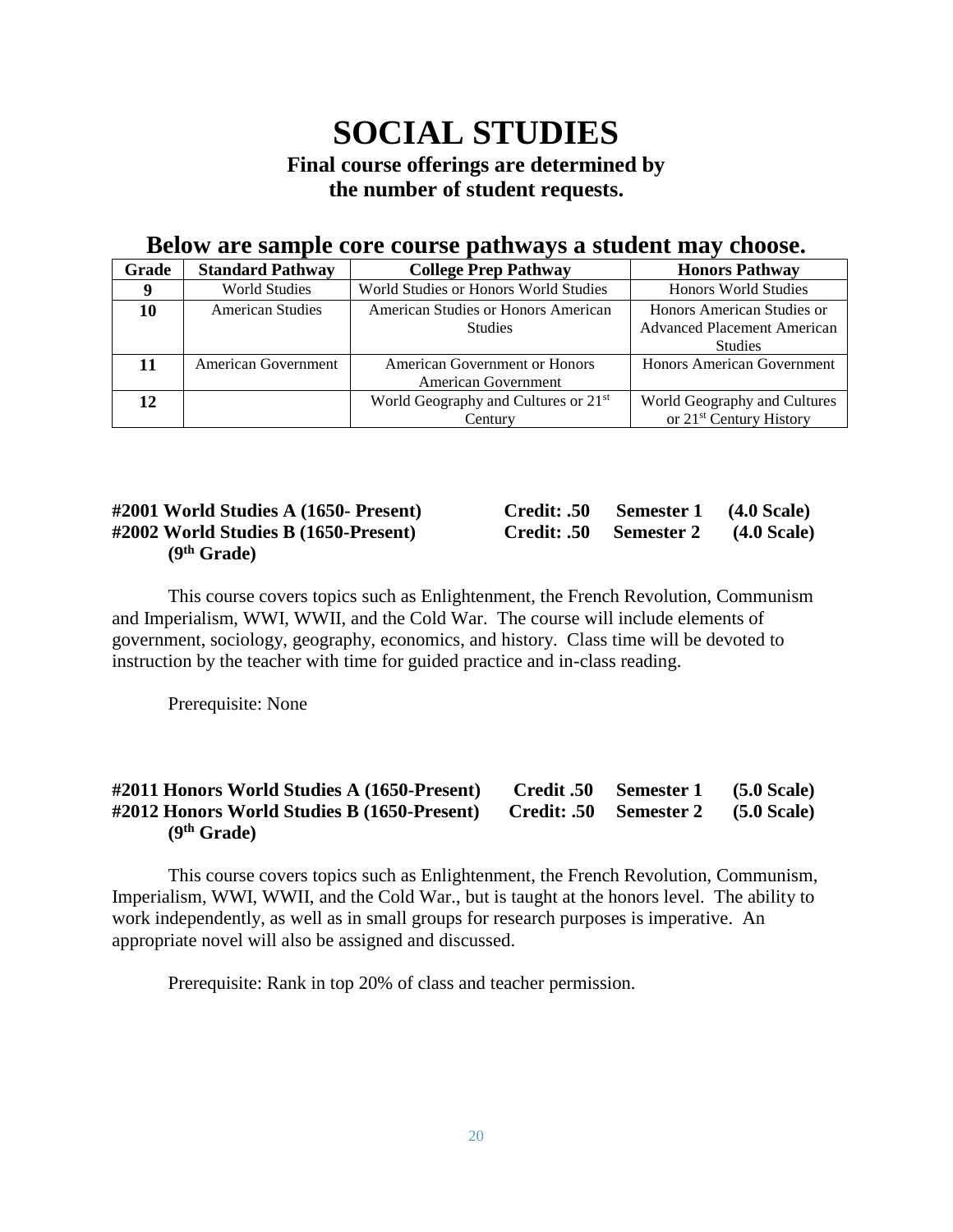### **#2021 American Studies A (1877 – Present) Credit: .50 Semester 1 (4.0 Scale) #2022 American Studies B (1877 – Present) Credit: .50 Semester 2 (4.0 Scale) (10th Grade)**

This is a standard survey course covering United States History and interactions with events around the world, focusing on American domestic and foreign policy, and important American documents. There is also a geography component to the course. Class time will be devoted to instruction by the teacher with time for guided practice and in-class reading.

Prerequisite: None

### **#2031 Honors American Studies A (1877-Present) Credit: .50 Semester 1 (5.0 Scale) #2032 Honors American Studies B (1877-Present) Credit: .50 Semester 2 (5.0 Scale) (10th Grade)**

This is a standard survey course covering United States History and interactions with events around the world, including American foreign policy, and important American documents. There is also a geography component of the course. Class time will be devoted to intellectual discussion of outside assignments. The ability to work independently, as well as in small groups for research is imperative.

Prerequisite: Rank in top 20% of class and teacher permission.

### **#2061 American Gov't/Current Issues A Credit: .50 Semester 1 (4.0 Scale) #2062 American Gov't/Current Issues B Credit: .50 Semester 2 (4.0 Scale) (11th Grade)**

This is a course devoted to the study of the Legislative, Executive, and Judicial branches of our government, as well as current events issues of concern to all Americans. Additionally, there will be a unit in street law and practical law. Class time will be devoted to instruction by the teacher with time for guided practice and in-class reading.

Prerequisite: None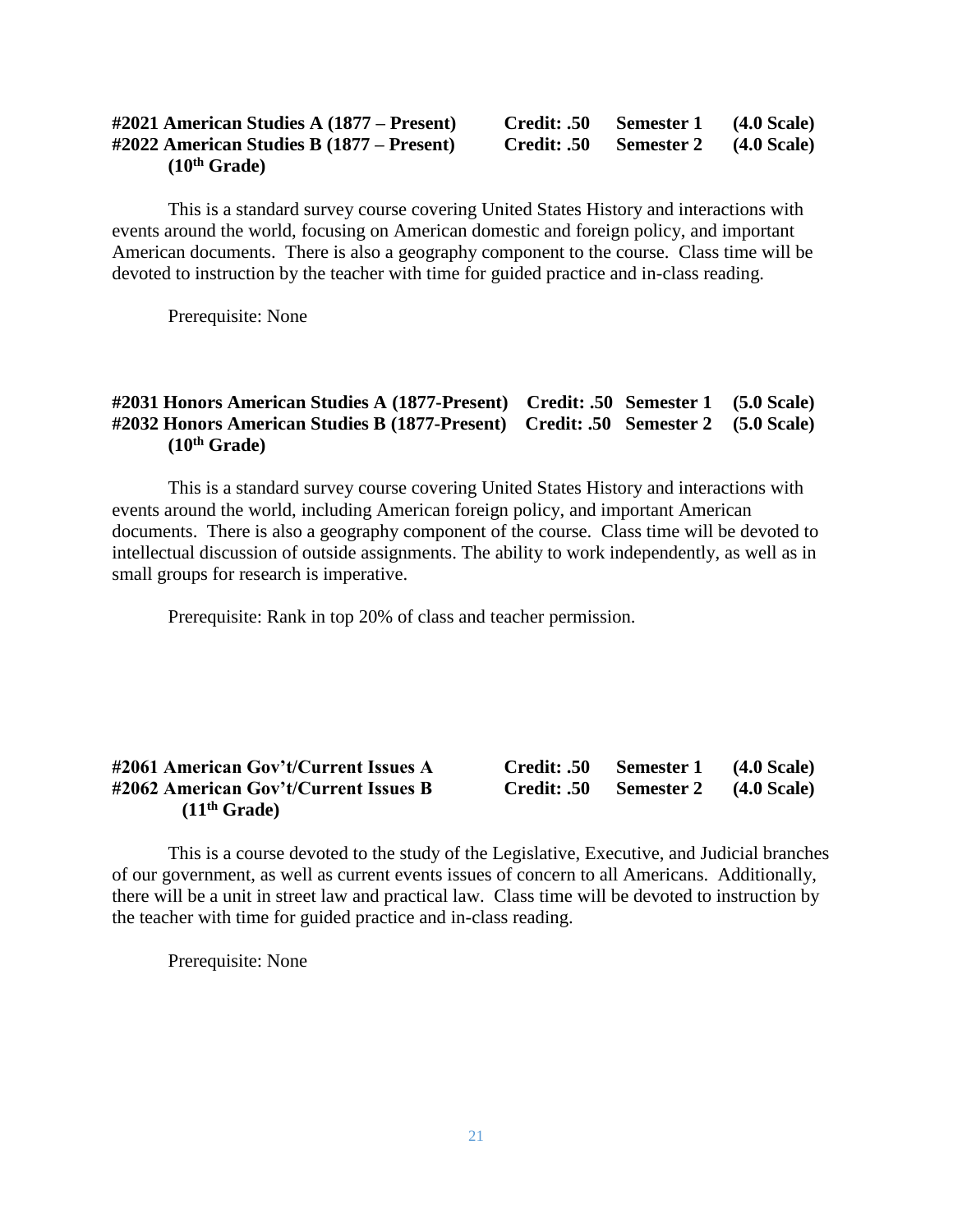### **#2071 Honors Am. Gov't/Current Issues A Credit: .50 Semester 1 (5.0 Scale) #2072 Honors Am. Gov't/Current Issues B Credit: .50 Semester 2 (5.0 Scale) (11th Grade)**

This course is devoted to the study of the Legislative, Executive, and Judicial branches of our government, as well as current issues of concern to all Americans. Additionally, there will be a unit in street law and practical law. An appropriate novel or two will also be assigned and discussed. Class time will be devoted to intellectual discussion of outside assignments. The ability to work independently, as well as in small groups for research purposes is imperative.

Prerequisite: Rank in top 20% of class and teacher permission

.

.

### **#2080 21st Century History A Credit: .50 Semester 1 (5.0 Scale) #2081 21st Century History B Credit: .50 Semester 2 (5.0 Scale) (This course does not meet a social studies requirement for graduation.)**

This will be primarily a research based class, exploring events of the 21<sup>st</sup> Century. We will set the scene in the 1980's and work forward to present day events that effect this country and its people.

Prerequisite: 12<sup>th</sup> Graders with a 3.34 GPA on a 4.0 scale or a 4.34 on a 5.0 scale, have taken the ACT or SAT at least once the junior year and have met, or are on track to meet all but two of the criteria for an Honors Diploma at the time of scheduling.

### **#2041 World Geography and Cultures A Credit: .50 Semester 1 (5.0 Scale) #2042 World Geography and Cultures B Credit: .50 Semester 2 (5.0 Scale) (This course does not meet a social studies requirement for graduation.)**

This course will examine contemporary issues, cultural diversity, and the usage of geographic technology to provide greater understanding of how people and their environment interact. We will explore how the areas in which people live impact their food choices, their economy, religion, and traditions. Students will discover how humans impact the environment and how that impact effects the way people live on a day to day basis. This course will include topics such as human migration, religious conflicts, smart cities, globalization, urbanization, political disputes, environmental issues, as well as examining various lifestyles from around the world.

Prerequisite: Senior students who have achieved a 75% or better in their previous Social Studies coursework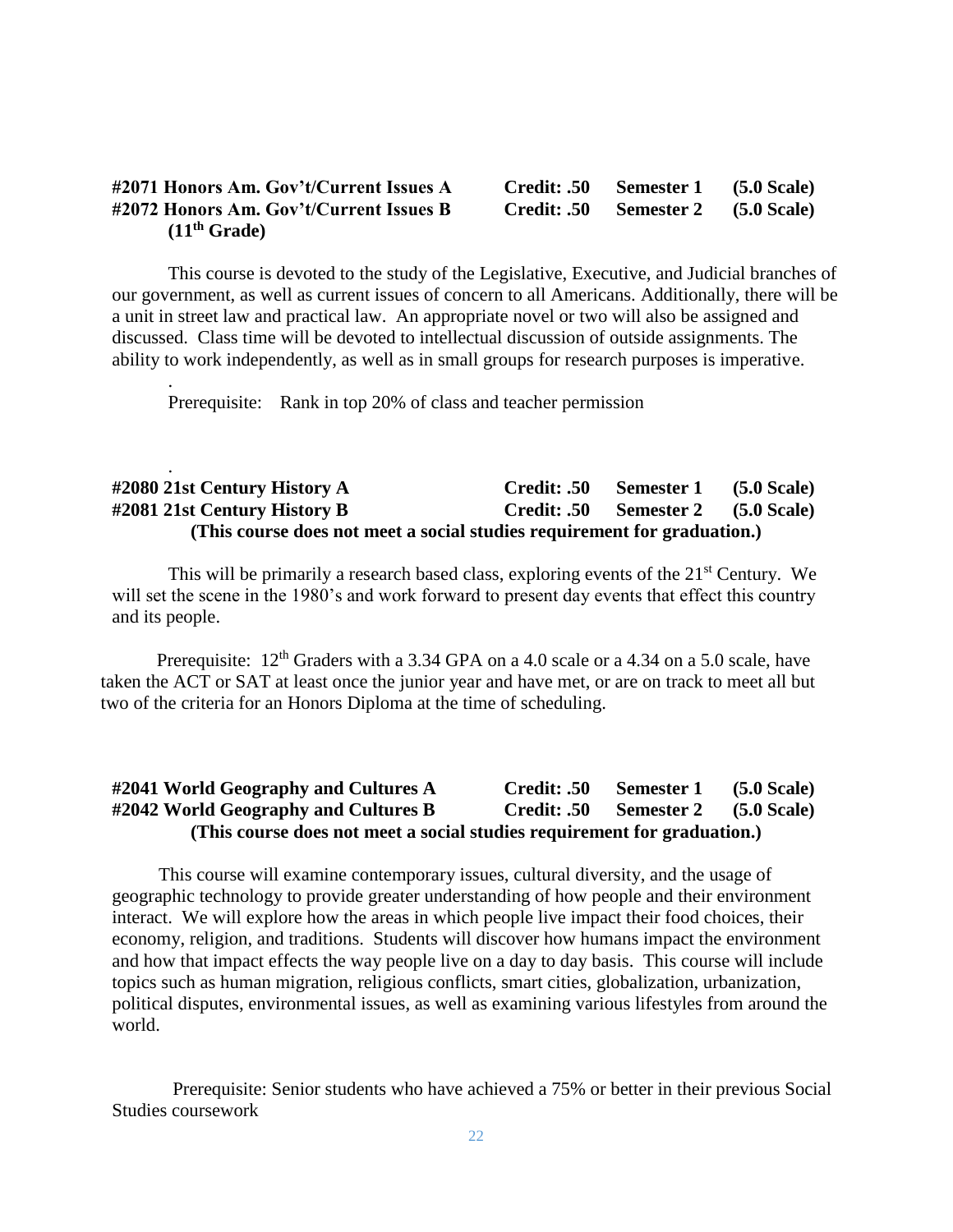# **MATHEMATICS**

## **Final course offerings are determined by the number of student requests.**

### **Below are sample core course pathways a student may choose.**

| <b>Grade</b> | <b>Standard</b>     | <b>College Prep Pathway</b>       | <b>Honors Pathway</b>     |
|--------------|---------------------|-----------------------------------|---------------------------|
|              | <b>Pathway</b>      |                                   |                           |
|              |                     |                                   | Honors Algebra I          |
|              | Algebra I           | Honors Algebra I                  | <b>Honors Geometry</b>    |
| 10           | Geometry            | Geometry or Honors Geometry       | Honors Algebra II         |
| 11           | <b>Bridges Math</b> | Algebra II or Honors Algebra II   | Pre-Calculus              |
| 12           | Algebra II          | College Prep Math or Pre-Calculus | <b>Advanced Placement</b> |
|              |                     |                                   | Calculus                  |

| #1865 Algebra I A | Credit; .50 Semester 1 | $(4.0 \text{ Scale})$ |
|-------------------|------------------------|-----------------------|
| #1866 Algebra I B | Credit: .50 Semester 2 | $(4.0 \text{ Scale})$ |

This course is designed to provide a solid foundation for further studies in high school mathematics. Major topics will include linear equations, functions, graphing techniques, inequalities, linear systems, polynomials, quadratic equations, factoring and the exponential function. Problem solving is also emphasized through word problem applications.

Required Material: TI-84 Plus C Silver Edition graphing calculator

| #1870 Honors Algebra I A | Credit: .50        | Semester 1 | $(5.0 \text{ Scale})$ |
|--------------------------|--------------------|------------|-----------------------|
| #1871 Honors Algebra I B | <b>Credit: .50</b> | Semester 2 | $(5.0 \text{ Scale})$ |

This course provides a more rigorous treatment of the topics outlined in Algebra I Traditional with less review at an advanced pace. More emphasis will be given to techniques for solving quadratic equations, radicals, and exponents. The course also offers a more rigorous approach to problem solving through a variety of word problem applications.

Prerequisite: 75% in Pre-Algebra or teacher permission and a proficient or better score on the Math 8 end-of-course exam. Required Material: TI-84 Plus C Silver Edition graphing calculator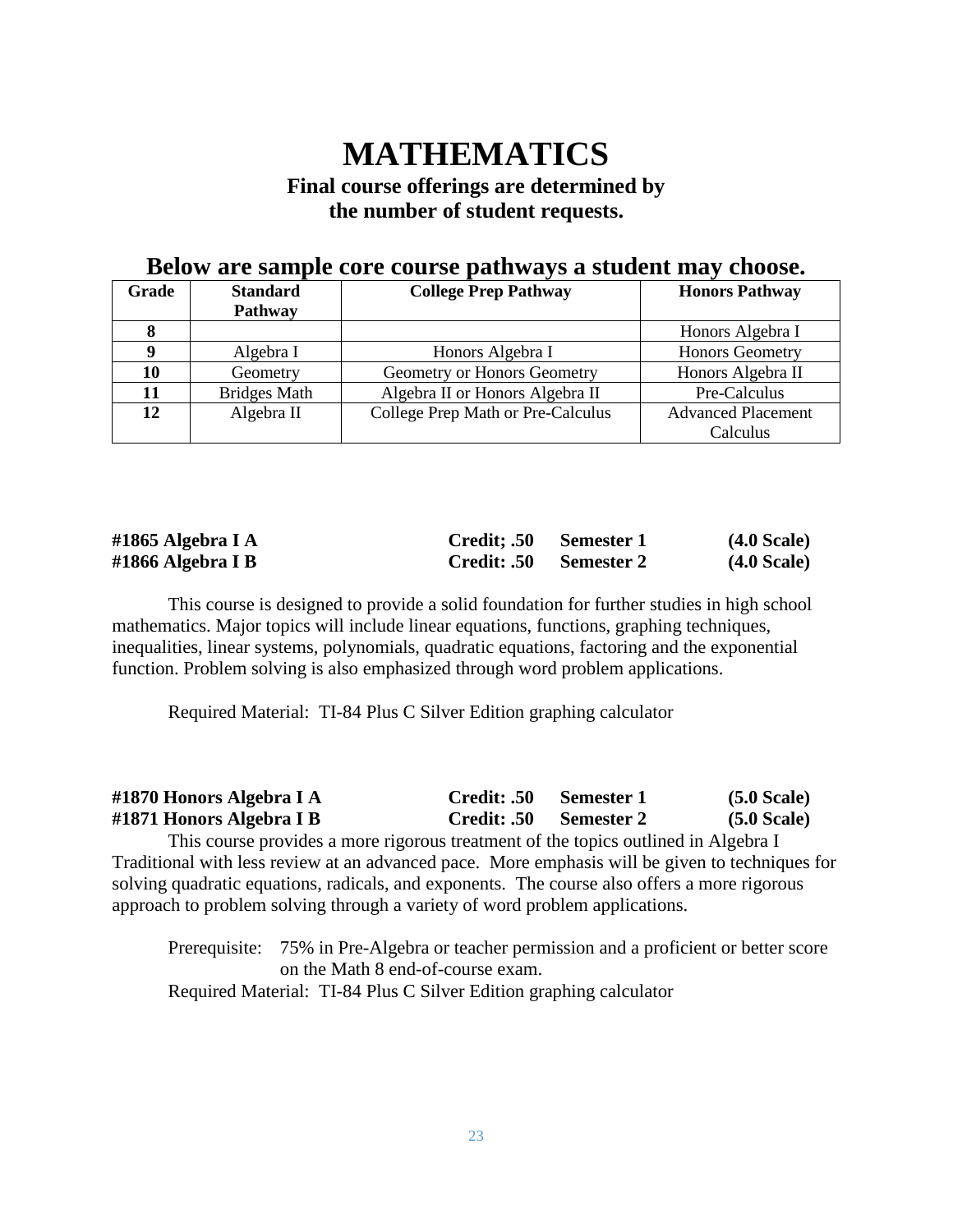| #1905 Geometry A | Credit: .50            | Semester 1 | $(4.0 \text{ Scale})$ |
|------------------|------------------------|------------|-----------------------|
| #1906 Geometry B | Credit: .50 Semester 2 |            | $(4.0 \text{ Scale})$ |

This course is designed to present the topics of geometry through a deductive or axiomatic approach. Students will be looking at geometric relationships between figures and study geometric applications. Topics covered include properties of triangles, properties of quadrilaterals, right triangle trigonometry, coordinate geometry, area and volume, and review of algebraic concepts. This course is vocabulary driven and relies on the student's ability to create and solve algebraic equations based on the geometry concepts.

Prerequisite: Algebra I Required Material: TI-30 XIIS

| #1910 Honors Geometry A | Credit: .50 | Semester 1        | $(5.0 \text{ Scale})$ |
|-------------------------|-------------|-------------------|-----------------------|
| #1911 Honors Geometry B | Credit: .50 | <b>Semester 2</b> | $(5.0 \text{ Scale})$ |

This course has the same basic content as Traditional Geometry with more in depth coverage and a few additional topics covered. Students will be expected to work with geometric proofs and logical statement concepts. This course will work at a more advanced pace and less review time will be provided for prior concepts.

Prerequisite: Honors Algebra I or Algebra I with teacher permission. Students must have scored a 3 or better on the Algebra End-of-Course exam.

Required Material: TI-30 XIIS

| #1875 Bridges to Algebra II A | Credit: .50 | Semester 1        | $(4.0$ Scale) |
|-------------------------------|-------------|-------------------|---------------|
| #1876 Bridges to Algebra II B | Credit: .50 | <b>Semester 2</b> | $(4.0$ Scale) |

This course is designed to develop and refine concepts and skills found in Algebra I and Geometry. Our goal is to create a solid foundation for students planning on taking Algebra II the senior year. Topics in this course will include, but not limited to functions, transformations, simplifying algebraic expressions, trigonometry, areas, volumes and other various geometrical concepts.

Prerequisite: Geometry or Honors Geometry Required Material: TI-84 Plus C Silver Edition graphing calculator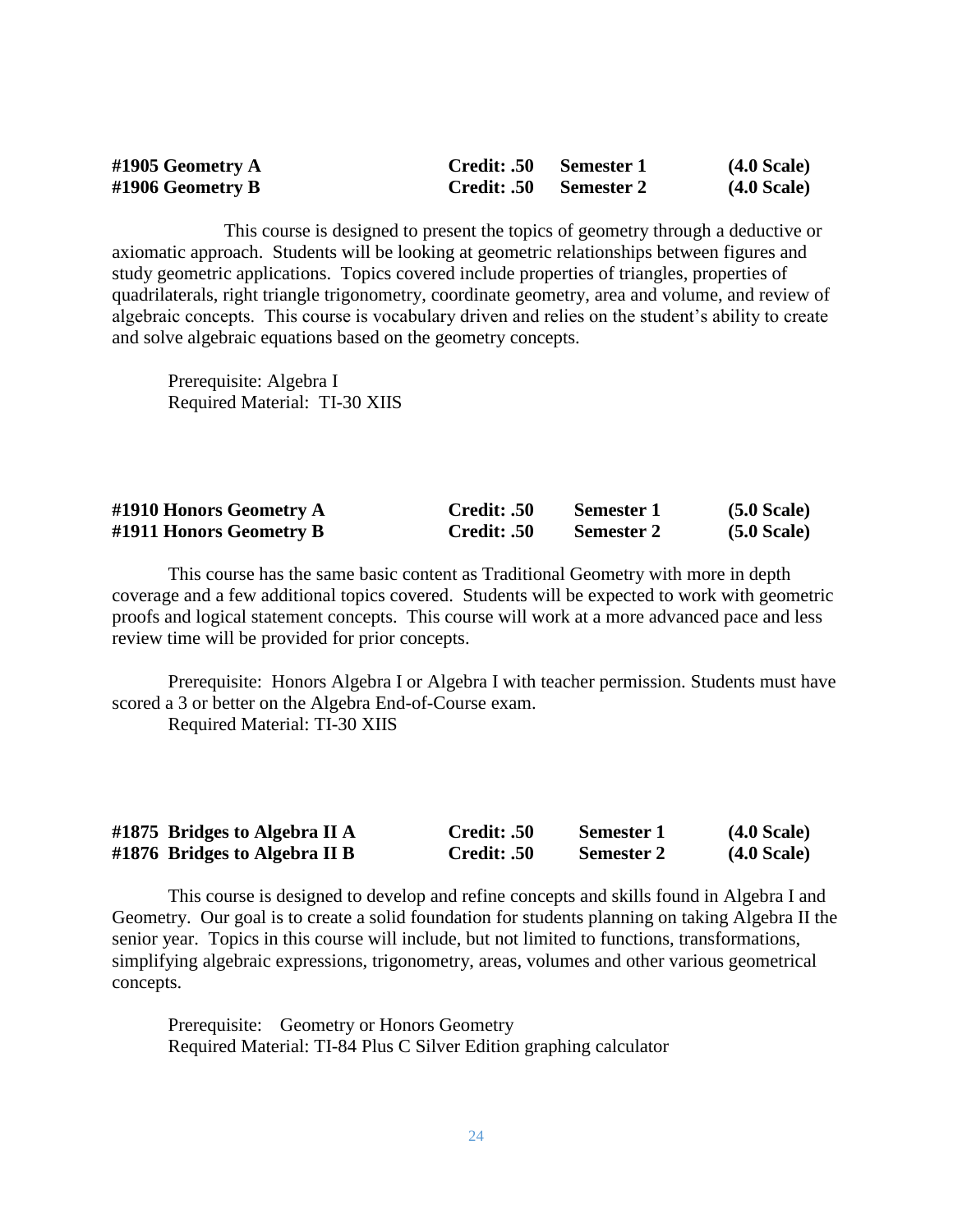| #1880 Algebra II A | Credit: .50 Semester 1 | $(4.0 \text{ Scale})$ |
|--------------------|------------------------|-----------------------|
| #1881 Algebra II B | Credit: .50 Semester 2 | $(4.0 \text{ Scale})$ |

This course is designed to increase one's knowledge of Algebra and help in the development of higher mathematics and its uses. Major topics are: 1) polynomial, rational & radical relationships, 2) Trigonometric functions, 3) modeling with functions, 4) making inferences & conclusions from data.

Prerequisite: Algebra I, Geometry Required Material: TI-84 Plus C Silver Edition graphing calculator

| #1890 Honors Algebra II A | Credit: .50 | Semester 1 | $(5.0 \text{ Scale})$ |
|---------------------------|-------------|------------|-----------------------|
| #1891 Honors Algebra II B | Credit: .50 | Semester 2 | (5.0 Scale)           |

This course has the same basic content as Algebra II Traditional, but with less time spent reviewing basic concepts of Algebra I and Geometry. The course will move at an advanced pace along with more emphasis placed on reading and writing in mathematics. There will also be additional emphasis placed on word problem solutions.

Prerequisite: 75% in Algebra I and Geometry or teacher permission Required Material: TI-84 Plus C Silver Edition graphing calculator

| #1920 Pre-Calculus $A$ | Credit: .50 Semester 1 |                        | (5.0 Scale)           |
|------------------------|------------------------|------------------------|-----------------------|
| #1921 Pre-Calculus B   |                        | Credit: .50 Semester 2 | $(5.0 \text{ Scale})$ |

This course is designed as a preparatory course for calculus. Topics include analytic geometry, linear and quadratic inequalities, trigonometric, exponential and logarithmic functions, matrices, applications, sequences, series, probability, and use of the graphing calculator.

Prerequisite: 80% or better in Algebra I, II & Geometry Required Material: graphing calculator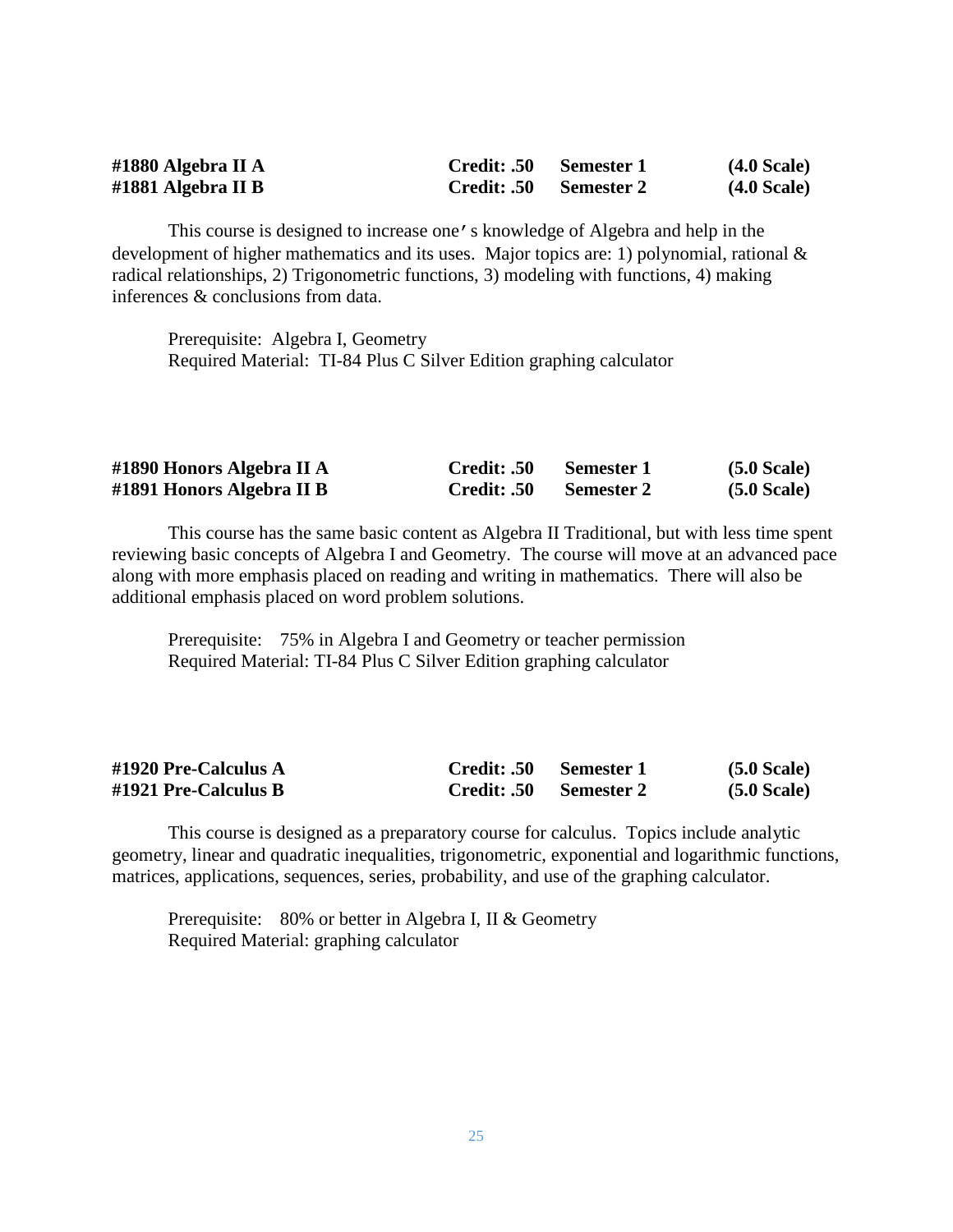### **#1930 Honors/Advanced Placement Calculus A Credit: .50 Semester 1 (5.0 Scale) #1931 Honors/Advanced Placement Calculus B Credit: .50 Semester 2 (5.0 Scale)**

Instruction in limits and continuity, differentiation, rates of change, differentiation techniques, higher order derivatives, exponential and logarithmic functions, the finite integral and various application problems. AP Examination is available for advanced placement credit.

Prerequisite: Pre-Calculus Required Material: graphing calculator

| #1845 College Prep Math A | Credit: .50 Semester 1 (4.50 Scale) |  |
|---------------------------|-------------------------------------|--|
| #1846 College Prep Math B | Credit: .50 Semester 2 (4.50 Scale) |  |

This course is designed to benefit  $11<sup>th</sup>$  and  $12<sup>th</sup>$  Graders not taking Pre-Calculus or AP Calculus, but planning to continue their education at the college level. Topics covered include, but are not limited to, Trigonometry, Data Analysis, Graphing, Algebra Concepts, Statistics and ACT/SAT preparation.

Prerequisite: Traditional or Honors Algebra II Required Materials: graphing calculator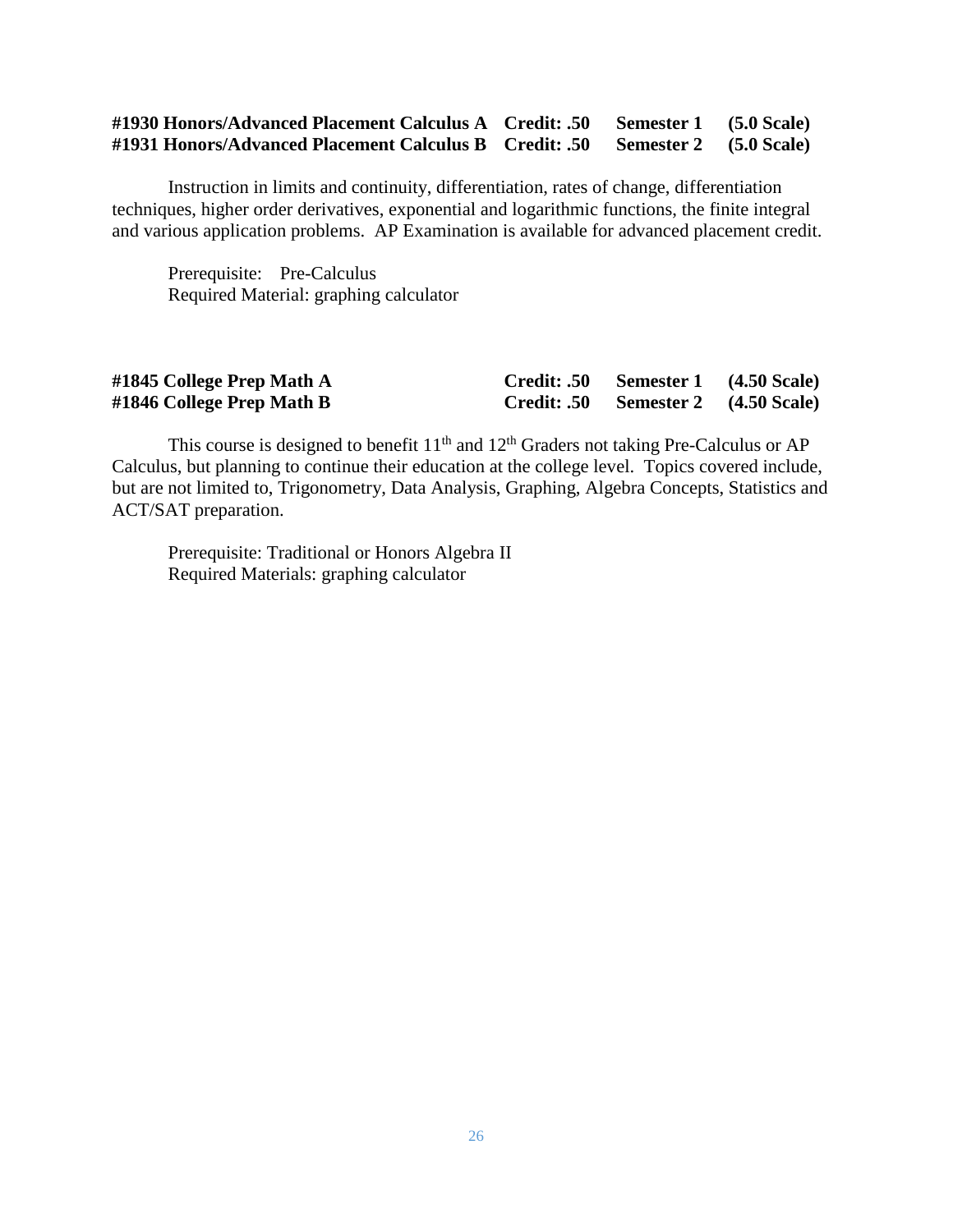# **SCIENCE**

# **Final course offerings are determined by the number of student requests.**

# **Below are sample core course pathways a student may choose. (Students interested in earning an "Honors Diploma" must take a Chemistry and Physics course to meet required criteria).**

| Grade | <b>Standard Pathway</b> | <b>College Prep Pathway</b>         | <b>Honors Pathway</b>                                 |
|-------|-------------------------|-------------------------------------|-------------------------------------------------------|
|       | Physical Science        | <b>Accelerated Physical Science</b> | Honors Biology I                                      |
| 10    | Biology I               | Honors Biology I                    | <b>Honors Chemistry</b>                               |
|       | Environmental           | Anatomy & Physiology or             | Anatomy & Physiology, CCP                             |
|       | Science                 | Chemistry                           | Environmental Science, Zoology                        |
| 12    |                         | Physics or Anatomy &<br>Physiology  | Honors Physics, CCP Environmental<br>Science, Zoology |

| #2201 Physical/Earth Science A | Credit: .50 Semester 1 | $(4.0$ Scale)      |
|--------------------------------|------------------------|--------------------|
| #2202 Physical/Earth Science B | Credit: .50 Semester 2 | <b>(4.0 Scale)</b> |

Physical Science is an inquiry and laboratory based course that engages student in asking valid scientific questions and gathering and analyzing information. Physical science addresses content in four topical areas: the study of matter, energy and waves, forces and motion, and the universe. By the end of physical science, students should have a fundamental understanding of the elementary principles of physics and chemistry. Class time is primarily devoted to instruction by the teacher coupled with opportunities for investigation, guided practice, and laboratory work.

Prerequisite: None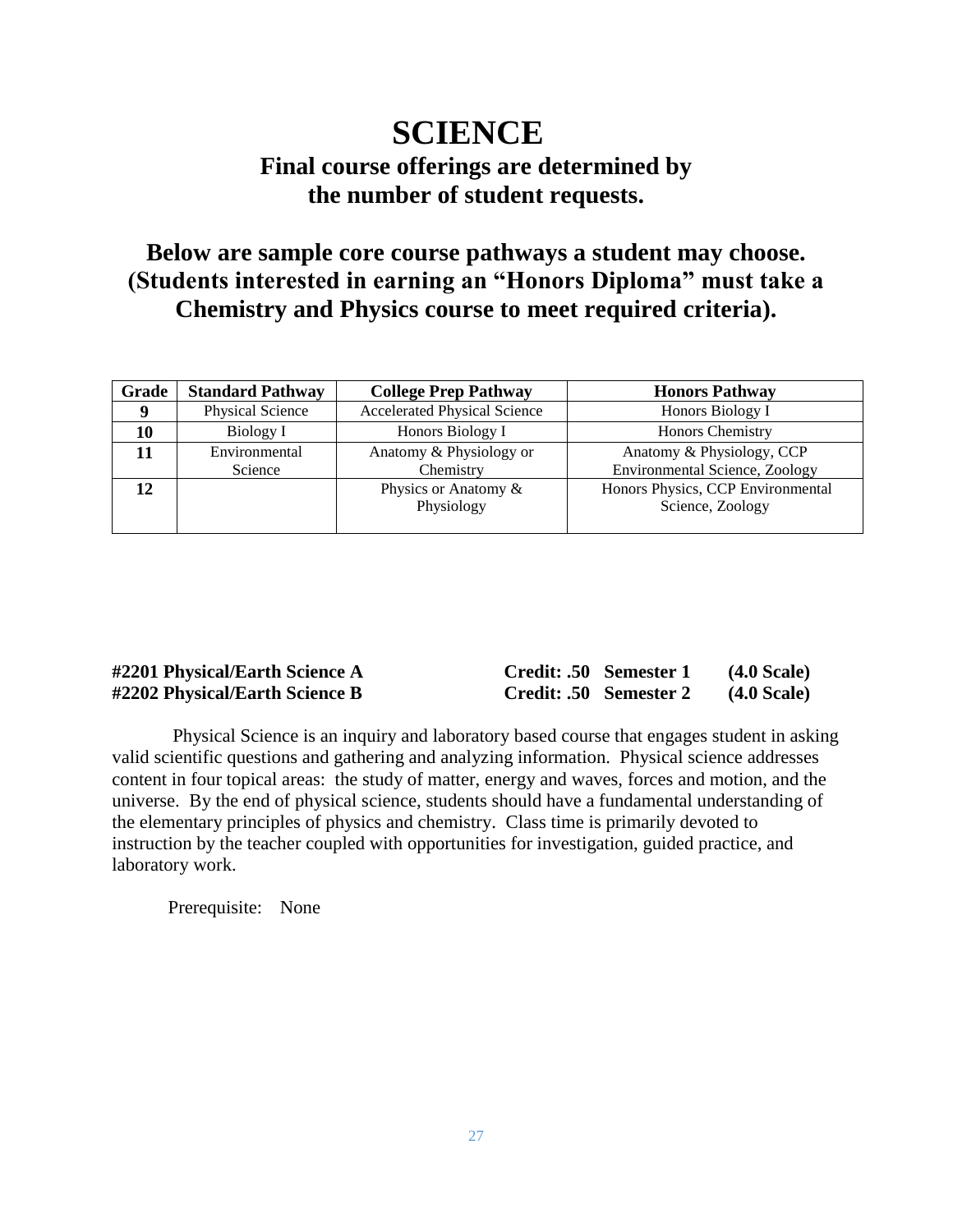| #2235 Accelerated Physical Science A | Credit: .50 | Semester 1 (4.50 Scale) |  |
|--------------------------------------|-------------|-------------------------|--|
| #2236 Accelerated Physical Science B | Credit: .50 | Semester 2 (4.50 Scale) |  |

Physical Science is an inquiry and laboratory based course that engages student in asking valid scientific questions and gathering and analyzing information. Physical science addresses content in four topical areas: the study of matter, energy and waves, forces and motion, and the universe. By the end of physical science, students should have a fundamental understanding of the elementary principles of physics and chemistry. Class time is primarily devoted to enrichment activities and classroom discussion coupled with investigations and laboratory work. Readings and practice may be assigned as out of class activities, so students should be well organized, independent readers, and be self-motivated learners.

Prerequisite: Have earned a "B" or better in 8<sup>th</sup> grade science AND either a "B" or better in 8th grade Pre-Algebra or a "C" or better in Algebra I. Good attendance and approval of the 8<sup>th</sup> grade science teacher required. Students must plan to take Honors Biology in 10<sup>th</sup> grade.

| #2221 Biology I $\bf{A}$ | <b>Credit: .50</b>     | Semester 1 | (4.0 Scale)           |
|--------------------------|------------------------|------------|-----------------------|
| #2222 Biology I B        | Credit: .50 Semester 2 |            | $(4.0 \text{ Scale})$ |

Biology is a required course which engages students in asking valid scientific questions and gathering and analyzing information within an inquiry-based laboratory experience. The course investigates the composition, diversity, complexity, and interconnectedness of life on Earth. Fundamental concepts include heredity, evolution, cell structure and function, and ecology.

Prerequisite: Physical Science

| #2250 Honors Biology I A | Credit: .50 | Semester 1 | $(5.0 \text{ Scale})$ |
|--------------------------|-------------|------------|-----------------------|
| #2251 Honors Biology I B | Credit: .50 | Semester 2 | $(5.0 \text{ Scale})$ |

Biology is a required course which engages students in asking valid scientific questions and gathering and analyzing information within an inquiry-based laboratory experience. The course investigates the composition, diversity, complexity, and interconnectedness of life on Earth. Fundamental concepts include heredity, evolution, cell structure and function, and ecology. Honors Biology will move at a faster pace than a traditional course. There will be more assigned homework and students will be expected to write formal lab reports. It will not be possible to drop this course after the first grading period. Students should be committed to honors level work for the entire school year.

Prerequisite: Have earned a "C" or better in Physical Science for incoming 10<sup>th</sup> graders. Incoming  $9<sup>th</sup>$  graders must have a recommendation from the  $8<sup>th</sup>$  grade science teacher, and must plan to take Chemistry in the  $10<sup>th</sup>$  grade and Physics in the senior year. ( $11<sup>th</sup>$  grade is an elective year for science credit). (It is highly recommended incoming 9<sup>th</sup> graders have earned a "C" or better in Algebra I for high school credit in the  $8<sup>th</sup>$  grade),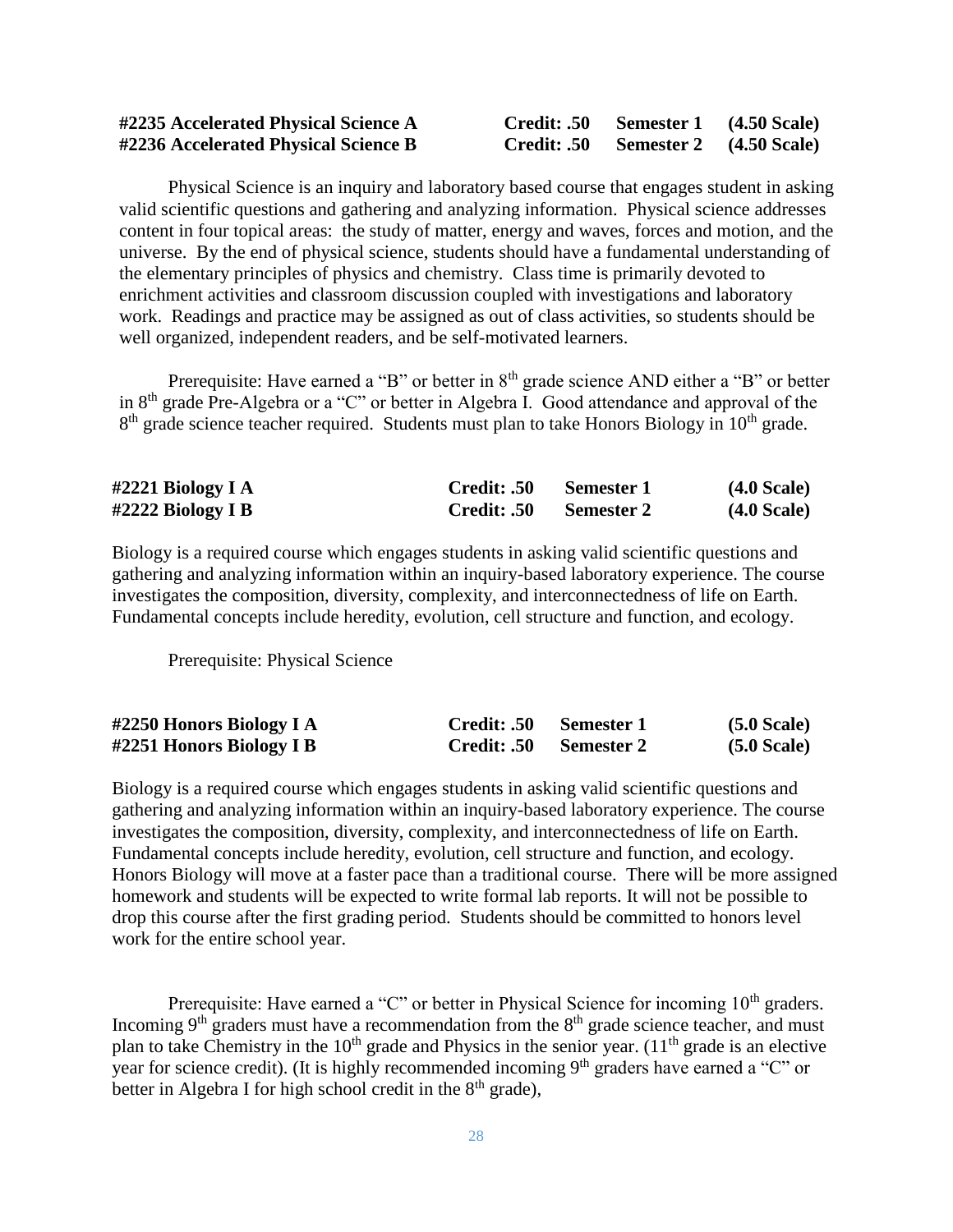| #2291 Environmental Science A | Credit: .50 Semester 1 | (4.0 Scale) |
|-------------------------------|------------------------|-------------|
| #2292 Environmental Science B | Credit: .50 Semester2  | (4.0 Scale) |

Environmental science is the study of how humans impact and interact with their environment. This course is designed to stay current in the development of environmental issues, policies, and technological advances. Major topics include: historical and current environment issues including scarcity of resources; pollution; cycling of matter and energy and their effect on air, water and land; and global human and ecological issues. Research projects and field studies will accompany major topics.

Prerequisite: Physical Science & Biology I

### **#2293 College Credit Plus Environmental Science A Credit: .50 Semester 1 (5.0 Scale) #2294 College Credit Plus Environmental Science B Credit: .50 Semester 2 (5.0 Scale)**

 In this college-level course, students will cultivate their understanding of the interrelationships of the natural world through inquiry-based investigations that explore four big ideas: sustainability, energy transfer within living systems, relationships between organisms, and the legacy of human impact on the environment. Students will apply concepts from biology, chemistry physics, geography, economics and anthropology as we explore these ideas in the classroom and the field.

As a College Credit Plus offering, students in this class will co-enroll in Rio Grande University and have access to the same resources as other college students. Students who earn at least a "C" in this course, will earn 3 college credits through Rio Grande University.

Prerequisite: Must be a Junior or Senior, must have a minimum grade of "B" in Biology and must have a teacher recommendation. Sophomores who have completed Honors Biology with an A will also be eligible for this class. Students must have a score of 4 or 5 on the Biology End-of-Course exam to be eligible to take this class. Due to the advanced pace and rigor of the course, it is recommended that those wishing to enroll have no more than 5 absences throughout the school year.

| #2240 Anatomy & Physiology A $(CCP)$  | Credit: .50 Semester 1 (5.0 Scale) |  |
|---------------------------------------|------------------------------------|--|
| $\#2241$ Anatomy & Physiology B (CCP) | Credit: .50 Semester 2 (5.0 Scale) |  |

This course is designed as a comprehensive study of human anatomical structures and their function in various body systems. The following human body systems will be studied in depth: integumentary, digestive, respiratory, nervous system, internal transport, endocrine, reproductive, excretory, muscular, and skeletal. Students will dissect a fetal pig. Dissection is a requirement and students must participate. This course is a College Credit Plus class and students may be eligible to receive college credit.

Prerequisite: Biology I with a "C" or better and teacher permission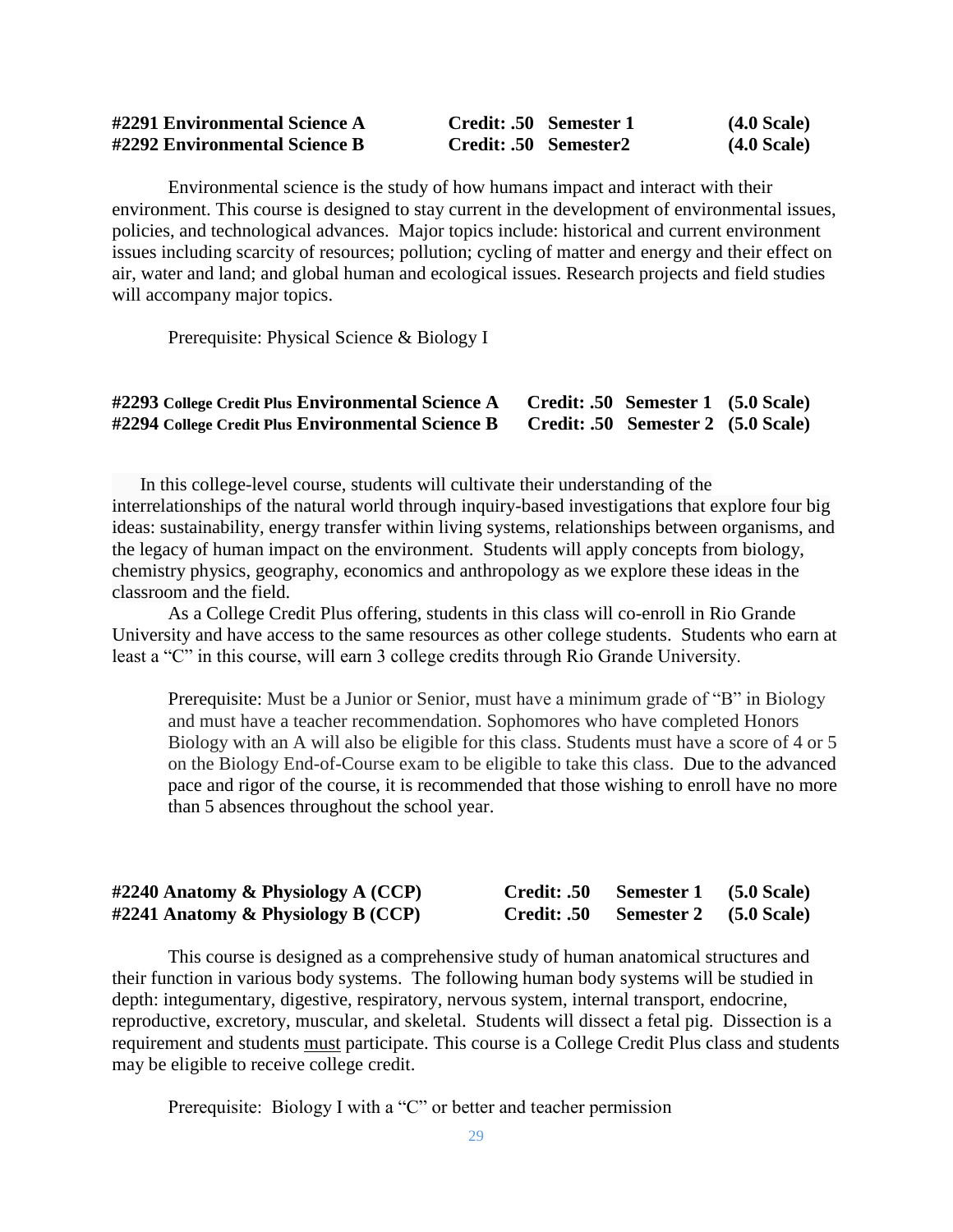| #2330 Chemistry $A$  | Credit: .50 Semester 1 | $(5.0 \text{ Scale})$ |
|----------------------|------------------------|-----------------------|
| $\#2231$ Chemistry B | Credit: .50 Semester 2 | $(5.0 \text{ Scale})$ |

Chemistry introduces students to key concepts and theories that provide a foundation for further study in other sciences as well as advanced science disciplines. Chemistry comprises a systematic study of the predictive physical interactions of matter and subsequent events that occur in the natural world. Major topics for this course include the elements and the periodic table, chemical equations and reactions, properties of matter, acids and bases, and redox reactions. Investigations are used to understand and explain the behavior of matter in a variety of inquiry and design scenarios that incorporate scientific reasoning, analysis, communication skills and real world applications.

Prerequisite: Algebra I, Biology I (C or better) & teacher permission

| #2280 Physics A   | Credit: .50 Semester 1 (5.0 Scale) |  |
|-------------------|------------------------------------|--|
| #2281 Physics $B$ | Credit: .50 Semester 2 (5.0 Scale) |  |

This course explores the fundamental principles and processes of the physical world. Areas of study include mechanics (motion and causes), vibrations and wave phenomena, optics (light), and electromagnetism (electricity and magnetism). Students will engage in investigations to understand these concepts in a variety of inquiry and design scenarios that incorporate scientific reasoning, analysis, communication skills and real-world applications. Strong math skills are required.

Prerequisite: Algebra II, Biology I (C or better)

| #2255 Zoology (CCP) $A$ | Credit: .50 | <b>Semester 1</b> | $(5.0 \text{ Scale})$ |
|-------------------------|-------------|-------------------|-----------------------|
| #2256 Zoology (CCP) B   | Credit: .50 | <b>Semester 2</b> | $(5.0 \text{ Scale})$ |

Zoology is the study of animals. This course is a comparative study of both invertebrates and vertebrates. Animal structure, function, physiology, development, classification, and evolution are compared. Topics will include invertebrate animals like sponges, jellies, coral, flatworms, mollusks, arthropods, echinoderms, and vertebrates including fishes, amphibians, reptiles, birds and mammals. This class will include dissection to allow for comparative anatomy and to observe structures of each animal phyla. This course is a College Credit Plus class and students may be eligible to receive college credit.

Prerequisite: Biology I (C or better)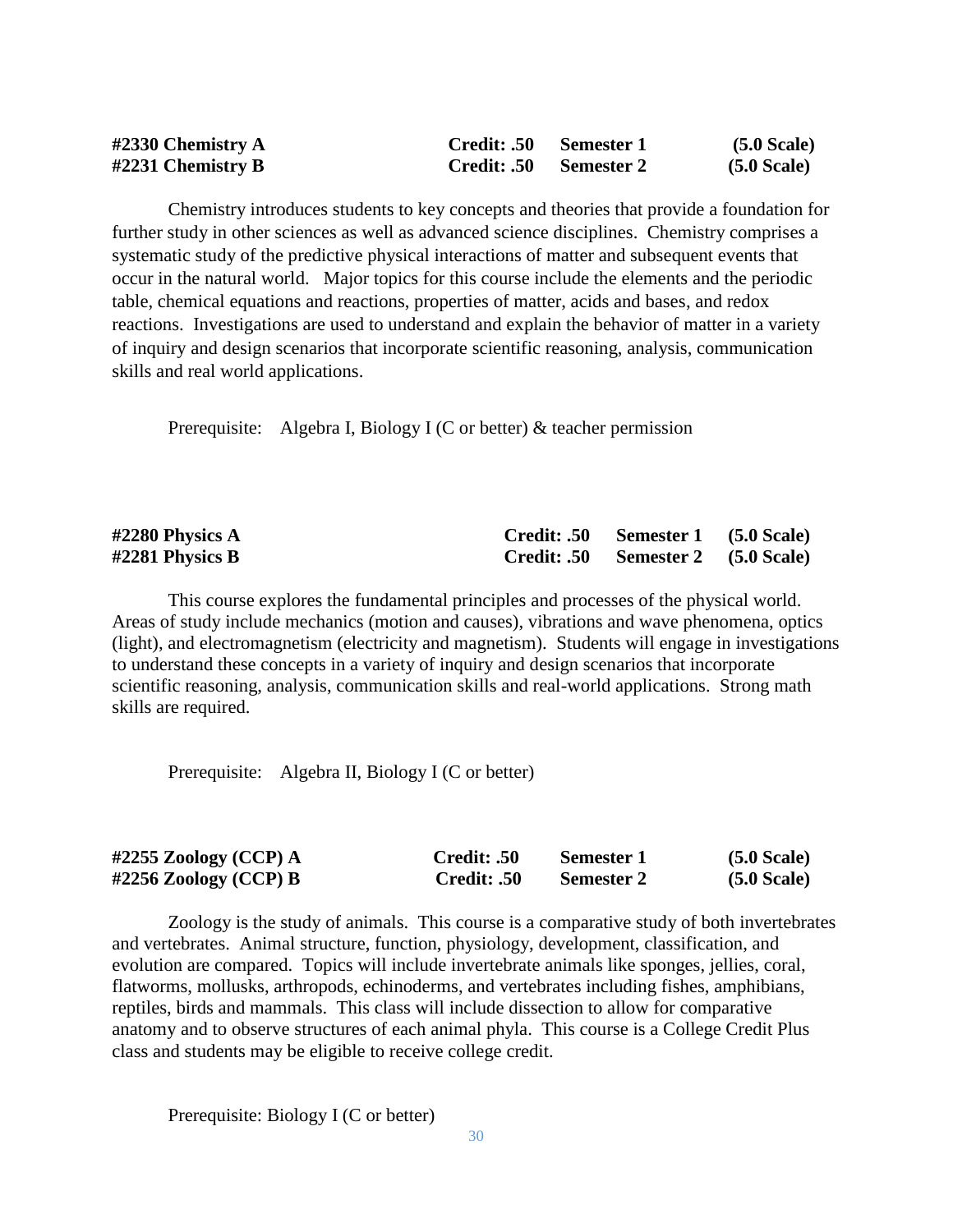# **FOREIGN LANGUAGE Final course offerings are determined by the number of student requests.**

**ATTENTION ALL STUDENTS:** It is recommended that a student with a 59% or below at the first progress report, meet with the teacher to discuss dropping the course.

| Grade | <b>Standard Pathway</b>   | <b>College Prep Pathway</b> | <b>Honors Pathway</b>     |
|-------|---------------------------|-----------------------------|---------------------------|
|       |                           |                             | French I or Spanish I     |
|       |                           |                             |                           |
|       |                           | French I or Spanish I       | French II or Spanish II   |
| 10    | French I or Spanish I     | French II or Spanish II     | French III or Spanish III |
|       | French II or Spanish II   | French III or Spanish III   | French IV or Spanish IV   |
| 12    | French III or Spanish III | French IV or Spanish IV     | French V                  |

### **Below are sample core course pathways a student may choose.**

### **French #1710 French I A Credit: .50 Semester 1 (5.0 Scale) #1711 French I B Credit: .50 Semester 2 (5.0 Scale)**

This college preparatory course will teach students the basics of French pronunciation, spelling and grammar. Students will build a foundation for fluent communicating in **French** by listening, speaking, reading and writing. French culture (people, geography, customs, and food) will also be studied.

Prerequisite: None

| #1720 French II A | Credit: .50 Semester 1 | $(5.0 \text{ Scale})$ |
|-------------------|------------------------|-----------------------|
| #1721 French II B | Credit: .50 Semester 2 | $(5.0 \text{ Scale})$ |

This course builds on the skills learned in French I. Students continue to listen, to speak, read and write French, with an increased emphasis on speaking and reading. A study of French culture will also be included.

Prerequisite: "C" or better in French I required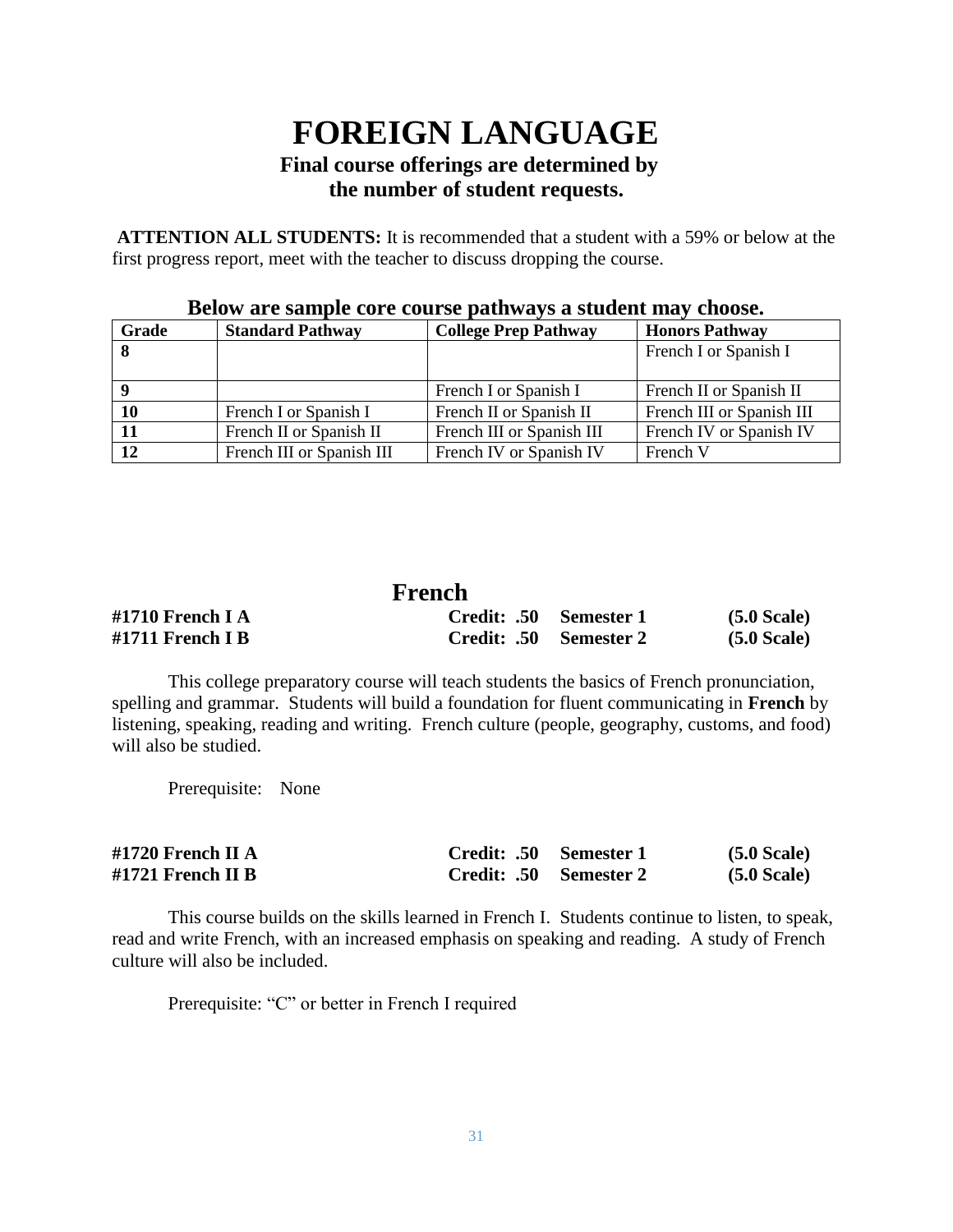| $\#1730$ French III A | <b>Credit: .50</b> | – Semester 1 | $(5.0 \text{ Scale})$ |
|-----------------------|--------------------|--------------|-----------------------|
| $\#1731$ French III B | <b>Credit: .50</b> | Semester 2   | $(5.0 \text{ Scale})$ |

This course is for students who have successfully completed the first two years of French and wish to continue to build their fluency and understanding of the French language and culture.

Prerequisite: "C" in French II and permission of the teacher.

| #1750 French IV $A$ | Credit: .50 Semester 1 | $(5.0 \text{ Scale})$ |
|---------------------|------------------------|-----------------------|
| #1751 French IV B   | Credit: .50 Semester 2 | $(5.0 \text{ Scale})$ |

This course is for students who have completed the first three years of French. Students in this course will have the opportunity to master their study of the language and to become as fluent as possible in reading, writing, speaking. French culture around the world will also continue to be emphasized.

Prerequisite: "C" in French III and permission of the teacher

| #1760 Advanced Placement/CCP French VA Credit: .50 Semester 1 |  | $(5.0 \text{ Scale})$ |
|---------------------------------------------------------------|--|-----------------------|
| #1761 Advanced Placement/CCP French VB Credit: .50 Semester 2 |  | $(5.0 \text{ Scale})$ |

 This course is for students who have completed the first four years of French. Students in this course will continue to master their study of the language and to become as fluent as possible in reading, writing and speaking. French culture around the world will also continue to be emphasized.

Prerequisite: "C" in French IV and permission of the teacher

## **Spanish**

| #1610 Spanish I A                                                                    | Credit: .50 | Semester 1        | $(5.0 \text{ Scale})$ |  |  |
|--------------------------------------------------------------------------------------|-------------|-------------------|-----------------------|--|--|
| #1611 Spanish I B                                                                    | Credit: .50 | <b>Semester 2</b> | $(5.0 \text{ Scale})$ |  |  |
| This course is designed to introduce and begin development of skills in listening,   |             |                   |                       |  |  |
| speaking, reading, and writing in the Spanish language as well as encourage cultural |             |                   |                       |  |  |
|                                                                                      |             |                   |                       |  |  |

understanding and general knowledge for those following a college preparatory (CP) program.

Prerequisite: None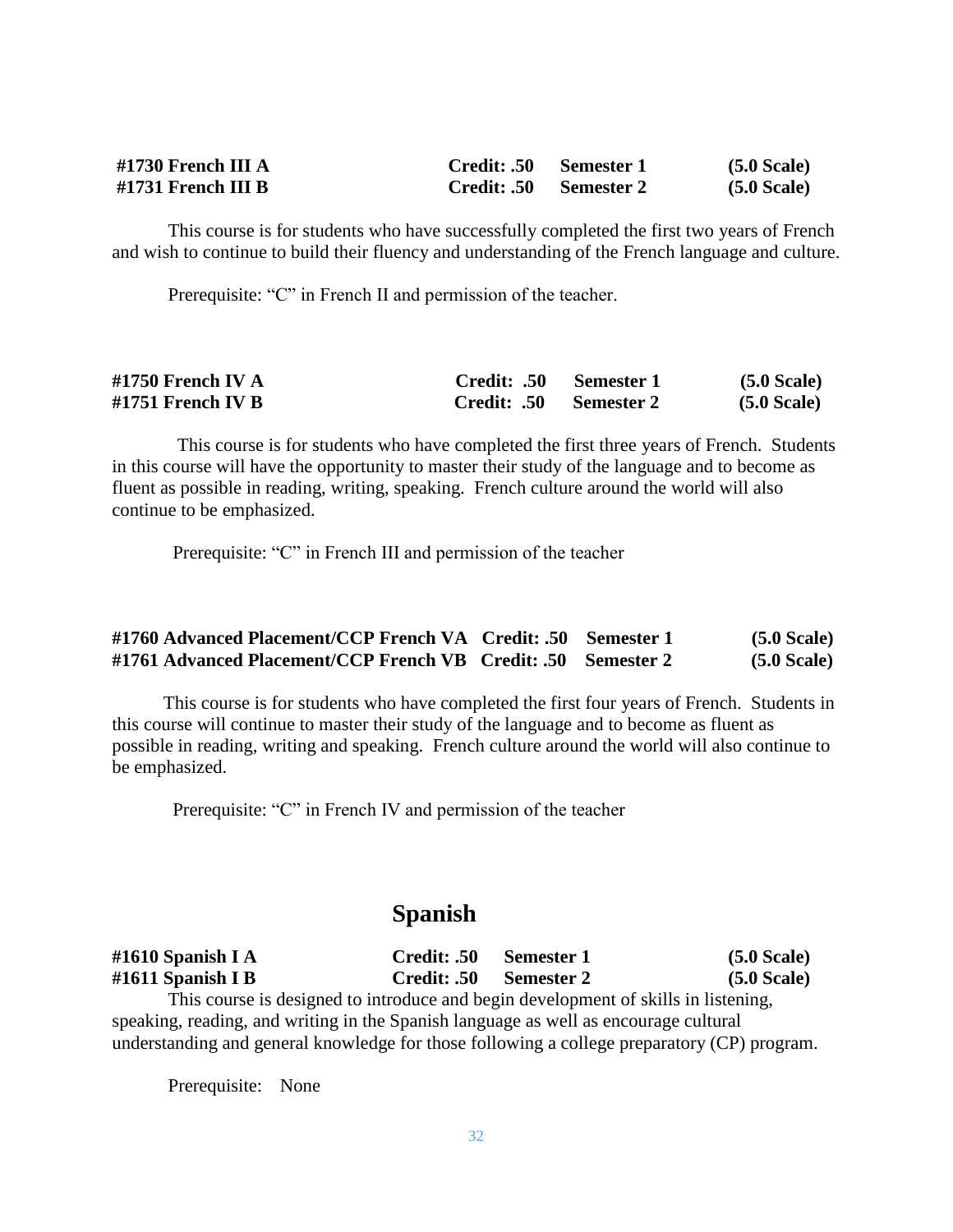| #1620 Spanish II A | Credit: .50 Semester 1 | $(5.0 \text{ Scale})$ |
|--------------------|------------------------|-----------------------|
| #1621 Spanish II B | Credit: .50 Semester 2 | $(5.0 \text{ Scale})$ |

This course continues to develop listening, speaking, reading, and writing skills, with increased emphasis on speaking and reading. This course is very grammar heavy and is not suggested for those who struggled in Spanish I.

Prerequisite: "B" or better in Spanish I and permission of teacher

| #1630 Spanish III A | Credit: .50 Semester 1 | $(5.0 \text{ Scale})$ |
|---------------------|------------------------|-----------------------|
| #1631 Spanish III B | Credit: .50 Semester 2 | $(5.0 \text{ Scale})$ |
|                     |                        |                       |

This course is for students who have successfully completed the first two years of Spanish program and wish to continue. Students will work to increase their abilities in understanding, speaking, reading, and writing. Work will increase in difficulty as the year progresses.

Prerequisite: "B" in Spanish II and permission of teacher

| #1640 Spanish IV A                                                                                      | Credit: .50 | <b>Semester 1</b> | $(5.0 \text{ Scale})$ |
|---------------------------------------------------------------------------------------------------------|-------------|-------------------|-----------------------|
| #1641 Spanish IV B                                                                                      | Credit: .50 | <b>Semester 2</b> | (5.0 Scale)           |
| This course is designed for students who have successfully completed the three previous                 |             |                   |                       |
| levels of Spanish. In this course, students will fine tune the skills acquired in Spanish I, II and III |             |                   |                       |
| along with tapping into the culture of Spanish speaking countries through speaking, reading and         |             |                   |                       |

Prerequisite: "B" in Spanish III and permission of the teacher

writing activities.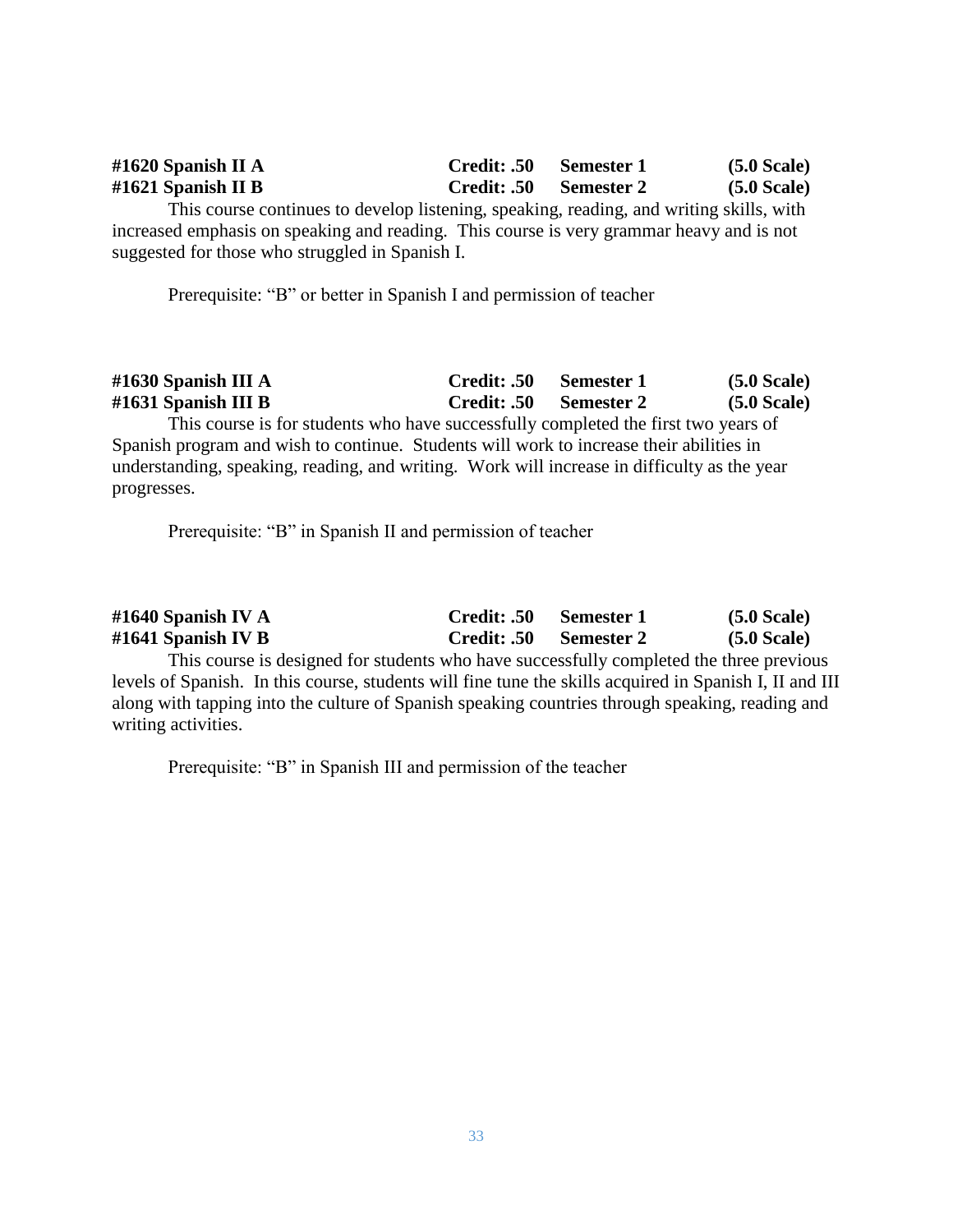# **VISUAL ARTS Final course offerings are determined by the number of student requests.**

The courses listed here under "VISUAL ART" will meet a Fine Arts requirement for graduation.

### **#3072 Introduction to Visual Arts Credit: .50 Semester Course (4.0 Scale)**

This is as foundation course introducing students to drawing, painting, and collage. Introduction to Visual Arts will be the prerequisite to all other art courses.

Prerequisite: None

# **with Academic Component**

**#3072A Introduction to Visual Arts: Credit: .50 Semester Course (5.0 Scale)**

This course is the same as Introduction to Visual Arts, but with additional academic work in art history and art criticism.

Prerequisite: None

### **#3074 Advanced Art 2 Credit: .50 Semester Course (4.0 Scale)**

This course is for students who want an opportunity to advance to a higher level of understanding and skill development in the arts. This course will focus on exploring in depth two dimensional art media such as drawing, collaging and painting.

Prerequisite: "C" or better in Introduction to Visual Arts

### **#3074A Advanced Art 2: Credit: .50 Semester Course (5.0 Scale) with Academic Component**

This course is the same as Advanced Art 2, but with additional academic work in art history and art criticism.

Prerequisite: "C" or better in Introduction to Visual Arts with Academic Component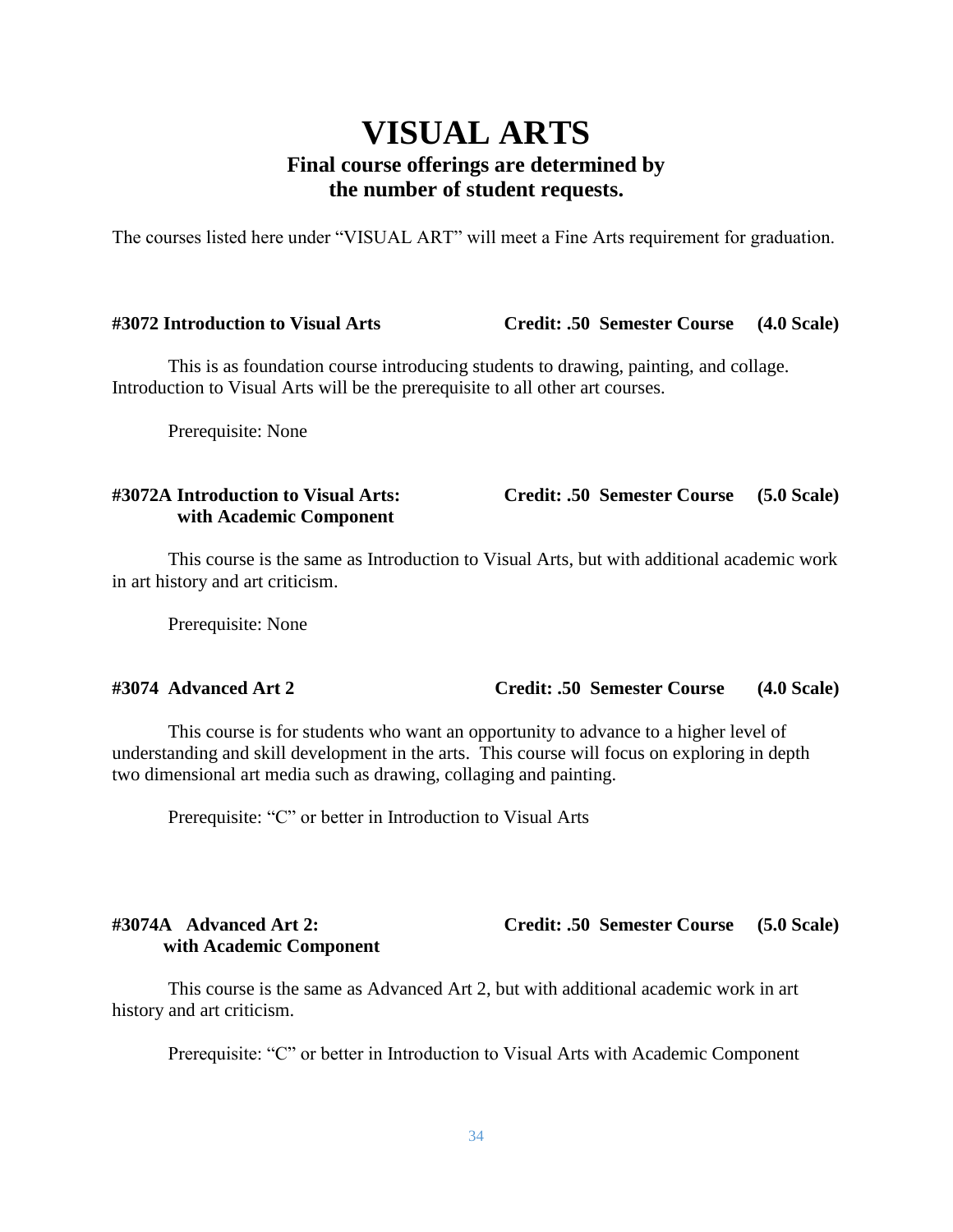### **#3075 Advanced Art 3 Credit .50 Semester Course (5.0 Scale)**

This course is designed for students who show strong interest and talent in visual art. Advance Art 3 builds upon the skills and knowledge learned in Advanced Art 2. Stronger emphasis is placed on composition and the creation of original artworks. Students will be expected to express their ideas in a variety of styles and materials. This course will explore two dimensional and three dimensional art media such as advanced drawings, monochromatic paintings and printmaking.

Prerequisite: "C" or better in Introduction to Visual Arts and Advanced Art 2

### **#3076 Advanced Art 4 Credit .50 Semester Course (5.0 Scale)**

This course is for students who are highly motivated and may possibly want to pursue the arts in college. Students are expected to present their own personal point of view while creating unique art projects. It also builds upon the skills and knowledge learned in Advanced Art 2 and 3. This course will consist mainly of a few two dimensional projects with the focus being on three dimensional work, such as sculpture and ceramics.

Prerequisite: "C" or better in Introduction to Visual Arts and Advanced Art 2 & 3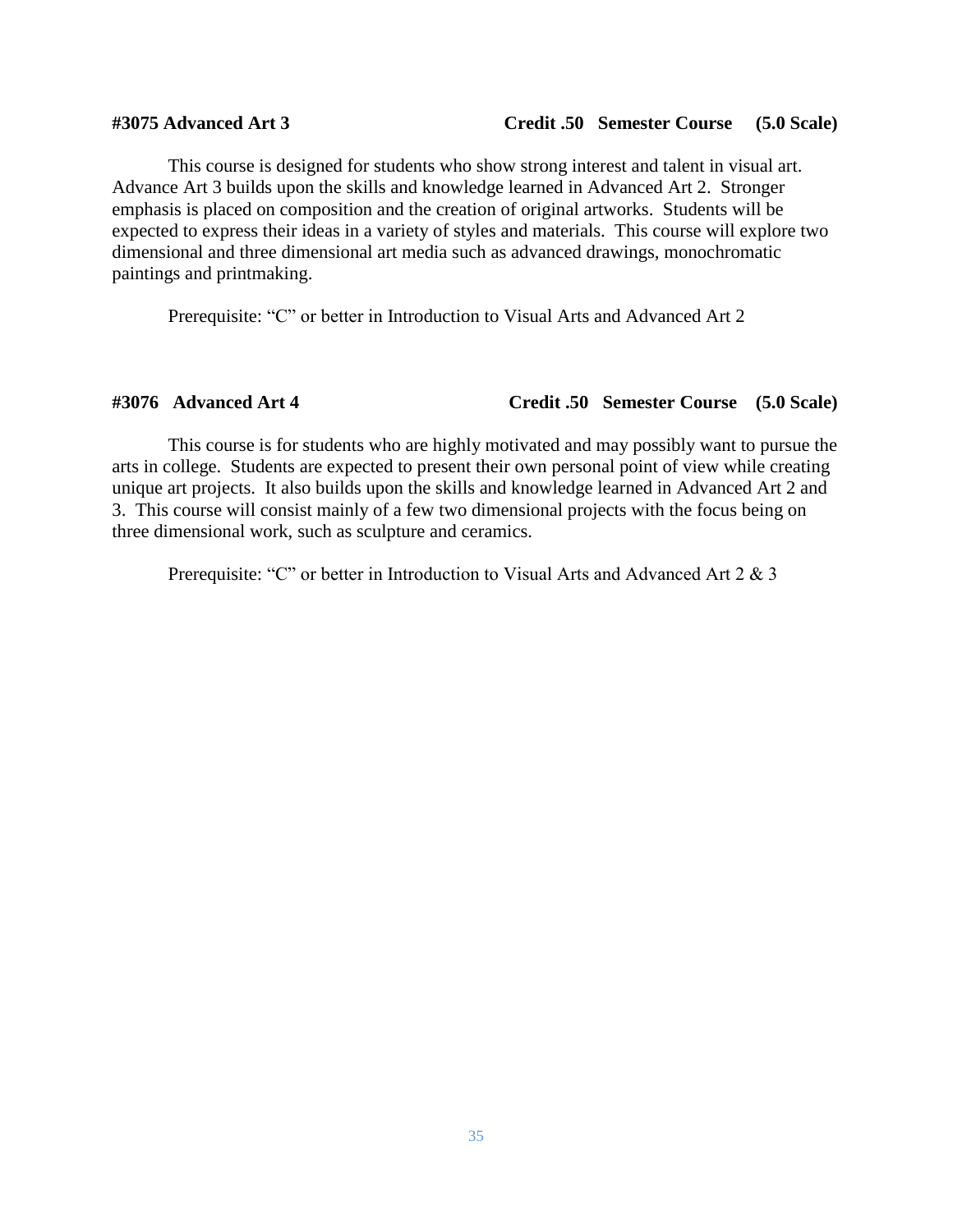# **MUSIC PERFORMING ARTS**

Final course offerings are determined by the number of student requests.

The courses listed here under "MUSIC" will meet a Fine Arts requirement for graduation.

| #3020 Symphonic Band/Wind Ensemble A | Credit: .50 | Semester 1        | $(5.0 \text{ Scale})$ |
|--------------------------------------|-------------|-------------------|-----------------------|
| #3021 Symphonic Band/Wind Ensemble B | Credit: .50 | <b>Semester 2</b> | $(5.0 \text{ Scale})$ |

Symphonic band is a performance based ensemble for those individuals who already possess adequate skills on their instrument though individuals new to band may join with teacher permission. The ensemble plays a variety of musical styles in the wind band repertoire, and showcases its work in four concerts per year, as well as OMEA Large Group Contest*.*

Cost: •Supplies needed for your instrument

•Concert Attire (black button-down, black dress pants, and black, closed-toe dress shoes)

Prerequisite: Teacher permission

### **#3005 Beginning Guitar Credit: .50 Semester Course (4.0 Scale)**

This course is designed for the person who has always wanted to play guitar, but has been afraid to try. Here you will learn tuning, musical symbols, notes in  $1<sup>st</sup>$  position, chords (C, G, G7, D, A7 & Em), rhythms through eighth notes, strumming, and finder picking. This course is designed for the very beginning player who wants to develop basic guitar skills. Students will be graded on performances for the teacher. Some performances will include singing although the quality of the singing will not be graded.

Prerequisite: None

### **#3006 Advanced Guitar Credit: .50 Semester Course (5.0 scale)**

This course is designed for students with previous guitar experience. Advanced Guitar consists of 6 individual projects including cover songs, classical guitar, melodic patterns and licks, writing solos and songs, and guitar ensembles. Students are required to perform in front of the class.

Prerequisite: Beginning guitar or Teacher permission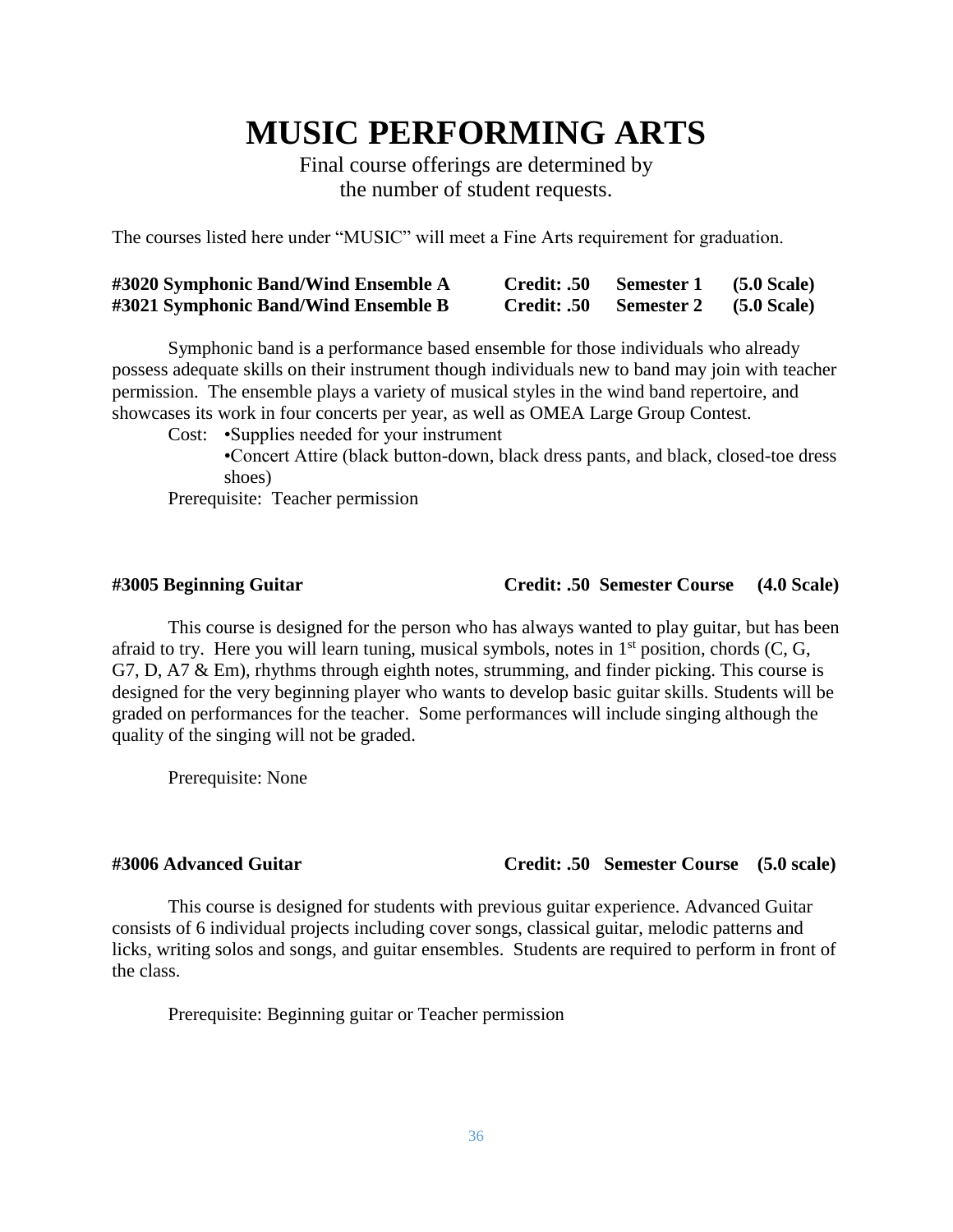### **#3041 Movement & Music (Dance) Credit: .50 Semester Course (4.0 Scale)**

Open to all students. Explore the world of dance through a variety of dances from around the world: Irish Dance, Country Line Dance, Hip-Hop, Bollywood, Salsa and Swing. We will select the dances you want to learn based on class configuration and experience. If you want to learn the steps to Thriller, this is your chance!

Prerequisite: None

**#3051 Chorus Credit: .50 Semester Course (4.0 Scale)**

Improve your voice and vocal skills while joining others in creating a choral sound. Chorus will focus on tried and true warm ups that will improve your range and resonance. The course will explore traditional and contemporary music arranged to produce the best choral blend.

Prerequisite: None

**#3042 Piano Skills Credit: .50 Semester Course (4.0 Scale)**

Learn and Grow new keyboard skills! Whether you are a beginner or bring years of experience to the class, we will tailor the class to suit your needs. Learn chords, progressions, the 12 bar blues, and harmonization of popular melodies.

Prerequisite: None

### **#3035 History of Rock and Roll Credit: .50 Semester Course (5.0 Scale)**

It's your music. It's OUR history! Rock and Roll belongs to the people and is rooted in the American struggle for freedom of expression. How does this music represent American culture? That is our quest to discover!

Prerequisite: None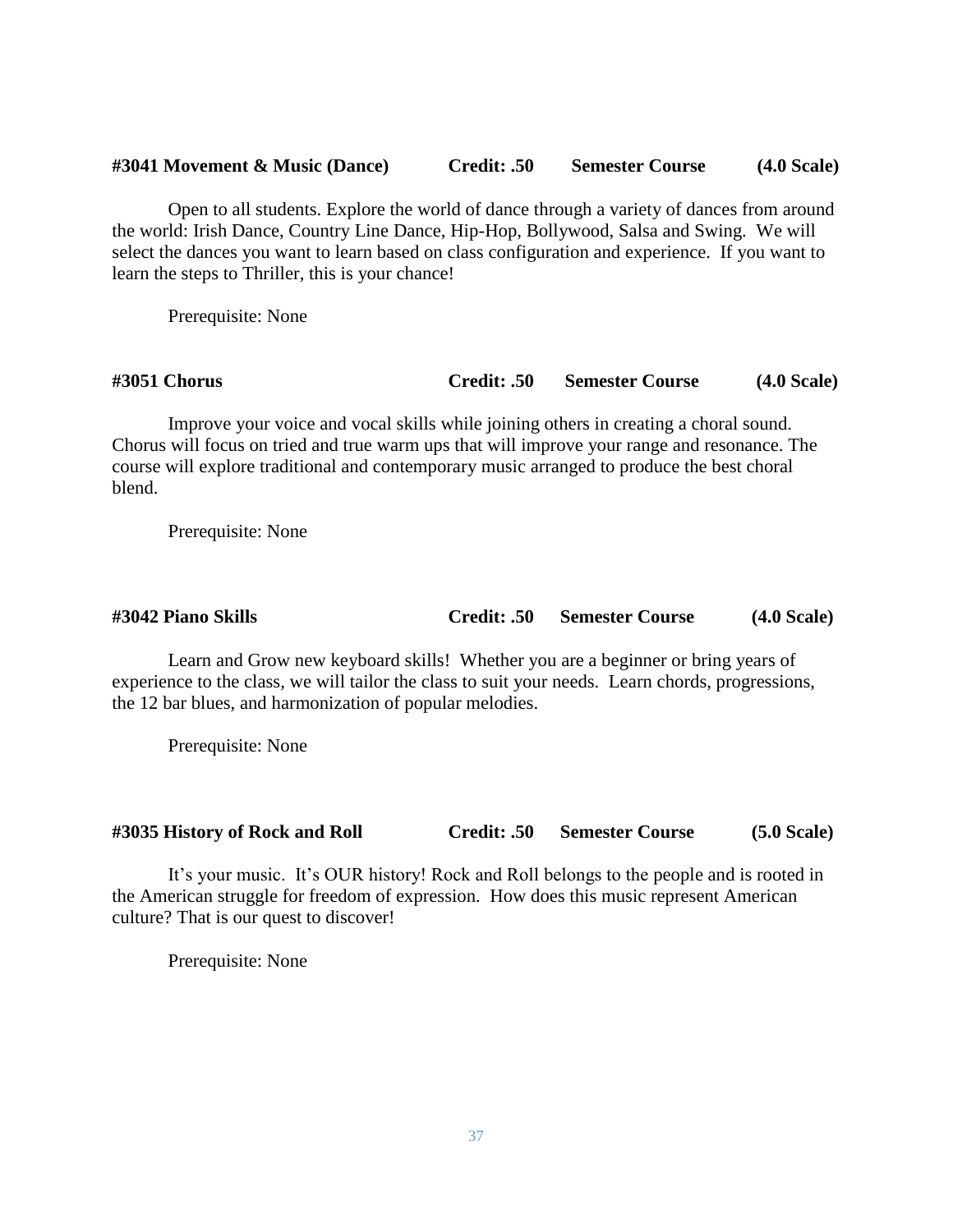# **BUSINESS Final course offerings are determined by the number of student requests.**

| #2701 Personal Keyboarding | <b>Credit: .50</b> | <b>Semester Course</b> | $(4.0 \text{ Scale})$ |
|----------------------------|--------------------|------------------------|-----------------------|
|                            |                    |                        |                       |

This course is designed for the student who wishes to learn how to type for his/her personal, academic or professional progress. After learning the keyboard and proper typing techniques, the student will learn selected applications, such as reports, and letters.

Prerequisite: None

### **#2771 Word Processing Credit: .50 Semester Course (4.0 Scale)**

This course is designed for the students to gain knowledge in Microsoft Word. Fundamentals of word processing, with an emphasis on the students' production of various reports, and business documents, including formatting techniques.

Prerequisite: None

### **#2800 Power Point/Presentation Media Credit: .50 Semester Course (4.0 Scale)**

This course is designed for the students to gain knowledge in Microsoft Power Point and other popular presentation software. Fundamentals of presentation software and equipment will be emphasized.

Prerequisite: None

**#2832 Excel Credit: .50 Semester Course (4.0 Scale)**

This course is designed for the students to gain knowledge in Microsoft Excel. Fundamentals of spreadsheet application will be emphasized.

Prerequisite: None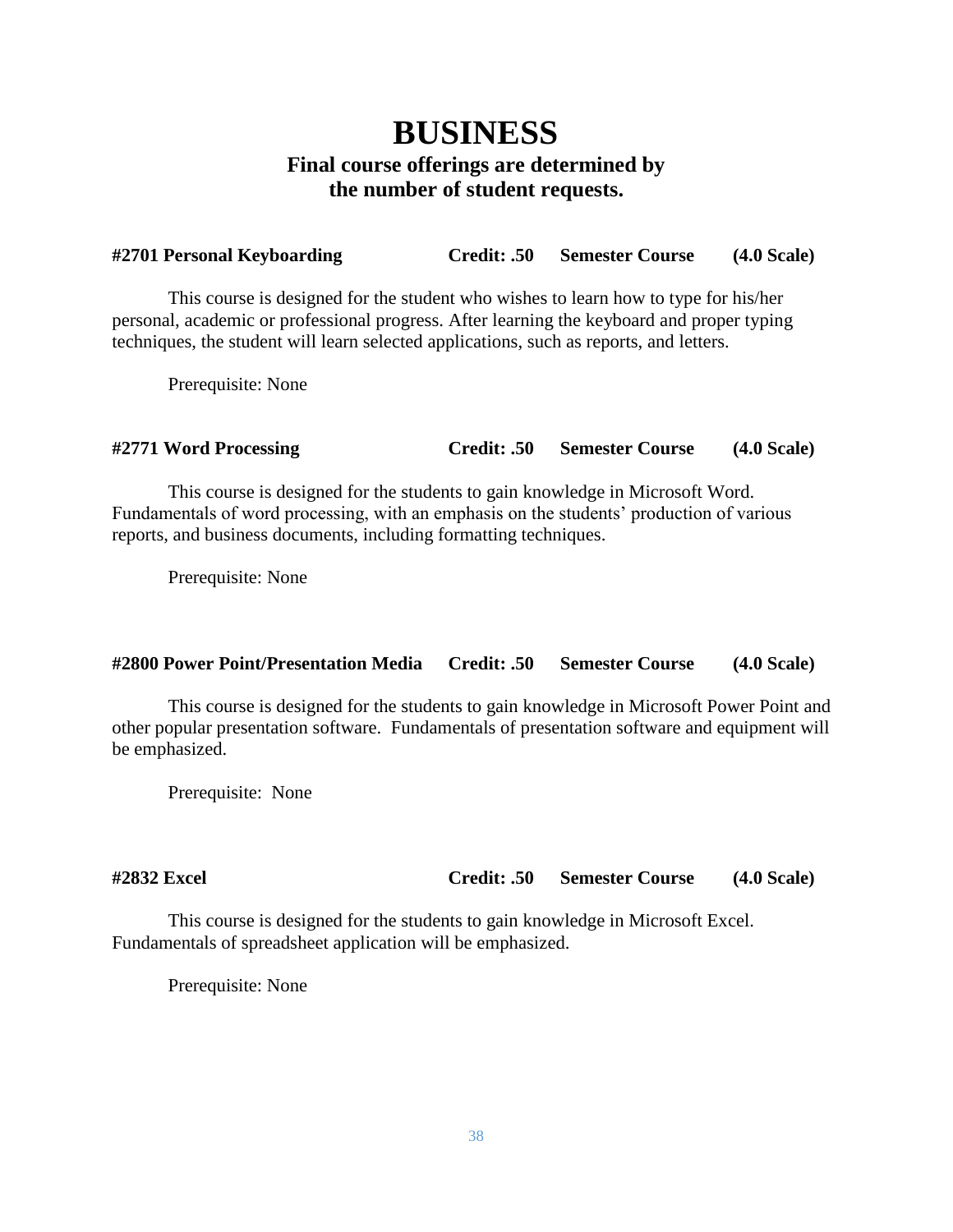### **#2851 Photoshop/Digital Photography Credit: .50 Semester Course (4.0 Scale)**

This course is designed for the students to learn all the aspects of digital photography and learn to use Adobe Photoshop software to produce professional-quality graphics for print or web. Student will learn to enhance digital and scanned photo create images and make those images pop with special effects.

Prerequisite: None

### **#2861 Paint Shop Pro/Business Design Credit: .50 Semester Course (4.0 Scale)**

This course is designed for the students to learn all of the aspects of computer graphic design as it relates to the business world. Students will produce logos and advertising print media based on business situations.

Prerequisite: None

### **#2781 Desktop Publishing Credit: .50 Semester Course (4.0 Scale)**

This course is designed for the students to experience desktop publishing using the software program Microsoft Publisher. Fundamentals of producing computer-generated documents using design elements found in desktop publishing software are emphasized. Items for use by area businesses and the school such as postcards, business cards, and programs are also produced.

Prerequisite: None

### **#2712 Business Law Credit: .50 Semester Course (5.0 Scale)**

This course is the study of the rules of law that apply to business situations and transactions. Major topics are you and the law, our legal system, contracts, sales, debtors and creditors, employment, agency, and insurance.

Prerequisite:  $11<sup>th</sup>$  and  $12<sup>th</sup>$  grade students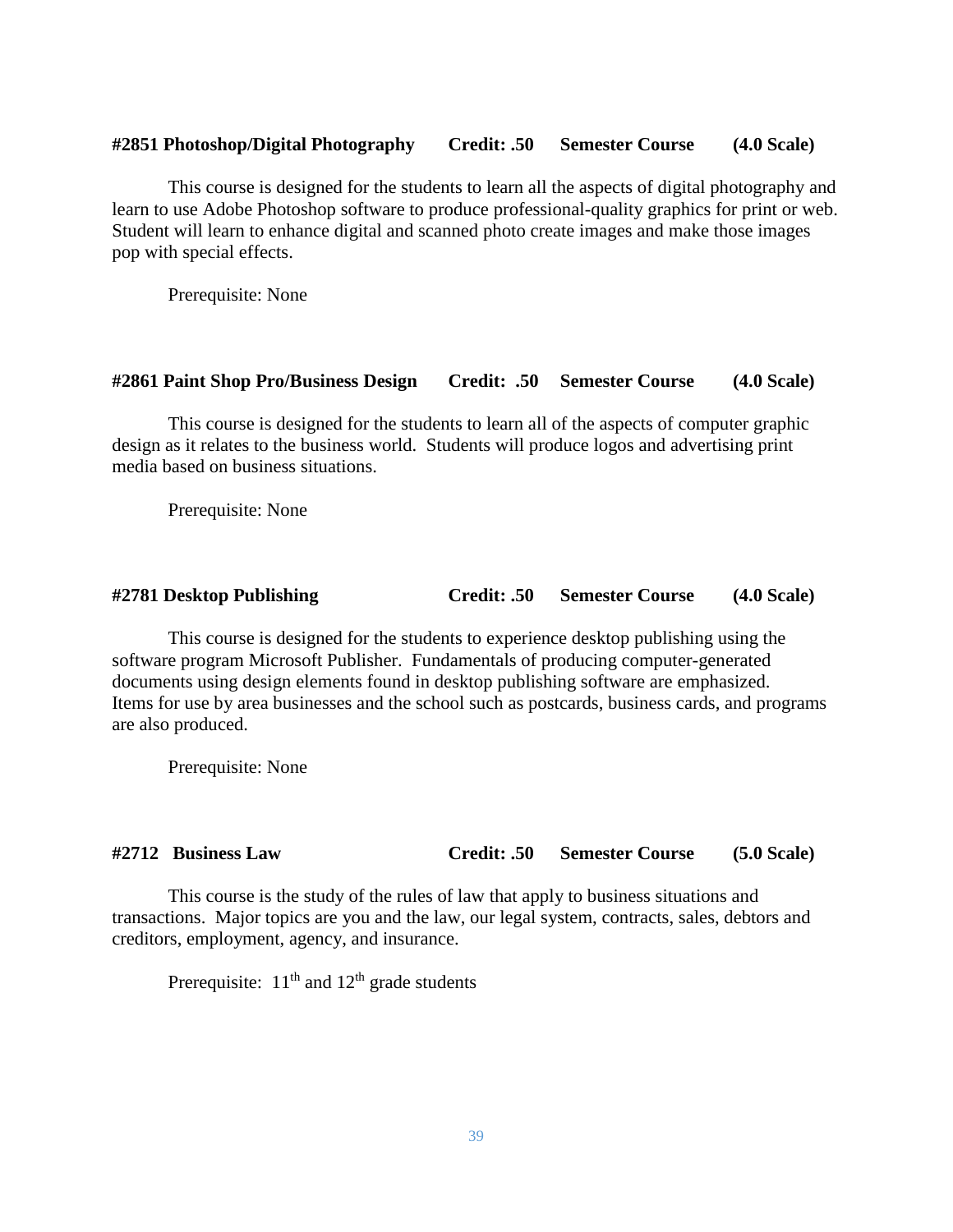| #1500 Yearbook A                                                                            | Credit: .50 Semester 1 | $(4.50$ Scale)         |
|---------------------------------------------------------------------------------------------|------------------------|------------------------|
| #1501 Yearbook B                                                                            | Credit: .50 Semester 2 | $(4.50 \text{ Scale})$ |
| Students enrolled in this course will be responsible for the publication of the high school |                        |                        |

Students enrolled in this course will be responsible for the publication of the high school yearbook. They will develop, write and edit a book that represents a history of the school year and the student body at Alexander High School. Members of the class will learn layout procedures, photography methods, interview skills, sales techniques and styles for design. Students will also be expected to sell ads to area businesses and sell yearbooks. Students will be expected to complete a summer photography project as well as an additional photography project each quarter.

Prerequisite: Complete and approved application and completion of a summer photography project Text: Material to be supplied by instructor Cost: Access to a digital camera for photography projects

| $#2740$ Accounting A                                                                        | Credit: .50        | – Semester 1      | $(5.0 \text{ Scale})$ |  |  |
|---------------------------------------------------------------------------------------------|--------------------|-------------------|-----------------------|--|--|
| $\#2741$ Accounting B                                                                       | <b>Credit: .50</b> | <b>Semester 2</b> | $(5.0 \text{ Scale})$ |  |  |
| This course is designed to teach students accounting principles which may apply             |                    |                   |                       |  |  |
| accordingly to various kinds of business. Major topics are the accounting cycle for service |                    |                   |                       |  |  |

businesses, and the accounting cycle for merchandising business.

Prerequisite:  $10^{th}$ ,  $11^{th}$  &  $12^{th}$  Graders

| #2750 Business Ownership A | Credit: .50 | Semester 1        | (5.0 Scale)           |
|----------------------------|-------------|-------------------|-----------------------|
| #2751 Business Ownership B | Credit: .50 | <b>Semester 2</b> | $(5.0 \text{ Scale})$ |

At the end of this class you will have the skills you need to open and operate a successful business. Even if you never thought of yourself as a business owner, the skills taught in this class are the ones employers are looking for in today's economy! You will become adept and knowledgeable on hardware and software; including the Microsoft Office Suite. This class is for the serious business student; in addition to instruction on the computer, there will be discussion, brainstorming, presentations, group work, and "hands-on" activities.

Prerequisite:  $10^{th}$ ,  $11^{th}$  &  $12^{th}$  Graders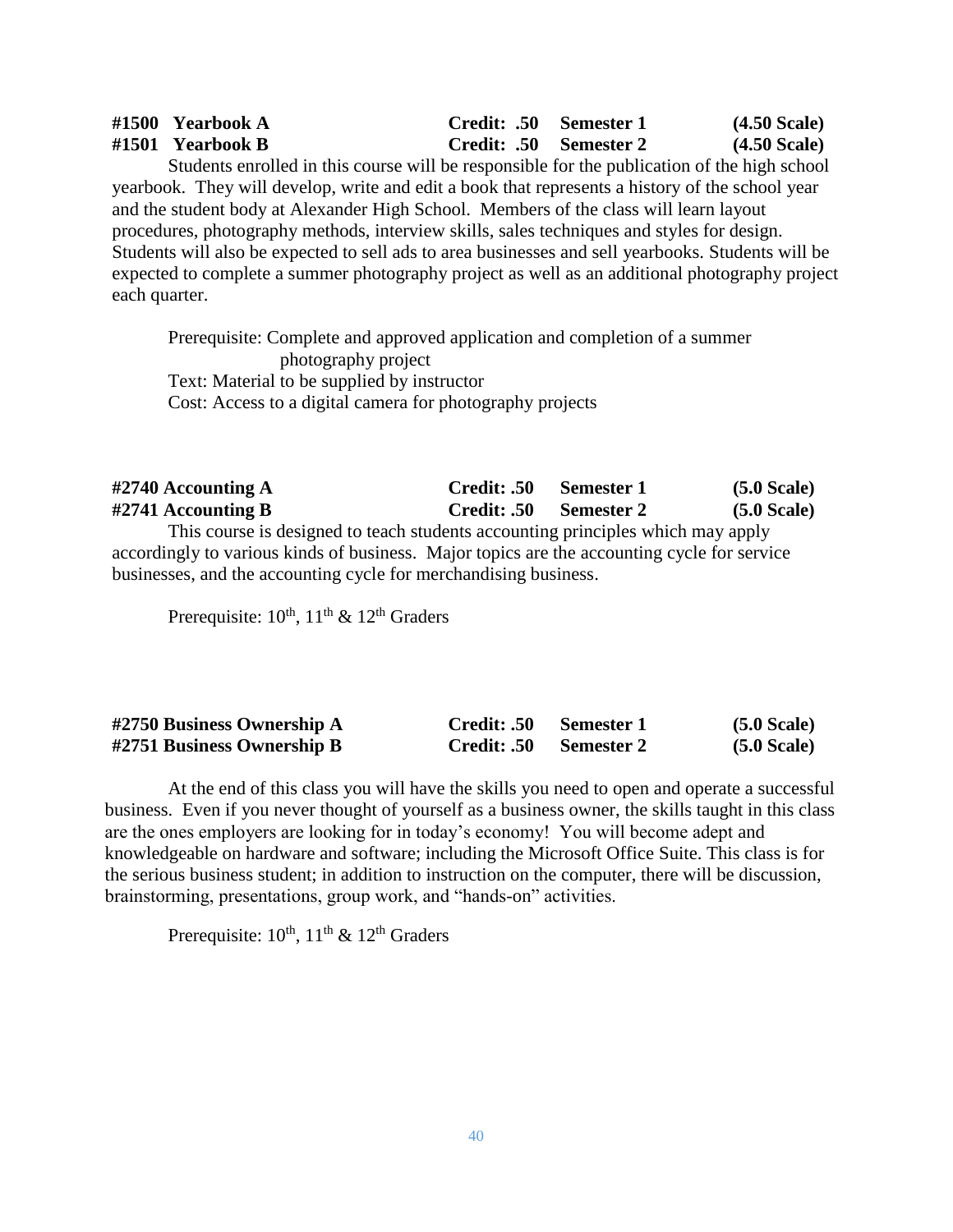# **INDUSTRIAL TECHNOLOGY**

### **Final course offerings are determined by the number of student requests.**

Students can complete a Career Technical Pathway using the Industrial Technology courses listed below. There are 2 possible Career Tech Pathways for students to follow. Successful completion of 3 courses in a Career Tech Pathway will result in a student being OSHA certified, as well as earning a skills certificate to provide to potential employers. Students can also use the first two classes in a pathway as a way to gain experience prior to attending Tri-County Career Center.

### **The following Career Tech Pathways are available:**

#3180 Remodeling and Renovation #3180 Remodeling and Renovation #3140 Construction Capstone #3140 Construction Capstone

### **Structural Systems Pathway Construction Design and Management Pathway**

**#**3120 Principles of Wood Construction #3120 Principles of Wood Construction #3160 Architecture Drafting & Design I #3160 Architecture Drafting & Design I #3130 Construction Technology #3170 Architecture Drafting & Design II

### **# 3120 Principles of Wood Construction A Credit: .5 Semester 1 (4.0 Scale) # 3121 Principles of Wood Construction B Credit: .5 Semester 2**

This course is designed for the entry level technology education student. Students will learn principles of basic safety, and have the opportunity to earn their industry recognized, 10 hour OSHA credential. Students will engage in the introductory skills utilized in working with various wood construction materials. They will learn to use basic measuring tools, hand tools and machines common to the wood industry to construct basic projects. Additionally, students will examine various wood construction materials and their properties. Throughout the course, student will learn components of site and personal safety.

Cost: \$10.00 for safety equipment, payable upon registration. Students should also be prepared to pay for all materials used in construction of their project prior to use.

Prerequisite: None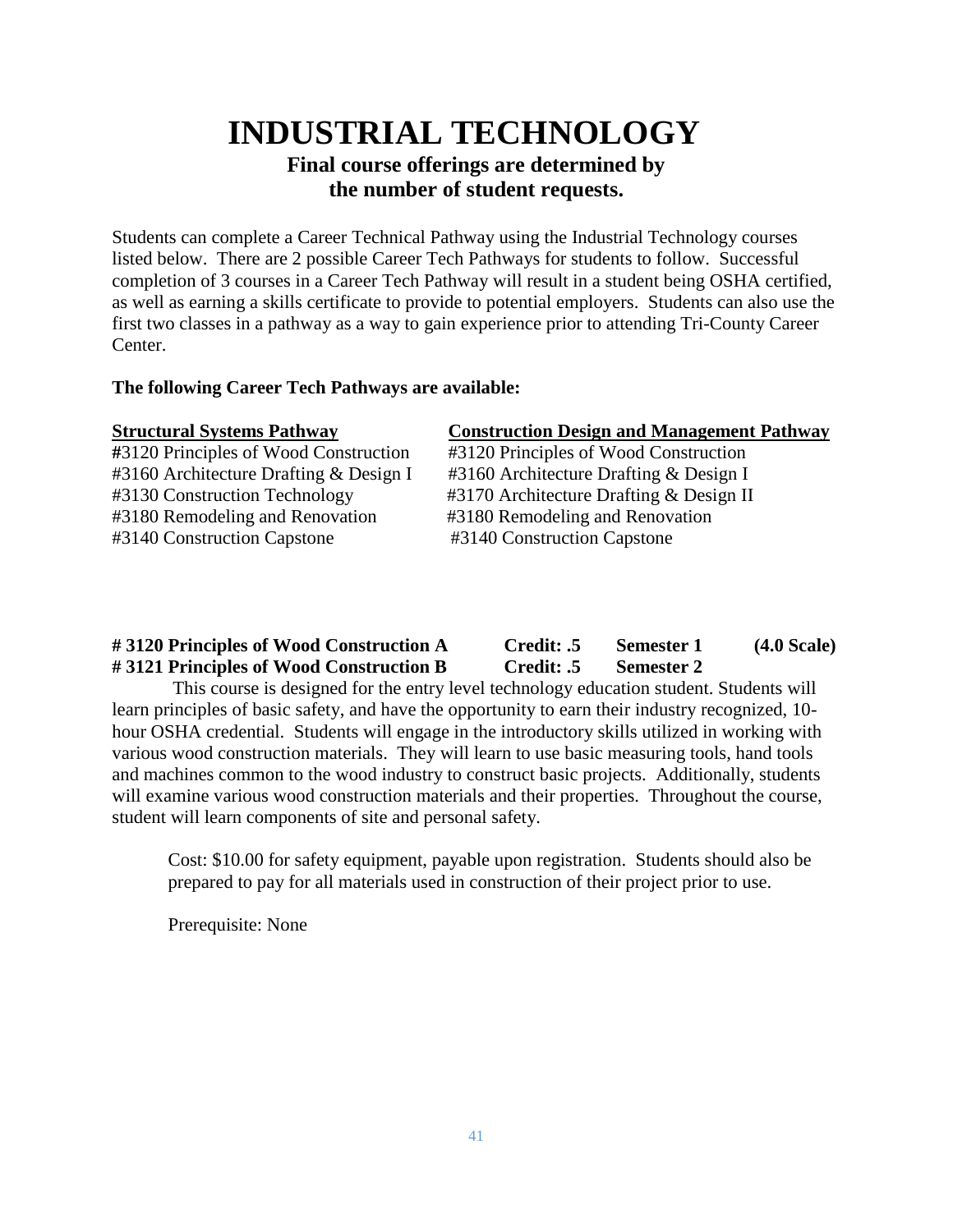| #3130 Construction Technology A | Credit: .5        | Semester 1        | $(4.0 \text{ Scale})$ |
|---------------------------------|-------------------|-------------------|-----------------------|
| #3131 Construction Technology B | <b>Credit: .5</b> | <b>Semester 2</b> |                       |

Students will learn principles in basic safety, construction math, what hand and power tools are and their operation, blueprint reading, material handling, communication and employability skills. An emphasis will be placed on safe and green construction processes.

Cost: \$10.00 fee for safety equipment, payable on registration. Students should also be prepared to pay for all materials used in the construction of their projects.

Prerequisite: Passing grade in Principles of Wood Construction and teacher permission

|                                                         | $(5.0 \text{ Scale})$ |
|---------------------------------------------------------|-----------------------|
| #3161 Architecture Drafting & Design I B                | Credit: .5 Semester 2 |
| #3160 Architecture Drafting & Design I (Plan Reading) A | Credit: .5 Semester 1 |

This class provides students with the knowledge and skills needed to produce high quality architecture and engineering drawings. Students learn blueprint reading as it relates to architecture and construction. Students will use scaling, orthographic projections, dimensioning practices, symbols, notations, and abbreviations to perform area calculations and interpret floor plans, section and elevations. Using construction plans, students will identify problems or shortcomings related to the layout and installation of materials for the project. The overall goal of the course is to not only be able to read a set of project drawings, but to also be able to create a set of project drawings.

Prerequisite: None

| #3170 Architecture Drafting $\&$ Design II A  | Credit: .5 | <b>Semester 1</b> | $(5.0 \text{ Scale})$ |
|-----------------------------------------------|------------|-------------------|-----------------------|
| (Site and Foundation Plans)                   |            |                   |                       |
| $\#$ 3171 Architecture Drafting & Design II B | Credit: .5 | <b>Semester 2</b> | $(5.0 \text{ Scale})$ |

This class provides students with the knowledge and skills needed to produce high quality architecture and engineering drawings. Students use advanced architectural design principles to organize and arrange structures to create a perspective of a building. Students will use orthographic/pictorial projection, freehand technical sketching and computer-aided drafting (CAD) tools to create site foundation and section plans that include topographical details and schedules. Additionally, students perform zoning analysis, develop preliminary plot plans, and construct grading and utilities plans that include legal descriptions and cut and fill volumes. This course is a continuation of Architecture Drafting & Design I, #3160.

Prerequisite: Passing grade in Architecture Drafting & Design I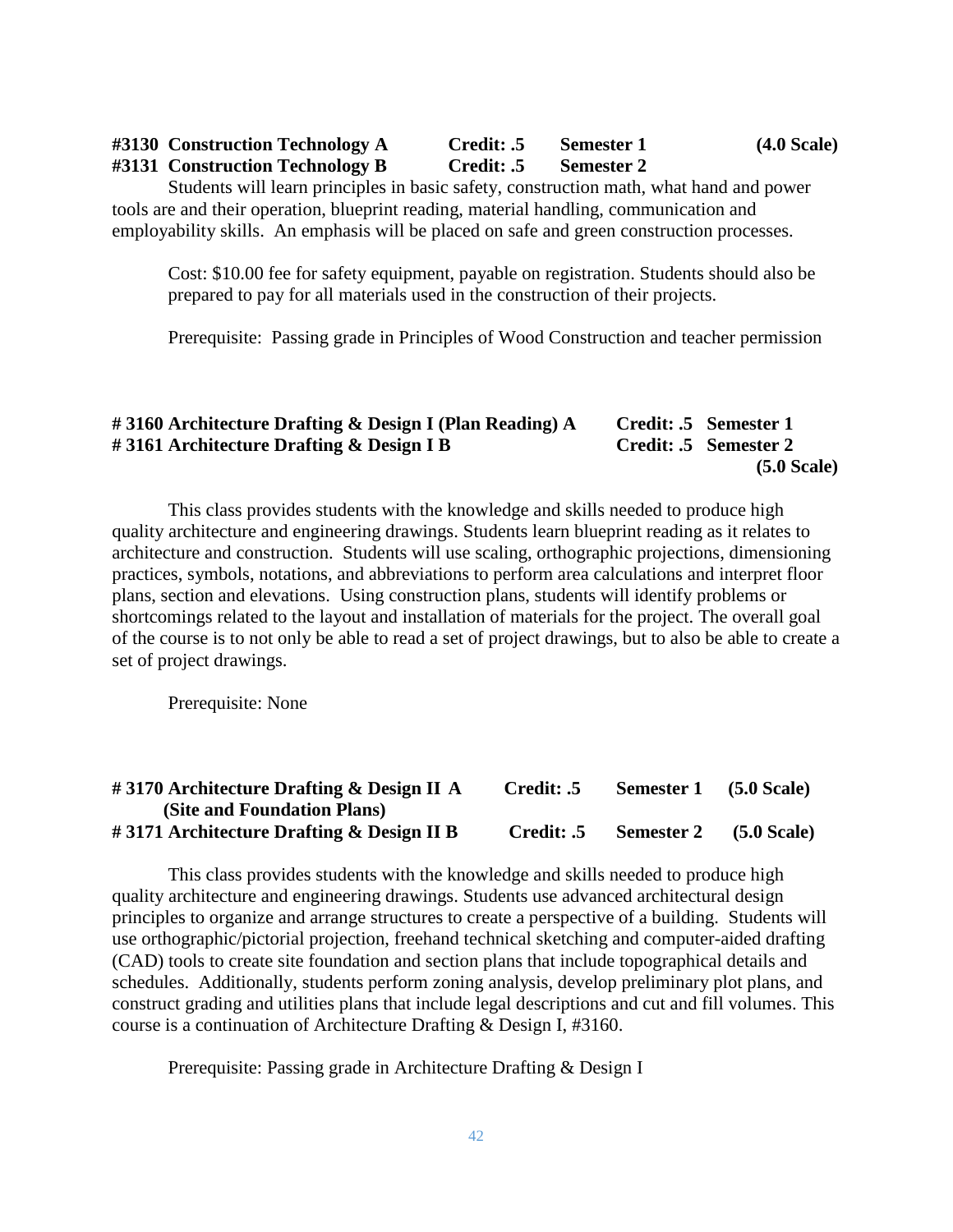### **# 3180 Remodeling and Renovation A Credit: .5 Semester 1 (5.0 Scale) #3181 Remodeling and Renovation B Credit: .5 Semester 2 (5.0 Scale)**

This course is designed as the fourth class in a construction career pathway. Students will apply structural and mechanical skills to remodeling and renovations. In addition, students will learn the process of securing the required building permits, the management of subcontractors, and the coordination of formal building inspections. Students will trouble shoot design or logistics issues and provide possible solutions. Throughout the course, the safe handling of materials, personal safety, prevention of accidents and the mitigation of hazards are emphasized.

Prerequisite: Passing grade in Construction Technology and teacher approval

| #3140 Construction Capstone A | Credit: .5 | Semester 1             | $(5.0 \text{ Scale})$ |
|-------------------------------|------------|------------------------|-----------------------|
| (Pre-Apprenticeship)          |            |                        |                       |
| #3141 Construction Capstone B | Credit: .5 | Semester 2 (5.0 Scale) |                       |

The capstone course provides opportunities for students to apply knowledge, attitudes and skills that were learned in construction programs in a more comprehensive and authentic way. Capstones often include project/problem based learning opportunities that occur both in and away from school. Under supervision of the school and through community partnerships, students may combine classroom learning with work experience. This course can be delivered through a variety of delivery methods including cooperative education or apprenticeship.

Prerequisite: Previous completion of 2 construction classes and concurrent enrollment in one other construction course.

| #3155 Tech Leadership A | <b>Credit: .50</b> | – Semester 1      | (4.0 Scale) |
|-------------------------|--------------------|-------------------|-------------|
| #3156 Tech Leadership B | Credit: .50        | <b>Semester 2</b> | (4.0 Scale) |

Students will be assisting the teacher in the first year course Basic Construction, #3120.

Prerequisite: Students must have teacher permission.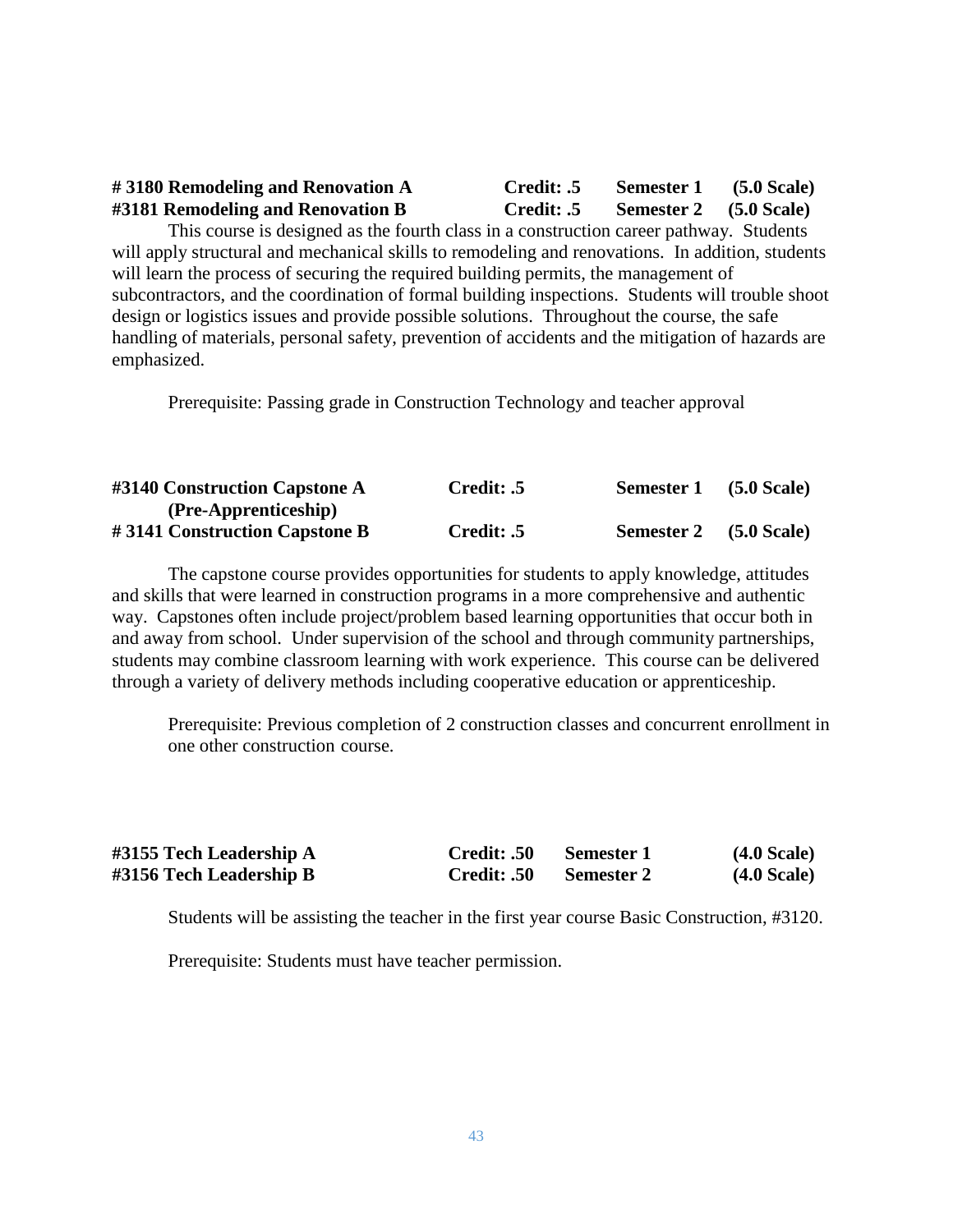# **AGRICULTURAL SCIENCE Final course offerings are determined by the number of student requests.**

The courses offered in this program will be of interest to students other than just those interested in production agriculture. Interested students will also become a part of the National Organization FFA (Future Farmers of America), to develop their leadership skills and selfconfidence through this organization. Students are invited to examine the course offerings in Agricultural Science and Technology.

### **# 4045 Agricultural Food & Natural Resources A Credit: .625 Semester 1 (4.0 Scale) # 4046 Agricultural Food & Natural Resources B Credit: .625 Semester 2 (4.0 Scale)**

This class is an introduction to Agricultural and Environmental Systems. Students will be introduced to the scope of the Agricultural and Environmental Systems career field. They will examine principles of food science, natural resource management, animal science & management, plant & horticultural science, power technology and bioscience. Students will examine the FFA organization and Supervised Agricultural Experience programs. Throughout the course, students will develop communication, leadership and business skills essential to the agriculture industry.

Prerequisite: None

| #4040 Mechanical Principles A | <b>Credit: .625</b> | <b>Semester 1</b> | (4.0 Scale) |
|-------------------------------|---------------------|-------------------|-------------|
| #4041 Mechanical Principles B | <b>Credit: .625</b> | <b>Semester 2</b> | (4.0 Scale) |

Students will engage in the mechanical principles utilized in agriculture. They will learn electrical theory, design, wiring, hydraulic and pneumatic theory, along with metallurgy in relation to hot and cold metals. Students will apply knowledge of sheet metal fabrication applicable to the agricultural industry along with identify, diagnose, and maintain small aircooled engines. Throughout the course, students will learn critical components of site and personal safety as well as communication and leadership skills.

Prerequisite: Open to  $10^{th} - 12^{th}$  grade students.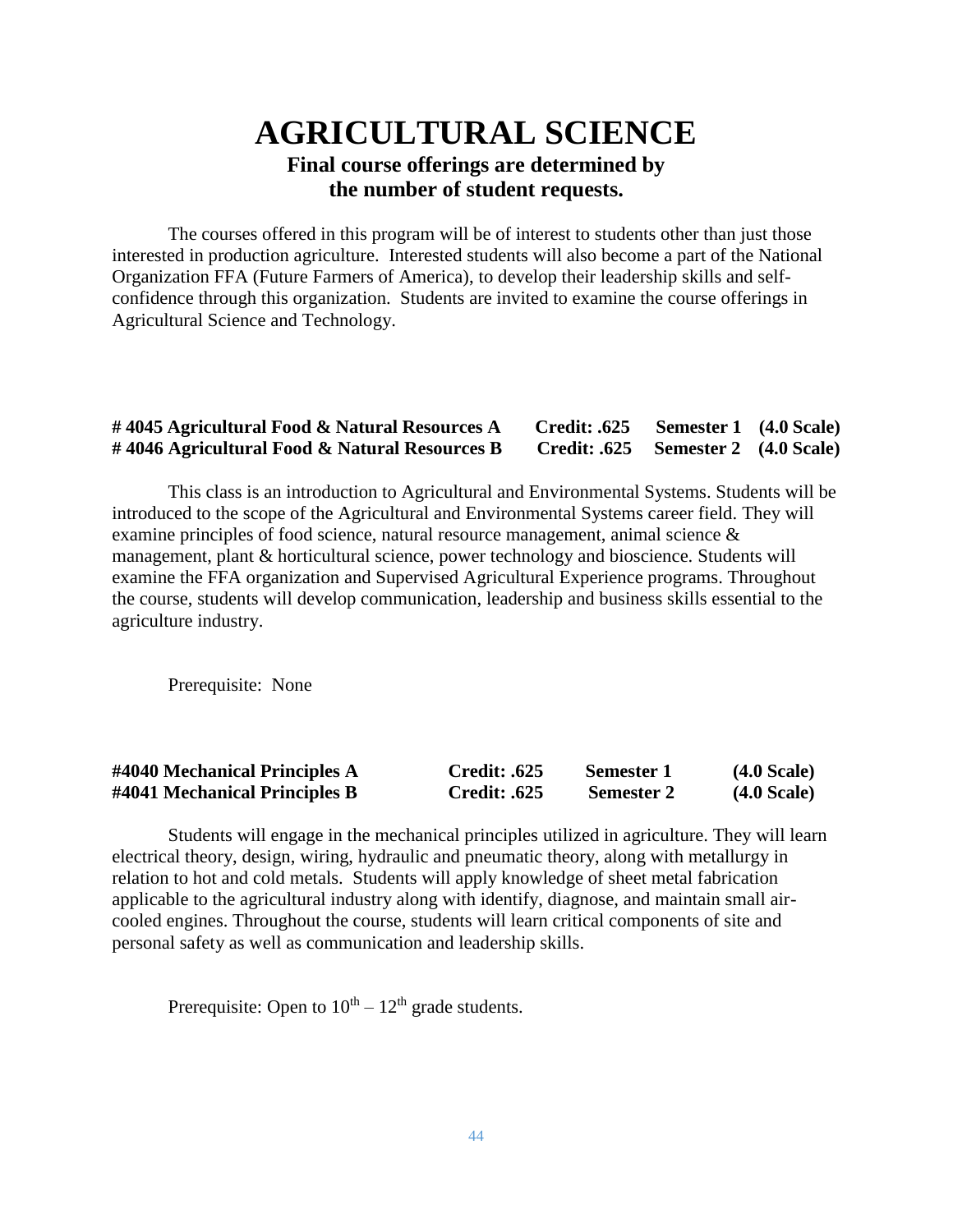### **#4041 Advanced Mechanical Principles A #4042 Advanced Mechanical Principles B Credit: .625 Semester 2 (4.0 Scale)**

| Credit: .625 Semester 1 | (4.0 Scale) |
|-------------------------|-------------|
| Credit: .625 Semester 2 | (4.0 Scale) |

Students will hone skills gained in Mechanical Principles through advanced projects. Projects will focus on comprehensive electrical installation, plumbing for pneumatics, hydraulics, and agricultural water systems. Students will also weld using stick, and MIG processes. Students will apply knowledge of sheet metal fabrication to complete an advanced project. Students will also have the opportunity to complete an independent project of their choice. Throughout the course, students will learn critical components of site and personal safety as well as communication and leadership skills.

Prerequisite: Mechanical Principles and must be enrolled in one other ag class

| #4030 Livestock Selection, Nutrition and Management A | <b>Credit: .625</b> | Semester 1        |
|-------------------------------------------------------|---------------------|-------------------|
| #4031 Livestock Selection, Nutrition and Management B | <b>Credit: .625</b> | <b>Semester 2</b> |

 **(4.0 Scale)** 

Students will identify and apply principles and routine husbandry practices to production animal populations. Topics will include principles of nutrition, feed utilization animal welfare, selection and management of facilities and herd populations. Students will apply knowledge of production animal care to enhance animal growth, selection of breeding stock, and management practices. Throughout the course, students will develop management plans reflecting practices for care and legal compliance.

Prerequisite: Open to  $10^{th} - 12^{th}$  grade students

### **#4065 Greenhouse & Nursery Management A Credit: .625 Semester 1 (4.0 Scale) #4066 Greenhouse & Nursery Management B Credit: .625 Semester 2 (4.0 Scale)**

Students will learn the operational practices needed for the successful growth of nursery stock and/or greenhouse plants. They will learn the essential greenhouse practices including water and fertilizer distribution, lighting, ventilation and temperature control. Students will learn pest and disease identification and control along with bio-security practices. Students will demonstrate knowledge of propagation methods, plant health, nutrition, and growth stimulation. Throughout this course, business and employability skills will be emphasized.

Prerequisite: Open to  $10^{th} - 12^{th}$  grade students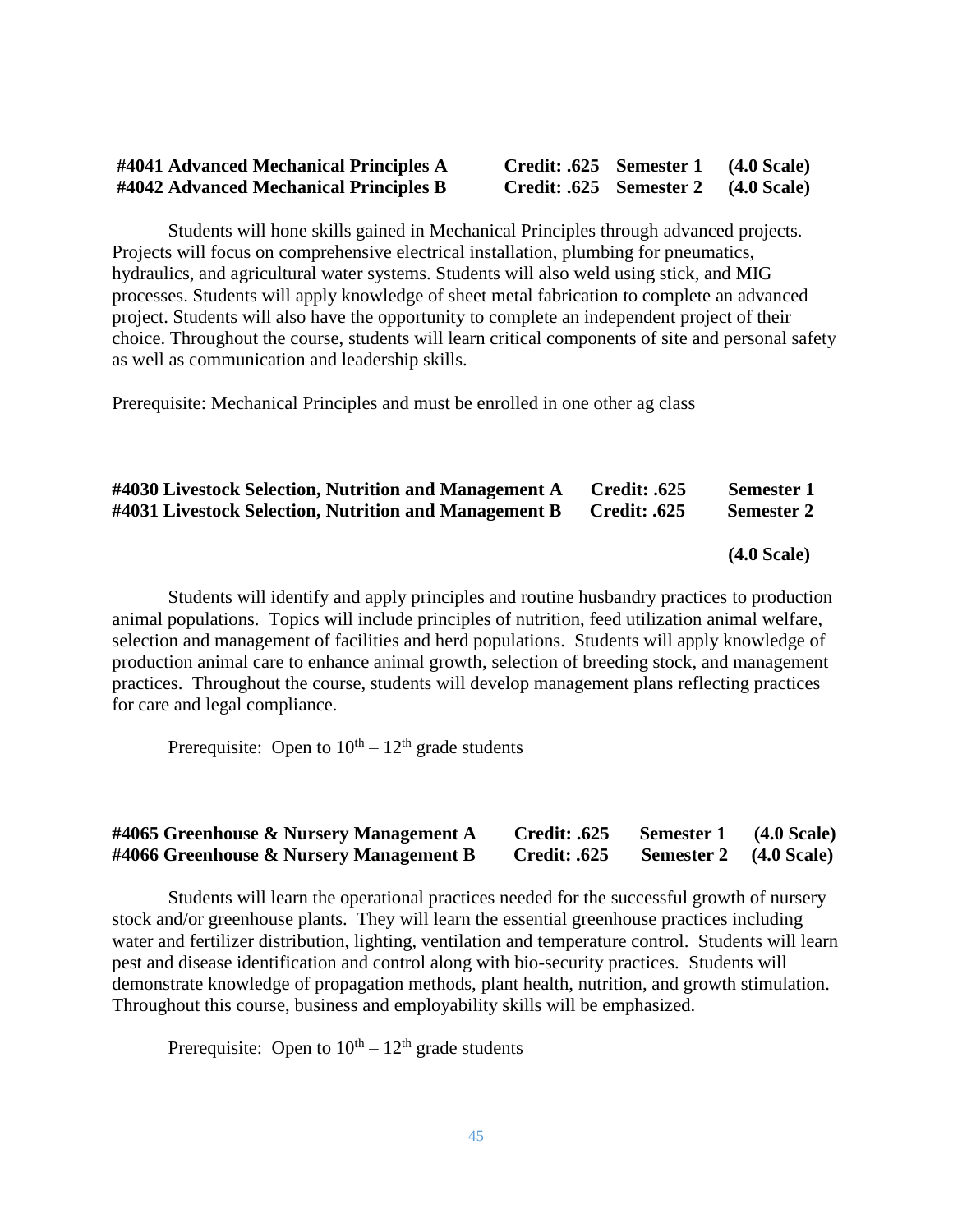# **FAMILY & CONSUMER SCIENCE**

## **Final course offerings are determined by the number of student requests.**

### **#3582 Principles of Foods Credit: .625 Semester Course (4.0 Scale)**

Students will develop practical problem solving that influences cultural and social factors that affect body weight and lifestyles. Students will demonstrate safe food-handling practices related to food-borne pathogens and kitchen environments.

Costs: \$30.00 Prerequisite: Students need to have completed Personal Wellness/Health.

### **#3550 Career and College Readiness Credit: .625 Semester Course (4.0 Scale)**

This course helps students practice job skills and interpret career and workplace issues. Demonstrate how academic achievement influences personal and career growth, conflict resolution techniques and apply social skills that lead to effective school, career and family relationships that lead to becoming a healthy, caring and responsible citizen.

Prerequisite:  $10^{th}$ ,  $11^{th}$ , &  $12^{th}$  Graders

### **#3555 Personal Financial Management Credit: .625 Semester Course (4.0 Scale)**

Through this course, students will develop skills to achieve personal financial wellness. Students will become an educated consumer by understanding how financial goals can help establish financial stability, by analyzing financial institutions, and by analyzing how credit and debt can affect their future. Students will learn to evaluate risk management strategies to protect assets and to apply strategies to make decisions related to purchasing.

Prerequisite:  $10^{th}$ ,  $11^{th}$  &  $12^{th}$  Graders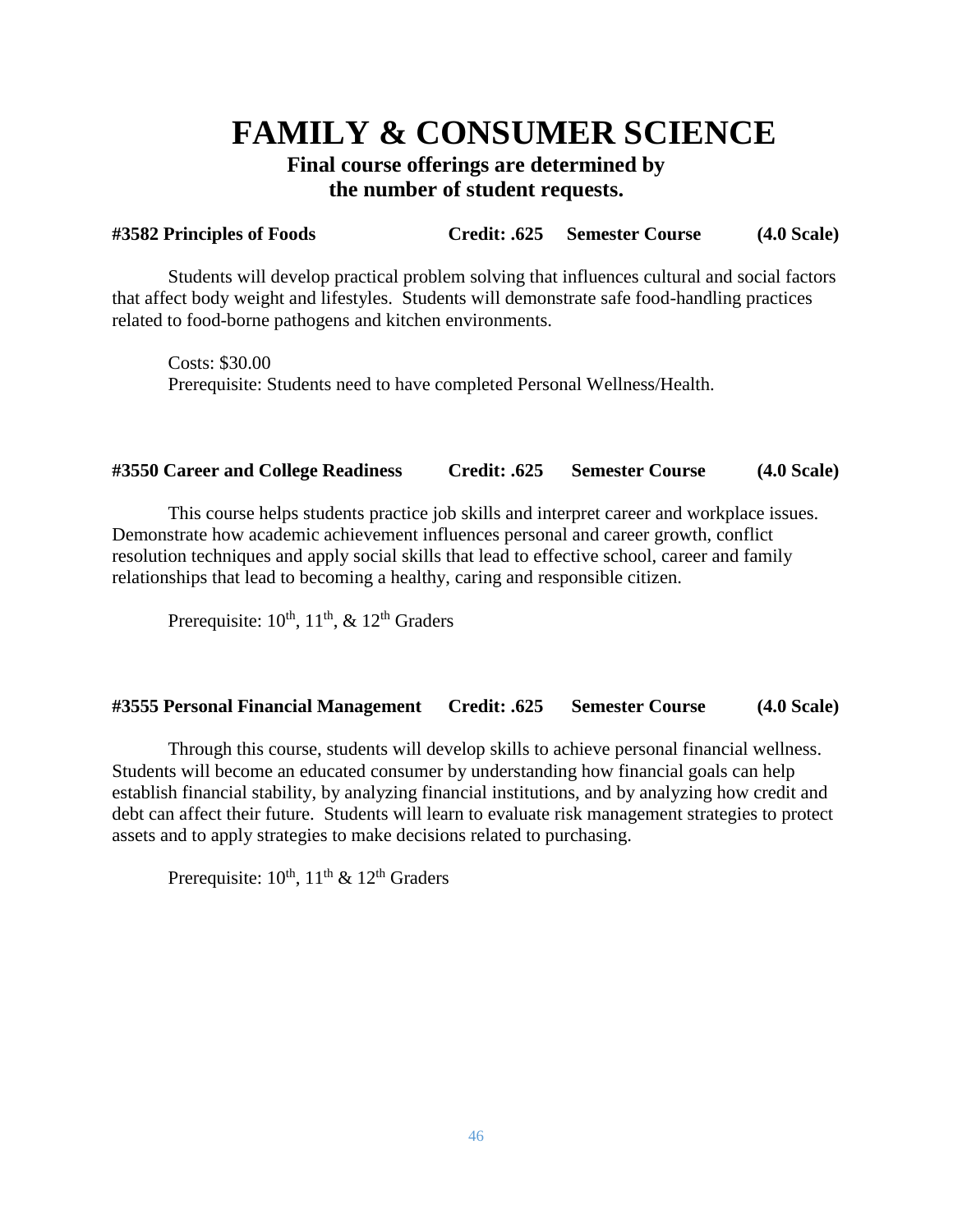### **#3555 A Personal Financial Management with Academic Component Credit: .625 Semester Course (5.0 Scale)**

Through this course, students will develop skills to achieve personal financial wellness. Students will become an educated consumer by understanding how financial goals can help establish financial stability, by analyzing financial institutions, and by analyzing how credit and debt can affect their future. Students will learn to evaluate risk management strategies to protect assets and to apply strategies to make decisions related to purchasing. Throughout the semester, these students will also be assigned community-based projects that will allow them to put their financial knowledge into action, as well as, a personal portfolio that will call for them to research financial topics and make personal financial goals and decisions based on that information.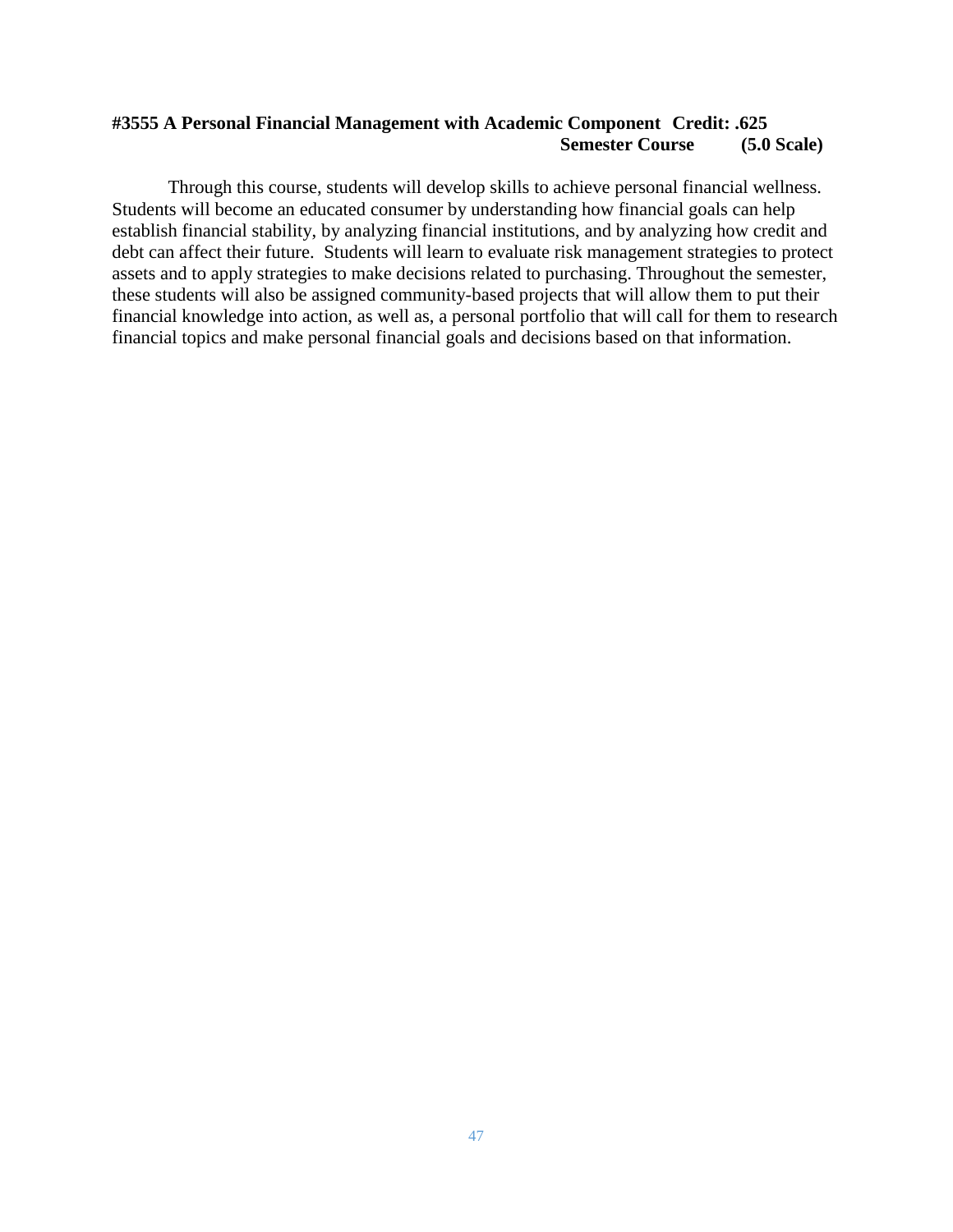# **HEALTH AND PHYSICAL EDUCATION**

One (1) semester of health and two (2) semesters of physical education are required for graduation.

**\* The Ohio Core allows school districts to adopt a policy that would exempt students who participate in interscholastic athletics, band or cheerleading for two full seasons from the physical education requirement. Students must take another course of at least 60 contact hours (.50 credit) in its place.**

| #3565 Personal Wellness/Health | <b>Credit: .50</b> | <b>Semester Course</b> | (4.0 Scale) |
|--------------------------------|--------------------|------------------------|-------------|
|                                |                    |                        |             |

This Health class will allow students the opportunity to explore a variety of topics and activities that promote a healthy lifestyle. Throughout the semester, this class will focus on topics related to physical, mental and social health. Topics will include finding reliable health information online, using the food label to make good nutritional choices, maintaining a healthy body image, avoiding eating disorders, mental illness information, stress management, drug abuse prevention and maintaining healthy relationships.

Prerequisite: None

| #2411 Physical Education * | Credit: .25 Semester 1 | (4.0 Scale)           |
|----------------------------|------------------------|-----------------------|
| #2412 Physical Education * | Credit: .25 Semester 2 | $(4.0 \text{ Scale})$ |

Students will work on basic skills in major areas of sports.

Cost: Gym shorts, T-shirt, tennis shoes, lock for locker if desired. Prerequisite: None

| #2501 Conditioning & Weight Training $*$ | Credit: .25 | Semester 1 | $(4.0 \text{ Scale})$ |
|------------------------------------------|-------------|------------|-----------------------|
| #2502 Conditioning & Weight Training *   | Credit: .25 | Semester 2 | $(4.0$ Scale)         |

This course will be offered for the fitness enthusiast. Regular workouts utilizing free weights and activities aimed at enhancing overall fitness. This course will also meet requirements for .25 Physical Education credit.

Cost: Gym shorts, T-shirt, tennis shoes, lock for locker if desired. Prerequisite: None

| #2451 PE Leadership A | Credit: .25 Semester 1 (4.0 Scale) |  |
|-----------------------|------------------------------------|--|
| #2452 PE Leadership B | Credit: .25 Semester 2 (4.0 Scale) |  |

Students will be assisting the teacher in PE classes.

Prerequisite: Students must have completed PE requirements or been approved for a PE Waiver  $&$  have teacher permission.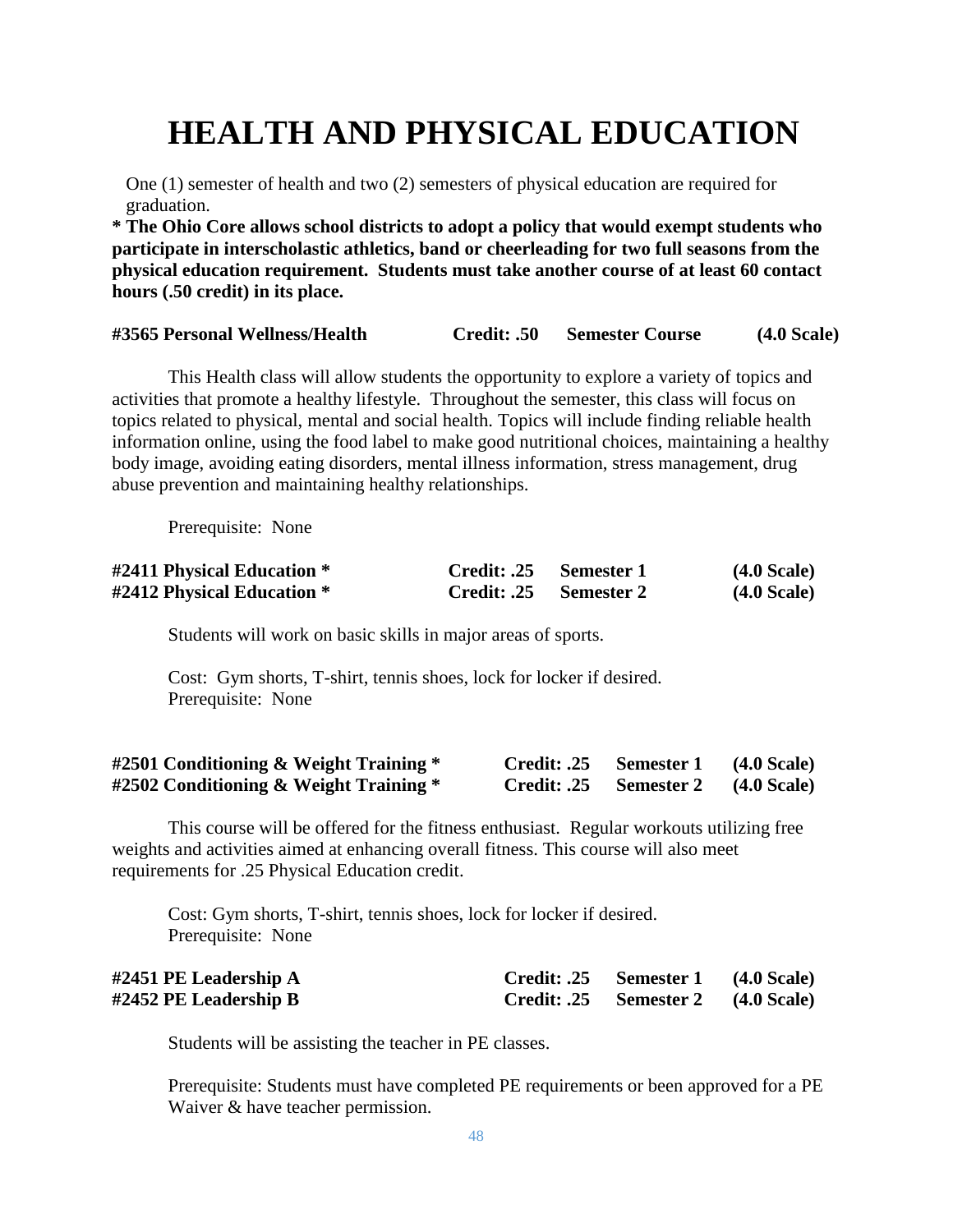# **STUDY SKILLS COURSES**

**#1855 Algebra Study Skills A Credit: .5 Semester 1 (4.0 Scale) #1856 Algebra Study Skills B Credit: .5 Semester 2 (4.0 Scale)** This course is used to assist students in the transition to Algebra I in 9<sup>th</sup> grade. Students selecting this course should demonstrate a gap in mathematic concepts, causing a lack of understanding on concepts being taught. **This course will not meet a math requirement for graduation.**

Prerequisite: Teacher, Counselor, or Principal recommendation.

**#1842 Geometry Study Skills A Credit: .5 Semester 1 (4.0 Scale) #1843 Geometry Study Skills B Credit: .5 Semester 2 (4.0 Scale)** This course is used to assist students in the transition to Geometry in  $10<sup>th</sup>$  grade. Students selecting this course should demonstrate a gap in mathematic concepts, causing a lack of understanding on concepts being taught. **This course will not meet a math requirement for graduation.**

Prerequisite: Teacher, Counselor, or Principal recommendation.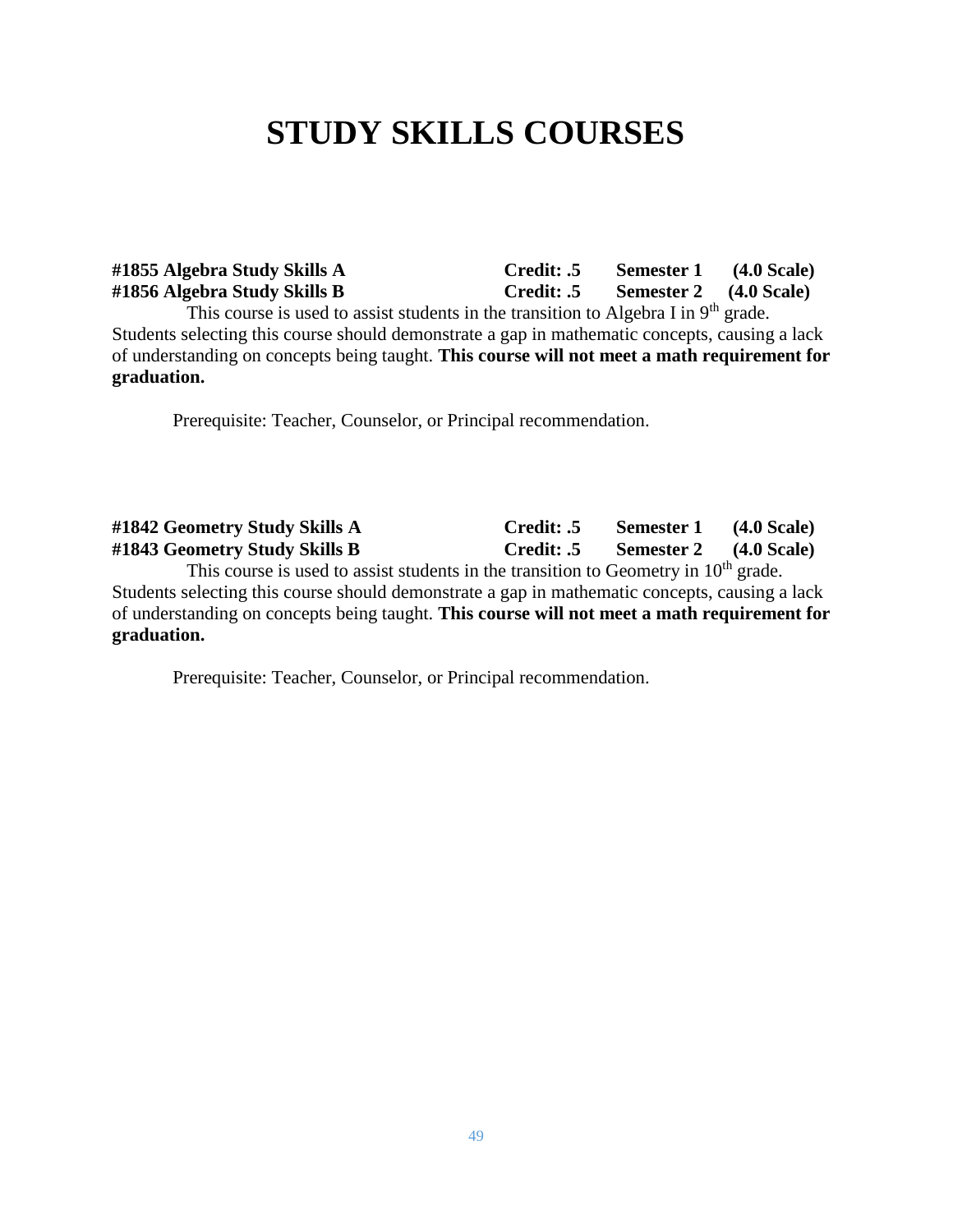# **SCHOOL SERVICE**

| #8011 School Service A | Credit: .25 Semester 1 (4.0 Scale) |  |
|------------------------|------------------------------------|--|
| #8012 School Service B | Credit: .25 Semester 2 (4.0 Scale) |  |

Students may be selected by a teacher to work as an aide in making copies or completing other designated task in the classroom. If a student wishes to work in an area other than the high school, the teacher requesting the student must receive approval from their building principal and send a written request to the high school guidance counselor.

Prerequisite: Must have a "C" average or above for the previous semester and must maintain this status to continue for credit.

# **PEER COLLABORATION**

**#8013 Peer Collaboration Credit: .50 (Semester 1 or 2) (4.0 Scale)**

The Peer Collaboration is an elective course that provides students with the opportunity to acquire and enhance their development of  $21<sup>st</sup>$  Century Skills, such as leadership, problem solving, critical thinking, communication and collaboration. Peer Collaboration will support other students in various school environments with the primary role of assisting their peers in understanding content, helping them to complete assignments, providing a social partner and/or serving as a role model.

Students will be required to participate in training sessions and two (2) meetings a month. They will also document their participation in the program through journaling. **Space in the program is limited. Students must complete an application the semester before they plan to enroll in the program.**

# **STUDY HALL**

**#6050 Study hall B: Semester 2**

**#6000 Study hall A: Semester 1 No credit is given for study halls.**

Study halls are used as time during the school day to complete assignment, study for tests, and meet with teachers (if available).